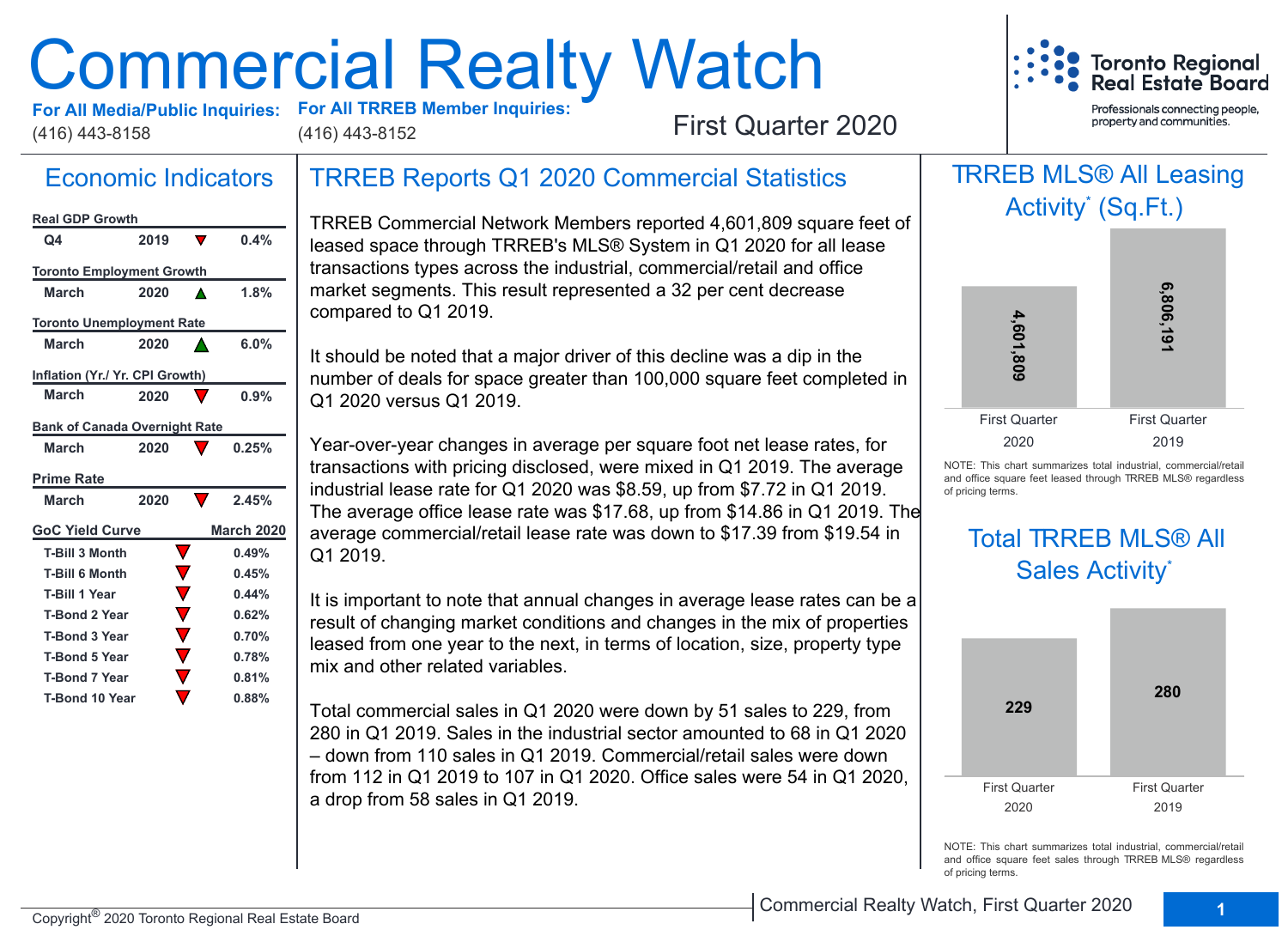## **Total TRREB MLS® Leasing Activity\* (Millions of Square Feet Leased)**



TorontoMLS regardless of pricing terms. Source: TRREB

## **Total TRREB MLS® Sales Activity\* (Number of Sales)**



\* NOTE: This chart summarizes total industrial and commercial/retail sales through TorontoMLS regardless of pricing terms. Source: TRREB

#### **TRREB MLS® Average Lease Rates (\$/Sq.Ft.Net)\***



\* NOTE: Average lease rates are reported only for those properties sold on a per square foot net basis and for which the selling price was disclosed. Source: TRREB

## **TRREB MLS® Average Sales Price (\$/Sq. Ft.)\***



\* NOTE: Average sale prices are reported only for those properties for which the selling price was disclosed. Source: TRREB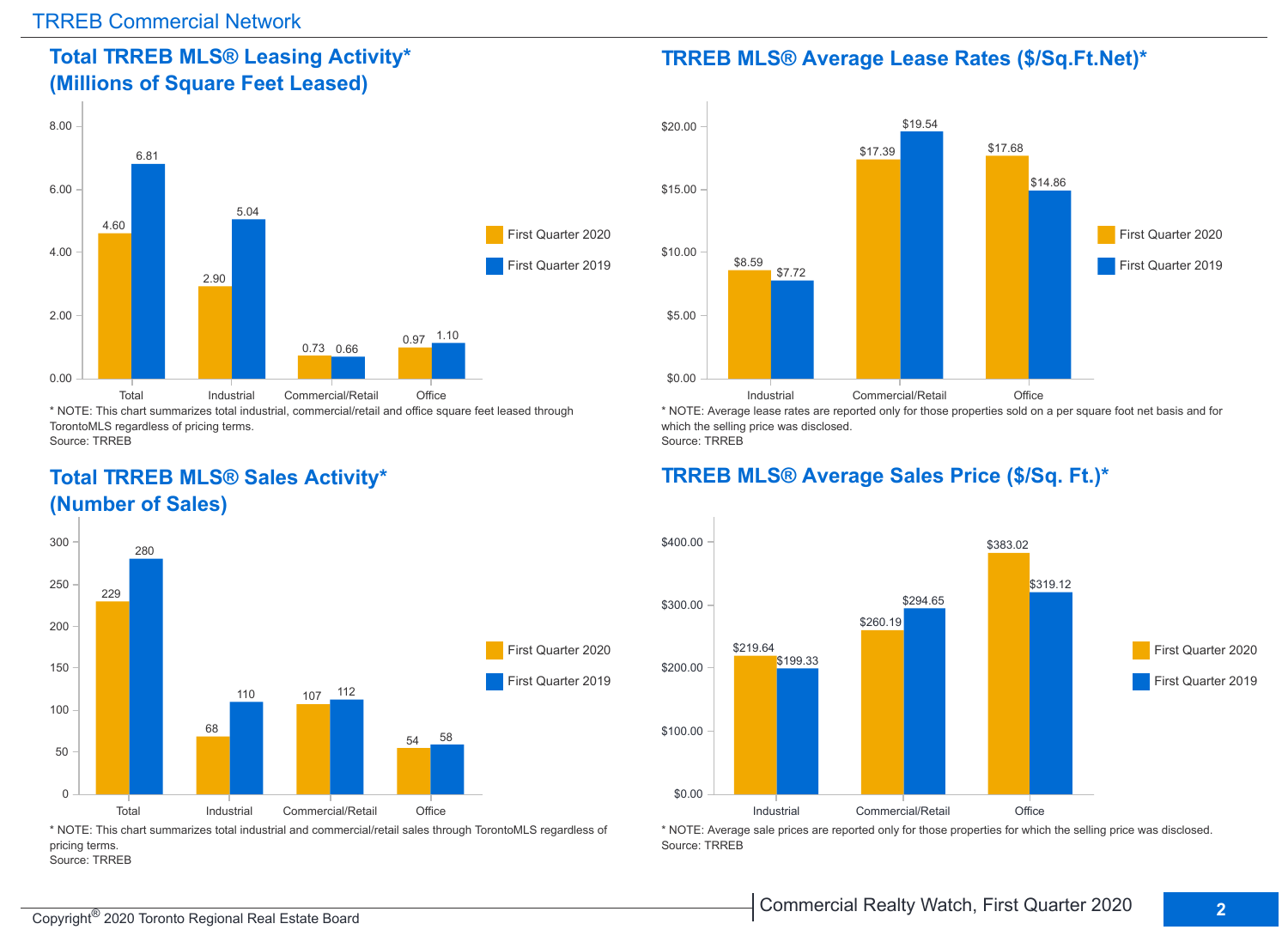#### SUMMARY OF INDUSTRIAL LEASING TRANSACTIONS COMPLETED ON A PER SQUARE FOOT NET BASIS, WITH PRICING DISCLOSED\*

#### ALL TRREB AREAS

|                                  |                     | <b>All Transactions</b> |           |                     | 0 to 5,000 Sq Ft |                |                  | 5,001 to 15,000 Sq Ft    |                 |                | 15,001 to 50,000 Sq Ft |                          |                     | 50,001+ Sq Ft |           |
|----------------------------------|---------------------|-------------------------|-----------|---------------------|------------------|----------------|------------------|--------------------------|-----------------|----------------|------------------------|--------------------------|---------------------|---------------|-----------|
|                                  | # Trans.            | Sq. Ft.                 | \$/SF Net | # Trans.            | Sq. Ft.          | \$/SF Net      | # Trans.         | Sq. Ft.                  | \$/SF Net       | # Trans.       | Sq. Ft.                | \$/SF Net                | # Trans.            | Sq. Ft.       | \$/SF Net |
| <b>TRREB Total</b>               | 129                 | 862,979                 | \$8.59    | 91                  | 235,216          | \$11.17        | 28               | 246,813                  | \$9.27          | 6 <sup>1</sup> | 160,370                | \$6.11                   | $\overline{4}$      | 220,580       | \$6.89    |
| <b>Halton Region</b>             | $\overline{4}$      | 66.698                  | \$8.05    | 3 <sup>2</sup>      | 7,438            | \$10.40        | $\mathbf{0}$     | ٠                        | ٠               | $\mathbf{0}$   | ٠                      | ٠                        |                     | 59,260        | \$7.75    |
| <b>Burlington</b>                | $\mathbf{1}$        | 3,750                   | \$8.75    | $\overline{1}$      | 3,750            | \$8.75         | $\overline{0}$   | ٠                        | ٠               | $\overline{0}$ | ٠                      | ٠                        | $\mathbf 0$         |               | $\sim$    |
| <b>Halton Hills</b>              | $\mathbf 0$         | $\sim$                  | $\sim$    | $\mathbf 0$         | $\sim$           | $\sim$         | $\mathbf 0$      | $\overline{\phantom{a}}$ | $\overline{a}$  | $\mathbf 0$    |                        | $\sim$                   | $\mathbf 0$         | $\sim$        | $\sim$    |
| Milton                           |                     | 1,564                   | \$11.50   | $\overline{1}$      | 1,564            | \$11.50        | $\Omega$         |                          |                 | $\Omega$       |                        |                          | $\Omega$            |               |           |
| Oakville                         | 2                   | 61,384                  | \$7.91    | $\mathbf{1}$        | 2,124            | \$12.50        | $\mathbf 0$      | ÷,                       | $\sim$          | $\mathbf 0$    | $\sim$                 | $\sim$                   | $\mathbf{1}$        | 59,260        | \$7.75    |
| <b>Peel Region</b>               | 39                  | 214,795                 | \$9.48    | 28                  | 74,685           | \$10.70        | $\overline{9}$   | 68,215                   | \$9.61          |                | 21,753                 | \$6.00                   |                     | 50,142        | \$9.00    |
| <b>Brampton</b>                  | 3                   | 10,943                  | \$14.57   | 2                   | 4,743            | \$11.48        | $\mathbf{1}$     | 6,200                    | \$16.94         | $\mathsf 0$    | $\sim$                 | $\sim$                   | $\mathsf{O}$        | ×.            | $\sim$    |
| Caledon                          | $\overline{1}$      | 1,259                   | \$28.59   | $\overline{1}$      | 1,259            | \$28.59        | $\overline{0}$   |                          |                 | $\overline{0}$ |                        | ×,                       | $\Omega$            |               |           |
| Mississauga                      | 35                  | 202,593                 | \$9.09    | 25                  | 68,683           | \$10.31        | 8                | 62,015                   | \$8.88          | $\overline{1}$ | 21,753                 | \$6.00                   | $\mathbf{1}$        | 50,142        | \$9.00    |
| <b>City of Toronto</b>           | 41                  | 195,666                 | \$8.55    | 31                  | 82,151           | \$9.94         | $\boldsymbol{8}$ | 70,090                   | \$7.87          | $\overline{2}$ | 43,425                 | \$7.05                   | n                   |               |           |
| <b>Toronto West</b>              | 18                  | 83,713                  | \$8.70    | 13                  | 35,191           | \$9.19         | 4                | 33,097                   | \$8.05          | $\overline{1}$ | 15,425                 | \$8.95                   | $\Omega$            | ÷.            |           |
| <b>Toronto Central</b>           | $\mathbf{3}$        | 7,150                   | \$8.98    | $\mathbf{3}$        | 7,150            | \$8.98         | $\Omega$         |                          |                 | $\mathbf 0$    |                        | $\overline{\phantom{a}}$ | $\Omega$            |               |           |
| <b>Toronto East</b>              | 20                  | 104,803                 | \$8.41    | 15                  | 39,810           | \$10.76        | 4                | 36,993                   | \$7.71          | $\mathbf{1}$   | 28,000                 | \$6.00                   | $\mathbf 0$         | $\sim$        |           |
| <b>York Region</b>               | 35                  | 258,581                 | \$11.06   | 23                  | 57,091           | \$13.56        | 9                | 95,308                   | \$10.52         | $\overline{2}$ | 51.632                 | \$9.88                   |                     | 54.550        | \$10.50   |
| Aurora                           | $\mathsf{O}\xspace$ | ÷.                      |           | $\mathsf{O}$        |                  | $\sim$         | $\mathsf 0$      |                          | ÷.              | $\mathsf 0$    |                        | ÷.                       | $\Omega$            | ÷.            |           |
| East Gwillimbury                 | $\Omega$            |                         |           | $\overline{0}$      |                  |                | $\Omega$         |                          |                 | $\Omega$       |                        |                          | $\Omega$            |               |           |
| Georgina                         | $\mathbf 0$         | $\sim$                  | $\sim$    | $\mathbf 0$         | $\sim$           | ÷,             | $\mathbf 0$      | $\overline{a}$           | $\overline{a}$  | $\Omega$       |                        | J.                       | $\Omega$            | $\sim$        |           |
| King                             | $\Omega$            |                         |           | $\overline{0}$      |                  |                | $\overline{0}$   |                          |                 | $\Omega$       |                        |                          | $\Omega$            |               |           |
| Markham                          | $\overline{7}$      | 41,882                  | \$10.43   | $\overline{4}$      | 10,977           | \$11.30        | 3                | 30,905                   | \$10.12         | $\mathbf 0$    |                        |                          | $\Omega$            |               |           |
| Newmarket                        | $\Omega$            |                         |           | $\overline{0}$      |                  |                | $\Omega$         |                          |                 | $\Omega$       |                        |                          | $\Omega$            | $\sim$        |           |
| Richmond Hill                    | $\mathbf{1}$        | 3,145                   | \$11.00   | $\overline{1}$      | 3,145            | \$11.00        | 0                | $\sim$                   | $\sim$          | 0              | $\sim$                 | $\sim$                   | 0                   | $\sim$        |           |
| Vaughan                          | 27                  | 213,554                 | \$11.18   | 18                  | 42,969           | \$14.33        | 6                | 64,403                   | \$10.70         | $\overline{2}$ | 51,632                 | \$9.88                   |                     | 54,550        | \$10.50   |
| Whitchurch-Stouffville           | $\mathbf 0$         | $\sim$                  | $\sim$    | $\mathsf{O}$        | $\mathcal{L}$    | $\sim$         | $\mathsf 0$      | $\overline{a}$           | $\sim$          | $\mathsf 0$    | $\sim$                 | $\sim$                   | $\mathsf{O}\xspace$ | $\sim$        |           |
| <b>Durham Region</b>             | 10                  | 127,239                 | \$2.42    | 6 <sup>1</sup>      | 13,851           | \$11.56        | $\overline{2}$   | 13,200                   | \$5.95          |                | 43,560                 | \$0.76                   |                     | 56,628        | \$0.64    |
| Ajax                             | $\overline{2}$      | 5,845                   | \$11.38   | $\overline{2}$      | 5,845            | \$11.38        | $\mathsf 0$      |                          |                 | $\mathbf 0$    |                        | J.                       | $\mathbf 0$         | J.            | $\sim$    |
| <b>Brock</b>                     | $\overline{0}$      |                         |           | $\overline{0}$      |                  |                | $\overline{0}$   |                          |                 | $\Omega$       |                        |                          | $\overline{0}$      |               |           |
| Clarington                       | 5                   | 116,388                 | \$1.42    | $\mathbf{1}$        | 3,000            | \$5.95         | $\sqrt{2}$       | 13,200                   | \$5.95          | $\overline{1}$ | 43,560                 | \$0.76                   | $\mathbf 1$         | 56,628        | \$0.64    |
| Oshawa                           |                     | 1,956                   | \$9.25    | $\overline{1}$      | 1,956            | \$9.25         | $\Omega$         |                          |                 | $\Omega$       |                        |                          | $\Omega$            |               |           |
| Pickering                        | 2                   | 3,050                   | \$18.89   | $\overline{2}$      | 3,050            | \$18.89        | $\mathbf 0$      | ÷.                       | <b>Security</b> | $\mathbf 0$    |                        | ÷,                       | $\mathbf 0$         | ÷.            |           |
| Scugog                           | $\Omega$            |                         |           | $\overline{0}$      |                  |                | $\overline{0}$   |                          |                 | $\Omega$       |                        |                          | $\Omega$            |               |           |
| Uxbridge                         | $\mathsf{O}\xspace$ | ×.                      | $\sim$    | $\mathsf{O}\xspace$ |                  | $\overline{a}$ | $\mathbf 0$      | ÷                        | $\sim$          | $\mathbf 0$    | $\sim$                 | ÷.                       | $\Omega$            | $\sim$        |           |
| Whitby                           | $\overline{0}$      |                         |           | $\overline{0}$      |                  | ÷              | $\Omega$         |                          |                 | $\Omega$       |                        |                          | $\Omega$            | $\sim$        |           |
| <b>Dufferin County</b>           | $\overline{0}$      | ٠                       | ٠         | $\mathbf{0}$        | ٠                | ×              | $\Omega$         | ×.                       | ٠               | O              | $\sim$                 | $\sim$                   |                     | $\sim$        |           |
| Orangeville                      | $\overline{0}$      |                         |           | $\mathbf 0$         |                  | ÷.             | $\overline{0}$   |                          | $\sim$          | $\overline{0}$ |                        | ×.                       | $\Omega$            |               |           |
| <b>Simcoe County</b>             | $\mathbf{0}$        |                         | ٠         | $\mathbf{0}$        |                  | ٠              | $\Omega$         |                          | ٠               | О              |                        |                          |                     | ٠             |           |
| Adjala-Tosorontio                | $\Omega$            |                         |           | $\overline{0}$      |                  |                | $\Omega$         |                          |                 | $\Omega$       |                        |                          | $\Omega$            |               |           |
| <b>Bradford West Gwillimbury</b> | $\mathbf 0$         |                         |           | $\mathbf 0$         |                  |                | $\overline{0}$   |                          |                 | $\mathbf 0$    |                        |                          | $\Omega$            |               |           |
| Essa                             | $\Omega$            |                         |           | $\overline{0}$      |                  |                | $\Omega$         |                          |                 | $\Omega$       |                        |                          | $\Omega$            |               |           |
| Innisfil                         | $\mathbf 0$         |                         |           | $\mathsf{O}$        |                  | ÷,             | $\Omega$         |                          | ÷.              | $\Omega$       |                        |                          | $\Omega$            | $\sim$        |           |
| New Tecumseth                    | $\Omega$            |                         |           | $\Omega$            |                  |                | $\Omega$         |                          |                 | $\Omega$       |                        |                          | $\Omega$            |               |           |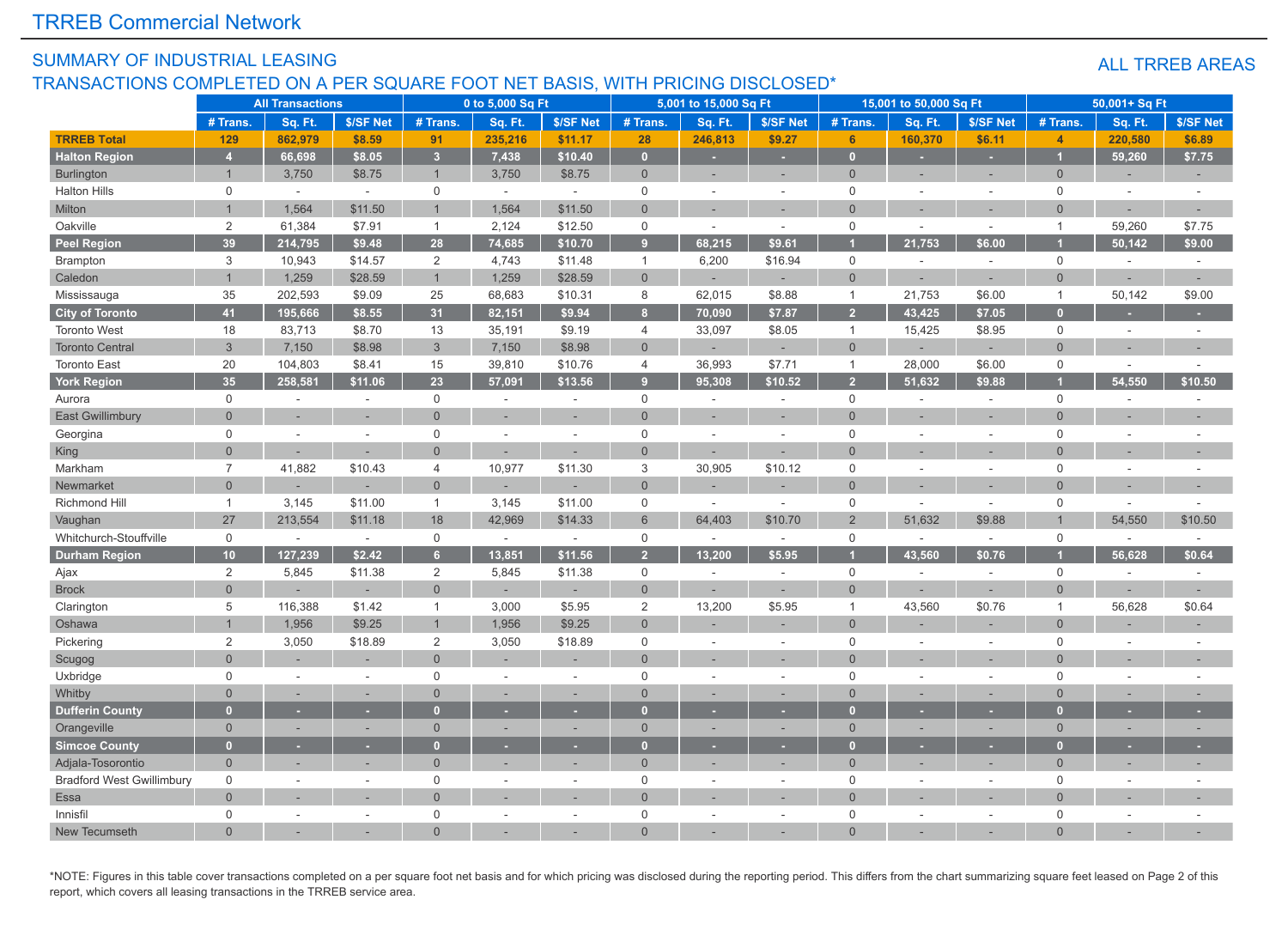#### SUMMARY OF INDUSTRIAL LEASING TRANSACTIONS COMPLETED ON A PER SQUARE FOOT NET BASIS, WITH PRICING DISCLOSED\*

#### CITY OF TORONTO

|                        |                         | <b>All Transactions</b> |           |                | 0 to 5,000 Sq Ft |                | 1010, 1111111  | 5,001 to 15,000 Sq Ft |                          |                | 15,001 to 50,000 Sq Ft   |           |                | 50,001+ Sq Ft |           |
|------------------------|-------------------------|-------------------------|-----------|----------------|------------------|----------------|----------------|-----------------------|--------------------------|----------------|--------------------------|-----------|----------------|---------------|-----------|
|                        | # Trans.                | Sq. Ft.                 | \$/SF Net | # Trans.       | Sq. Ft.          | \$/SF Net      | # Trans.       | Sq. Ft.               | \$/SF Net                | # Trans.       | Sq. Ft.                  | \$/SF Net | # Trans.       | Sq. Ft.       | \$/SF Net |
| <b>TRREB Total</b>     | 129                     | 862,979                 | \$8.59    | 91             | 235,216          | \$11.17        | 28             | 246,813               | \$9.27                   | 6              | 160,370                  | \$6.11    | $\overline{4}$ | 220,580       | \$6.89    |
| City of Toronto Total  | 41                      | 195,666                 | \$8.55    | 31             | 82,151           | \$9.94         | 8              | 70,090                | \$7.87                   | $\overline{2}$ | 43,425                   | \$7.05    | $\mathbf{0}$   |               |           |
| <b>Toronto West</b>    | 18                      | 83,713                  | \$8.70    | 13             | 35,191           | \$9.19         | $\overline{4}$ | 33,097                | \$8.05                   | -1             | 15,425                   | \$8.95    | $\overline{0}$ | $\sim$        | ×         |
| Toronto W01            | $\mathbf{0}$            |                         |           | $\mathbf{0}$   | $\sim$           | $\sim$         | $\mathbf{0}$   |                       |                          | $\mathbf{0}$   | $\overline{\phantom{a}}$ |           | $\Omega$       |               |           |
| Toronto W02            | 0                       | ÷.                      | $\sim$    | $\mathbf 0$    | $\blacksquare$   | $\sim$         | 0              |                       | ÷.                       | $\mathbf 0$    | ÷                        |           | $\Omega$       |               |           |
| Toronto W03            | $\Omega$                |                         |           | $\mathbf 0$    |                  |                | $\mathbf 0$    |                       |                          | $\Omega$       |                          |           | $\Omega$       |               |           |
| Toronto W04            | 4                       | 14,434                  | \$9.01    | 3              | 8,200            | \$10.54        | $\overline{1}$ | 6,234                 | \$7.00                   | $\mathbf 0$    |                          |           | $\Omega$       |               |           |
| Toronto W05            | 10                      | 53,981                  | \$8.67    | $\overline{7}$ | 18,693           | \$8.93         | 2              | 19,863                | \$8.22                   | -1             | 15,425                   | \$8.95    | $\Omega$       |               |           |
| Toronto W06            | $\mathbf 0$             | $\sim$                  | $\sim$    | 0              | $\sim$           | $\sim$         | 0              |                       | $\sim$                   | $\mathbf 0$    | ٠                        | $\sim$    | $\Omega$       |               |           |
| Toronto W07            | $\mathbf{0}$            |                         |           | $\mathbf 0$    |                  |                | $\mathbf{0}$   |                       | ٠                        | $\Omega$       |                          |           | $\Omega$       |               |           |
| Toronto W08            | $\mathbf{1}$            | 4,938                   | \$8.13    | $\overline{1}$ | 4,938            | \$8.13         | 0              | $\sim$                | $\sim$                   | $\Omega$       |                          |           | $\Omega$       |               |           |
| Toronto W09            | $\Omega$                |                         |           | $\mathbf{0}$   |                  |                | $\mathbf{0}$   |                       |                          | $\Omega$       |                          |           | $\Omega$       |               |           |
| Toronto W10            | 3                       | 10,360                  | \$8.64    | $\overline{2}$ | 3,360            | \$8.93         | $\overline{1}$ | 7,000                 | \$8.50                   | $\mathbf 0$    | $\overline{a}$           | $\sim$    | $\Omega$       |               |           |
| <b>Toronto Central</b> | 3 <sup>1</sup>          | 7,150                   | \$8.98    | 3 <sup>2</sup> | 7,150            | \$8.98         | $\bullet$      |                       |                          | $\Omega$       |                          |           | о              |               |           |
| Toronto C01            | $\mathbf{1}$            | 1,000                   | \$6.00    | $\mathbf{1}$   | 1,000            | \$6.00         | 0              |                       | $\overline{\phantom{a}}$ | 0              |                          |           | $\mathbf 0$    |               |           |
| Toronto C02            | $\Omega$                |                         |           | $\mathbf{0}$   |                  |                | $\Omega$       |                       |                          | $\Omega$       |                          |           | $\Omega$       |               |           |
| Toronto C03            | $\mathbf 0$             |                         |           | $\mathsf{O}$   |                  | $\sim$         | 0              |                       | $\overline{a}$           | $\Omega$       |                          |           | $\Omega$       |               |           |
| Toronto C04            | $\mathbf{0}$            |                         |           | $\mathbf{0}$   |                  |                | $\Omega$       |                       | ٠                        | $\Omega$       |                          |           | $\Omega$       |               |           |
| Toronto C06            | 0                       |                         | $\sim$    | $\mathbf 0$    |                  |                | 0              |                       | $\overline{\phantom{a}}$ | 0              |                          |           | $\mathbf 0$    |               |           |
| Toronto C07            | $\Omega$                |                         |           | $\Omega$       |                  |                | $\Omega$       |                       |                          | $\Omega$       |                          |           | $\Omega$       |               |           |
| Toronto C08            | $\mathbf 0$             |                         |           | $\mathbf 0$    |                  | $\overline{a}$ | 0              |                       |                          | $\Omega$       |                          |           | $\Omega$       |               |           |
| Toronto C09            | $\Omega$                |                         |           | $\overline{0}$ |                  |                | $\Omega$       |                       | ٠                        | $\Omega$       |                          |           | $\Omega$       |               |           |
| Toronto C10            | 0                       |                         |           | $\mathbf 0$    |                  |                | 0              |                       | $\sim$                   | 0              |                          |           | $\Omega$       |               |           |
| Toronto C11            | $\Omega$                |                         |           | $\Omega$       |                  |                | $\Omega$       |                       |                          | $\Omega$       |                          |           | $\Omega$       |               |           |
| Toronto C12            | 0                       |                         |           | $\mathbf 0$    | $\sim$           | $\overline{a}$ | 0              |                       |                          | $\Omega$       |                          |           | $\Omega$       |               |           |
| Toronto C13            | $\overline{1}$          | 1,650                   | \$8.00    | $\overline{1}$ | 1,650            | \$8.00         | $\Omega$       |                       | ٠                        | $\Omega$       |                          |           | $\Omega$       |               |           |
| Toronto C14            | $\mathbf 0$             | $\sim$                  | $\omega$  | 0              | $\omega$         | $\sim$         | 0              |                       | $\overline{\phantom{a}}$ | $\mathbf 0$    |                          |           | $\Omega$       |               |           |
| Toronto C15            | $\overline{1}$          | 4,500                   | \$10.00   | $\overline{1}$ | 4,500            | \$10.00        | $\mathbf{0}$   |                       | $\overline{\phantom{a}}$ | $\Omega$       | ٠                        |           | $\Omega$       |               |           |
| <b>Toronto East</b>    | 20                      | 104,803                 | \$8.41    | 15             | 39,810           | \$10.76        | $\overline{4}$ | 36,993                | \$7.71                   | и              | 28,000                   | \$6.00    | $\mathbf{0}$   |               |           |
| Toronto E01            | $\Omega$                |                         |           | $\mathbf{0}$   |                  | ÷.             | $\mathbf{0}$   |                       | н.                       | $\mathbf{0}$   |                          |           | $\Omega$       |               | ۳         |
| Toronto E02            | $\mathbf 0$             |                         |           | $\mathbf 0$    | $\sim$           |                | 0              |                       | $\overline{\phantom{a}}$ | $\mathbf 0$    |                          |           | $\Omega$       |               |           |
| Toronto E03            | $\Omega$                |                         |           | $\mathbf{0}$   |                  |                | $\mathbf{0}$   |                       |                          | $\mathbf{0}$   |                          |           | $\Omega$       |               |           |
| Toronto E04            | 9                       | 60,914                  | \$8.28    | $\overline{7}$ | 18,376           | \$12.95        | $\overline{1}$ | 14,538                | \$6.75                   | $\overline{1}$ | 28,000                   | \$6.00    | $\Omega$       |               |           |
| Toronto E05            | $\Omega$                |                         |           | $\mathbf 0$    |                  |                | $\Omega$       |                       |                          | $\Omega$       |                          |           | $\Omega$       |               |           |
| Toronto E06            | $\mathbf 0$             |                         | $\sim$    | $\mathbf 0$    |                  | $\sim$         | 0              |                       | $\sim$                   | $\mathbf 0$    |                          |           | $\Omega$       |               |           |
| Toronto E07            | $\overline{\mathbf{4}}$ | 16,235                  | \$8.96    | $\mathbf{3}$   | 10,035           | \$9.09         | $\overline{1}$ | 6,200                 | \$8.75                   | $\Omega$       |                          |           | $\Omega$       |               |           |
| Toronto E08            | $\mathbf{1}$            | 2,035                   | \$8.00    | $\mathbf{1}$   | 2,035            | \$8.00         | 0              | $\sim$                | $\sim$                   | $\mathbf 0$    |                          |           | $\Omega$       |               |           |
| Toronto E09            | 2                       | 8,485                   | \$8.86    | $\overline{1}$ | 3,030            | \$9.50         | $\overline{1}$ | 5,455                 | \$8.50                   | $\Omega$       |                          |           | $\Omega$       |               |           |
| Toronto E10            | $\mathbf{1}$            | 10,800                  | \$8.00    | $\mathbf 0$    | $\sim$           | $\sim$         | $\overline{1}$ | 10,800                | \$8.00                   | $\Omega$       |                          |           | $\Omega$       |               |           |
| Toronto E11            | 3                       | 6,334                   | \$8.55    | 3              | 6.334            | \$8.55         | $\Omega$       |                       |                          | $\Omega$       |                          |           |                |               |           |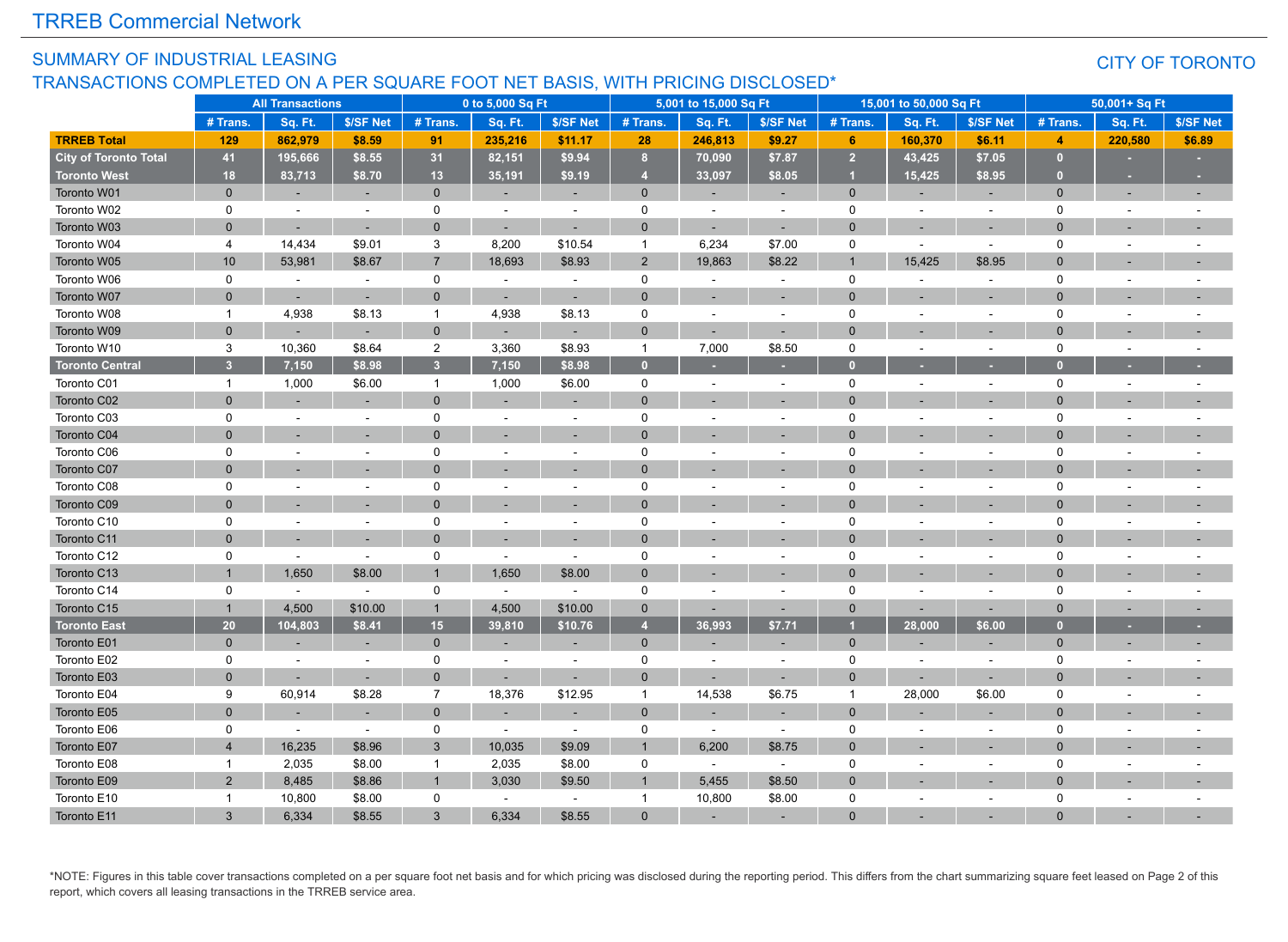#### SUMMARY OF COMMERCIAL/RETAIL LEASING TRANSACTIONS COMPLETED ON A PER SQUARE FOOT NET BASIS, WITH PRICING DISCLOSED\*

#### ALL TRREB AREAS

|                                  |                | <b>All Transactions</b>  |           |                     | 0 to 1,000 Sq Ft |                          |                     | 1,001 to 2,500 Sq Ft |           |                     | 2,501 to 5,000 Sq Ft |                |                | 5,001+ Sq Ft             |           |
|----------------------------------|----------------|--------------------------|-----------|---------------------|------------------|--------------------------|---------------------|----------------------|-----------|---------------------|----------------------|----------------|----------------|--------------------------|-----------|
|                                  | # Trans.       | Sq. Ft.                  | \$/SF Net | # Trans.            | Sq. Ft.          | \$/SF Net                | # Trans.            | Sq. Ft.              | \$/SF Net | # Trans.            | Sq. Ft.              | \$/SF Net      | # Trans.       | Sq. Ft.                  | \$/SF Net |
| <b>TRREB Total</b>               | 119            | 300,333                  | \$17.39   | 42                  | 30,159           | \$30.65                  | 54                  | 82,839               | \$26.54   | 14                  | 44,659               | \$26.82        | 9              | 142,676                  | \$6.32    |
| <b>Halton Region</b>             | 6 <sup>1</sup> | 8,572                    | \$32.93   | $\overline{3}$      | 2.252            | \$35.44                  | $\overline{2}$      | 2,720                | \$31.19   | и                   | 3.600                | \$32.67        | $\Omega$       | ×.                       | ٠         |
| <b>Burlington</b>                | $\overline{1}$ | 1,250                    | \$32.00   | $\overline{0}$      |                  | $\overline{\phantom{a}}$ | $\overline{1}$      | 1,250                | \$32.00   | $\mathbf 0$         | $\sim$               | ÷,             | $\mathbf{0}$   | ٠                        |           |
| <b>Halton Hills</b>              | $\mathbf{1}$   | 1,470                    | \$30.50   | $\mathsf{O}$        | $\sim$           | $\sim$                   | $\mathbf{1}$        | 1,470                | \$30.50   | $\mathbf 0$         |                      | ÷,             | $\mathbf 0$    | ÷,                       |           |
| Milton                           | $\Omega$       |                          |           | $\overline{0}$      |                  |                          | $\Omega$            |                      |           | $\overline{0}$      |                      |                | $\Omega$       |                          |           |
| Oakville                         | $\overline{4}$ | 5,852                    | \$33.73   | 3                   | 2,252            | \$35.44                  | $\mathbf 0$         | $\sim$               | $\sim$    | $\mathbf{1}$        | 3,600                | \$32.67        | $\mathsf 0$    | ÷.                       |           |
| <b>Peel Region</b>               | 18             | 30,883                   | \$18.87   | $\overline{7}$      | 5,749            | \$26.40                  | 8                   | 10,308               | \$21.44   |                     | 3,208                | \$26.00        | $\overline{2}$ | 11,618                   | \$10.91   |
| <b>Brampton</b>                  | 8              | 9,445                    | \$26.05   | 2                   | 1,680            | \$40.11                  | 6                   | 7,765                | \$23.01   | $\mathbf 0$         | $\sim$               | $\sim$         | $\mathbf 0$    | ÷,                       |           |
| Caledon                          | $\mathfrak{S}$ | 3,002                    | \$18.03   | $\overline{2}$      | 2,000            | \$19.80                  |                     | 1,002                | \$14.50   | $\mathbf 0$         |                      |                | $\mathbf{0}$   |                          |           |
| Mississauga                      | $\overline{7}$ | 18,436                   | \$15.33   | 3                   | 2,069            | \$21.64                  | $\mathbf{1}$        | 1,541                | \$18.00   | $\mathbf{1}$        | 3,208                | \$26.00        | $\overline{2}$ | 11,618                   | \$10.91   |
| <b>City of Toronto</b>           | 63             | 120,207                  | \$27.74   | 19                  | 13,512           | \$36.27                  | 33                  | 54,390               | \$28.44   | 6                   | 16,793               | \$36.20        | 5 <sup>1</sup> | 35,512                   | \$19.44   |
| <b>Toronto West</b>              | 21             | 38,990                   | \$24.92   | $\overline{7}$      | 4,926            | \$30.88                  | 10                  | 16,576               | \$22.59   | $\overline{2}$      | 5,807                | \$19.19        | 2              | 11,681                   | \$28.57   |
| <b>Toronto Central</b>           | 26             | 53,554                   | \$36.03   | 8                   | 5,783            | \$47.21                  | 12                  | 20,402               | \$43.21   | $\overline{4}$      | 10,986               | \$45.19        | $\overline{2}$ | 16,383                   | \$16.99   |
| <b>Toronto East</b>              | 16             | 27,663                   | \$15.68   | $\overline{4}$      | 2,803            | \$23.18                  | 11                  | 17,412               | \$16.70   | $\mathbf 0$         | $\sim$               | ÷,             | $\mathbf{1}$   | 7,448                    | \$10.50   |
| <b>York Region</b>               | 23             | 33,756                   | \$21.97   | 10                  | 6,136            | \$27.17                  | 8                   | 10,202               | \$22.20   | Б                   | 17,418               | \$20.01        |                |                          |           |
| Aurora                           | $\mathbf{1}$   | 609                      | \$29.56   | $\mathbf{1}$        | 609              | \$29.56                  | $\mathsf{O}\xspace$ | ÷,                   | $\sim$    | $\mathsf 0$         |                      | ÷,             | $\mathbf 0$    | $\overline{\phantom{a}}$ |           |
| East Gwillimbury                 | $\Omega$       |                          |           | $\overline{0}$      |                  |                          | $\Omega$            |                      |           | $\Omega$            |                      |                | $\Omega$       |                          |           |
| Georgina                         | $\mathbf 0$    | ÷.                       | $\sim$    | $\mathsf{O}$        | $\sim$           | ÷.                       | $\mathbf 0$         | ÷,                   | $\sim$    | $\Omega$            |                      | ÷,             | $\Omega$       | ÷,                       |           |
| King                             | $\overline{0}$ |                          |           | $\overline{0}$      |                  |                          | $\overline{0}$      |                      |           | $\Omega$            |                      |                | $\Omega$       |                          |           |
| Markham                          | $\overline{7}$ | 4,982                    | \$23.20   | 6                   | 3,892            | \$24.14                  | $\mathbf{1}$        | 1,090                | \$19.82   | $\mathbf 0$         |                      |                | $\Omega$       |                          |           |
| Newmarket                        | $\overline{2}$ | 2,404                    | \$20.97   | $\overline{0}$      |                  |                          | $\overline{2}$      | 2,404                | \$20.97   | $\Omega$            |                      |                | $\Omega$       |                          |           |
| Richmond Hill                    | 4              | 4,177                    | \$24.41   | $\overline{1}$      | 150              | \$71.04                  | 3                   | 4,027                | \$22.67   | $\mathbf 0$         |                      | ÷,             | $\Omega$       | $\overline{\phantom{a}}$ |           |
| Vaughan                          | 8              | 20,425                   | \$20.85   | $\overline{2}$      | 1,485            | \$29.71                  |                     | 1,522                | \$21.80   | 5                   | 17.418               | \$20.01        | $\Omega$       |                          |           |
| Whitchurch-Stouffville           | $\mathbf{1}$   | 1,159                    | \$25.88   | $\mathsf{O}\xspace$ | $\sim$           | $\overline{\phantom{a}}$ | $\mathbf{1}$        | 1,159                | \$25.88   | $\mathbf 0$         | $\sim$               | ÷,             | $\Omega$       | $\sim$                   |           |
| <b>Durham Region</b>             | 8              | 106,155                  | \$2.51    | $\overline{2}$      | 1,750            | \$12.98                  | 3                   | 5,219                | \$22.98   |                     | 3.640                | \$11.00        | $\overline{2}$ | 95,546                   | \$0.88    |
| Ajax                             | $\mathbf{1}$   | 1,000                    | \$14.85   | $\mathbf{1}$        | 1,000            | \$14.85                  | $\mathsf{O}\xspace$ | $\sim$               | $\sim$    | $\mathbf 0$         |                      | $\sim$         | $\mathbf 0$    | ÷,                       |           |
| <b>Brock</b>                     |                | 79,715                   | \$0.53    | $\overline{0}$      |                  |                          | $\Omega$            | $\overline{a}$       | $\sim$    | $\Omega$            |                      | $\overline{a}$ |                | 79,715                   | \$0.53    |
| Clarington                       | $\mathbf{1}$   | 750                      | \$10.49   | $\mathbf{1}$        | 750              | \$10.49                  | $\mathbf 0$         |                      |           | $\mathsf{O}\xspace$ |                      |                | $\mathbf 0$    |                          |           |
| Oshawa                           | $\overline{4}$ | 23,543                   | \$7.51    | $\mathbf{0}$        |                  |                          | $\overline{2}$      | 4,072                | \$23.26   |                     | 3,640                | \$11.00        |                | 15,831                   | \$2.65    |
| Pickering                        | $\mathbf{1}$   | 1,147                    | \$22.00   | $\mathsf{O}\xspace$ |                  | $\sim$                   | $\mathbf{1}$        | 1,147                | \$22.00   | $\mathbf 0$         |                      | ÷,             | $\Omega$       | ÷,                       |           |
| Scugog                           | $\overline{0}$ |                          |           | $\mathbf 0$         |                  |                          | $\overline{0}$      |                      |           | $\overline{0}$      |                      |                | $\Omega$       |                          |           |
| Uxbridge                         | $\mathbf 0$    | $\sim$                   | ÷         | $\mathbf 0$         |                  | $\sim$                   | $\mathbf 0$         | ÷,                   | $\sim$    | $\mathbf 0$         | $\sim$               | $\sim$         | $\Omega$       | ÷,                       |           |
| Whitby                           | $\Omega$       |                          |           | $\overline{0}$      |                  |                          | $\Omega$            |                      |           | $\Omega$            |                      |                | $\Omega$       |                          |           |
| <b>Dufferin County</b>           | $\overline{0}$ | н.                       |           | $\mathbf{0}$        |                  | ٠                        | $\overline{0}$      |                      |           | Ю                   |                      |                |                |                          |           |
| Orangeville                      | $\overline{0}$ | $\overline{\phantom{a}}$ |           | $\overline{0}$      |                  | $\overline{\phantom{a}}$ | $\Omega$            |                      |           | $\overline{0}$      |                      | ÷,             | $\Omega$       | ٠                        |           |
| <b>Simcoe County</b>             | и              | 760                      | \$17.37   | п                   | 760              | \$17.37                  | $\mathbf{0}$        | $\sim$               |           | п                   |                      |                |                | ٠                        |           |
| Adjala-Tosorontio                | $\mathbf{0}$   |                          |           | $\mathbf{0}$        |                  |                          | $\mathbf{0}$        |                      |           | $\Omega$            |                      |                | $\Omega$       |                          |           |
| <b>Bradford West Gwillimbury</b> | $\mathbf 0$    | ٠                        |           | $\mathbf 0$         |                  | $\sim$                   | $\mathbf 0$         | ÷                    |           | $\mathbf 0$         |                      | ÷,             | $\Omega$       | $\overline{a}$           |           |
| Essa                             | $\Omega$       |                          |           | $\Omega$            |                  |                          | $\Omega$            |                      |           | $\Omega$            |                      |                | $\Omega$       |                          |           |
| Innisfil                         | $\mathbf 0$    |                          |           | $\mathbf 0$         |                  | ÷                        | $\mathbf 0$         |                      |           | $\mathbf 0$         |                      | ÷              | $\Omega$       |                          |           |
| New Tecumseth                    |                | 760                      | \$17.37   |                     | 760              | \$17.37                  | $\Omega$            |                      |           |                     |                      |                | $\Omega$       |                          |           |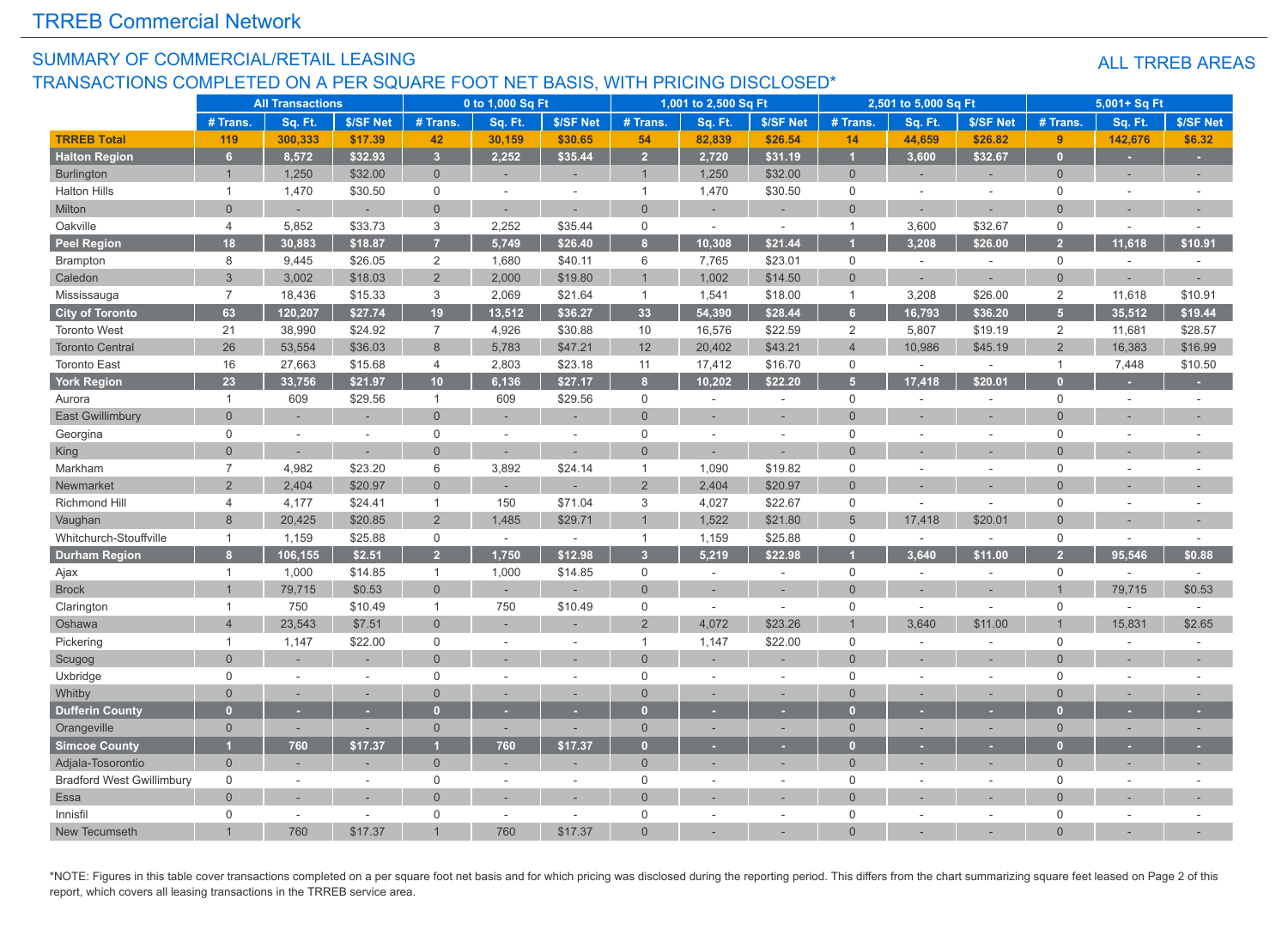#### SUMMARY OF COMMERCIAL/RETAIL LEASING

#### TRANSACTIONS COMPLETED ON A PER SQUARE FOOT NET BASIS, WITH PRICING DISCLOSED\*

#### CITY OF TORONTO

|                              |                | <b>All Transactions</b> |           |                | 0 to 1,000 Sq Ft |                |                | 1,001 to 2,500 Sq Ft |                |                | 2,501 to 5,000 Sq Ft |           |                | 5,001+ Sq Ft             |                          |
|------------------------------|----------------|-------------------------|-----------|----------------|------------------|----------------|----------------|----------------------|----------------|----------------|----------------------|-----------|----------------|--------------------------|--------------------------|
|                              | # Trans.       | Sq. Ft.                 | \$/SF Net | # Trans.       | Sq. Ft.          | \$/SF Net      | # Trans.       | Sq. Ft.              | \$/SF Net      | # Trans.       | Sq. Ft.              | \$/SF Net | # Trans.       | Sq. Ft.                  | \$/SF Net                |
| <b>TRREB Total</b>           | 119            | 300,333                 | \$17.39   | 42             | 30,159           | \$30.65        | 54             | 82,839               | \$26.54        | 14             | 44,659               | \$26.82   | 9              | 142,676                  | \$6.32                   |
| <b>City of Toronto Total</b> | 63             | 120,207                 | \$27.74   | 19             | 13,512           | \$36.27        | 33             | 54,390               | \$28.44        | 6              | 16,793               | \$36.20   | 5 <sup>1</sup> | 35,512                   | \$19.44                  |
| <b>Toronto West</b>          | 21             | 38,990                  | \$24.92   | $\overline{7}$ | 4,926            | \$30.88        | 10             | 16,576               | \$22.59        | $\overline{2}$ | 5,807                | \$19.19   | $\overline{2}$ | 11,681                   | \$28.57                  |
| Toronto W01                  | $\overline{1}$ | 1,000                   | \$30.00   | $\mathbf{1}$   | 1,000            | \$30.00        | $\mathbf{0}$   |                      |                | $\Omega$       | ц.                   |           | $\mathbf{0}$   |                          | $\sim$                   |
| Toronto W02                  | 3              | 4,783                   | \$28.71   | 0              | $\omega$         | $\omega$       | 3              | 4,783                | \$28.71        | $\mathbf 0$    |                      |           | $\Omega$       | $\blacksquare$           |                          |
| Toronto W03                  | $\overline{1}$ | 150                     | \$30.00   | $\overline{1}$ | 150              | \$30.00        | $\overline{0}$ |                      |                | $\Omega$       |                      |           | $\Omega$       |                          |                          |
| Toronto W04                  | 4              | 6,767                   | \$22.85   | $\overline{1}$ | 600              | \$29.00        | $\overline{c}$ | 3,470                | \$23.13        | $\overline{1}$ | 2,697                | \$21.13   | $\Omega$       | $\sim$                   |                          |
| Toronto W05                  | 5              | 6,586                   | \$23.35   | $\mathbf{3}$   | 2.686            | \$30.60        | $\overline{2}$ | 3,900                | \$18.36        | $\Omega$       |                      |           | $\Omega$       |                          |                          |
| Toronto W06                  | $\overline{2}$ | 6,420                   | \$33.29   | $\overline{1}$ | 490              | \$36.73        | $\mathbf 0$    | $\sim$               | $\sim$         | $\mathbf 0$    |                      | $\bar{a}$ | -1             | 5,930                    | \$33.00                  |
| Toronto W07                  | $\mathbf{0}$   |                         |           | $\mathbf{0}$   |                  |                | $\overline{0}$ |                      |                | $\Omega$       |                      |           | $\Omega$       |                          |                          |
| Toronto W08                  | $\mathbf{1}$   | 5,751                   | \$24.00   | 0              |                  | $\sim$         | $\mathbf 0$    | ÷                    | $\overline{a}$ | $\mathbf 0$    |                      | ÷.        | -1             | 5,751                    | \$24.00                  |
| Toronto W09                  | $\mathbf{1}$   | 1,080                   | \$22.00   | $\mathbf{0}$   |                  |                | $\overline{1}$ | 1,080                | \$22.00        | $\Omega$       |                      | $\sim$    | $\Omega$       |                          |                          |
| Toronto W10                  | 3              | 6,453                   | \$17.95   | $\mathbf 0$    | $\sim$           | $\sim$         | $\overline{2}$ | 3,343                | \$18.38        | $\overline{1}$ | 3,110                | \$17.50   | $\Omega$       | $\sim$                   |                          |
| <b>Toronto Central</b>       | 26             | 53,554                  | \$36.03   | 8              | 5,783            | \$47.21        | 12             | 20,402               | \$43.21        | z              | 10,986               | \$45.19   | $\overline{2}$ | 16,383                   | \$16.99                  |
| Toronto C01                  | 9              | 12,934                  | \$49.71   | $\overline{4}$ | 2,425            | \$46.82        | 3              | 4,914                | \$53.34        | $\overline{2}$ | 5,595                | \$47.77   | 0              | $\sim$                   |                          |
| Toronto C02                  | $\overline{4}$ | 6,846                   | \$42.56   | $\overline{1}$ | 1,000            | \$30.00        | 2              | 3,255                | \$43.43        | $\overline{1}$ | 2,591                | \$46.31   | $\mathbf{0}$   |                          |                          |
| Toronto C03                  | $\mathbf{1}$   | 2,800                   | \$39.00   | 0              | $\sim$           | $\sim$         | 0              | $\sim$               |                | $\overline{1}$ | 2,800                | \$39.00   | 0              | $\blacksquare$           | ÷.                       |
| Toronto C04                  | $\overline{4}$ | 12,842                  | \$25.58   | $\mathbf 1$    | 1,000            | \$48.00        | $\overline{2}$ | 3,244                | \$34.26        | $\Omega$       |                      |           |                | 8.598                    | \$19.70                  |
| Toronto C06                  | $\mathbf 0$    | $\sim$                  | $\sim$    | $\mathbf 0$    | $\sim$           | $\overline{a}$ | $\mathbf 0$    | $\overline{a}$       | $\sim$         | 0              |                      | ÷,        | 0              | $\sim$                   | $\overline{a}$           |
| Toronto C07                  | $\mathbf{0}$   |                         |           | $\mathbf{0}$   |                  |                | $\Omega$       |                      |                | $\Omega$       |                      |           | $\Omega$       |                          |                          |
| Toronto C08                  | 4              | 14,474                  | \$23.31   | 0              |                  | $\overline{a}$ | 3              | 6,689                | \$34.15        | 0              |                      | $\sim$    | -1             | 7,785                    | \$14.00                  |
| Toronto C09                  | $\mathbf{0}$   |                         |           | $\mathbf 0$    |                  |                | $\Omega$       |                      |                | $\Omega$       |                      |           | $\Omega$       |                          |                          |
| Toronto C10                  | 3              | 2,458                   | \$57.76   | $\overline{2}$ | 1,358            | \$59.99        | $\mathbf{1}$   | 1,100                | \$55.00        | $\mathbf 0$    |                      |           | $\Omega$       | $\sim$                   |                          |
| Toronto C11                  | $\Omega$       |                         |           | $\mathbf{0}$   |                  |                | $\overline{0}$ |                      |                | $\Omega$       |                      |           | 0              | $\overline{\phantom{a}}$ |                          |
| Toronto C12                  | 0              |                         |           | $\mathsf 0$    |                  |                | $\Omega$       |                      |                | $\Omega$       |                      |           | $\Omega$       |                          |                          |
| Toronto C13                  | $\Omega$       |                         | ٠         | $\mathbf{0}$   |                  | ٠              | $\Omega$       | ٠                    | $\sim$         | $\Omega$       |                      |           | U              | $\overline{\phantom{a}}$ |                          |
| Toronto C14                  | $\mathbf{1}$   | 1,200                   | \$65.00   | 0              |                  |                | $\mathbf{1}$   | 1,200                | \$65.00        | 0              |                      | ÷,        | 0              | $\sim$                   |                          |
| Toronto C15                  | $\mathbf{0}$   | ÷                       |           | $\mathbf 0$    |                  | ц.             | $\Omega$       |                      |                | $\mathbf{0}$   | $\sim$               | н.        | $\Omega$       | ÷.                       |                          |
| <b>Toronto East</b>          | 16             | 27,663                  | \$15.68   | $\overline{4}$ | 2,803            | \$23.18        | 11             | 17,412               | \$16.70        | $\Omega$       |                      |           |                | 7,448                    | \$10.50                  |
| Toronto E01                  | $\mathbf{1}$   | 1,206                   | \$23.00   | $\mathbf{0}$   |                  |                | $\mathbf{1}$   | 1,206                | \$23.00        | $\Omega$       |                      |           | $\Omega$       | $\overline{\phantom{a}}$ | $\overline{\phantom{a}}$ |
| Toronto E02                  | $\overline{2}$ | 3,401                   | \$19.23   | 0              | $\sim$           |                | $\overline{2}$ | 3,401                | \$19.23        | 0              |                      |           | 0              | $\blacksquare$           |                          |
| Toronto E03                  | $\overline{1}$ | 2,000                   | \$17.70   | $\mathbf 0$    |                  |                |                | 2,000                | \$17.70        | $\Omega$       |                      |           | $\Omega$       |                          |                          |
| Toronto E04                  | $\overline{2}$ | 9,463                   | \$11.83   | $\mathbf 0$    | $\sim$           | ÷,             | $\mathbf{1}$   | 2,015                | \$16.75        | $\mathbf 0$    |                      |           |                | 7,448                    | \$10.50                  |
| Toronto E05                  |                | 815                     | \$14.00   | $\overline{1}$ | 815              | \$14.00        | $\overline{0}$ |                      |                | $\mathbf{0}$   |                      |           | $\Omega$       |                          |                          |
| Toronto E06                  | $\mathbf{1}$   | 850                     | \$34.59   | $\overline{1}$ | 850              | \$34.59        | $\mathbf 0$    |                      | $\sim$         | 0              |                      |           | $\Omega$       | $\sim$                   |                          |
| Toronto E07                  | $\overline{4}$ | 4,580                   | \$11.02   | $\overline{1}$ | 220              | \$43.09        | $\mathbf{3}$   | 4,360                | \$9.40         | $\Omega$       |                      |           | $\Omega$       |                          |                          |
| Toronto E08                  | $\overline{2}$ | 2,452                   | \$15.88   | $\mathbf{1}$   | 918              | \$16.00        | $\mathbf{1}$   | 1,534                | \$15.80        | $\mathbf 0$    |                      | ÷,        | $\Omega$       | $\sim$                   |                          |
| Toronto E09                  |                | 1,061                   | \$21.50   | $\mathbf{0}$   |                  |                | $\overline{1}$ | 1,061                | \$21.50        | $\Omega$       |                      |           | $\Omega$       |                          |                          |
| Toronto E10                  | 1              | 1,835                   | \$22.00   | $\mathbf 0$    |                  | $\overline{a}$ | $\mathbf{1}$   | 1,835                | \$22.00        | $\Omega$       |                      |           | $\Omega$       |                          |                          |
| Toronto E11                  | $\Omega$       |                         |           | $\Omega$       |                  |                |                |                      |                | $\Omega$       |                      |           |                |                          |                          |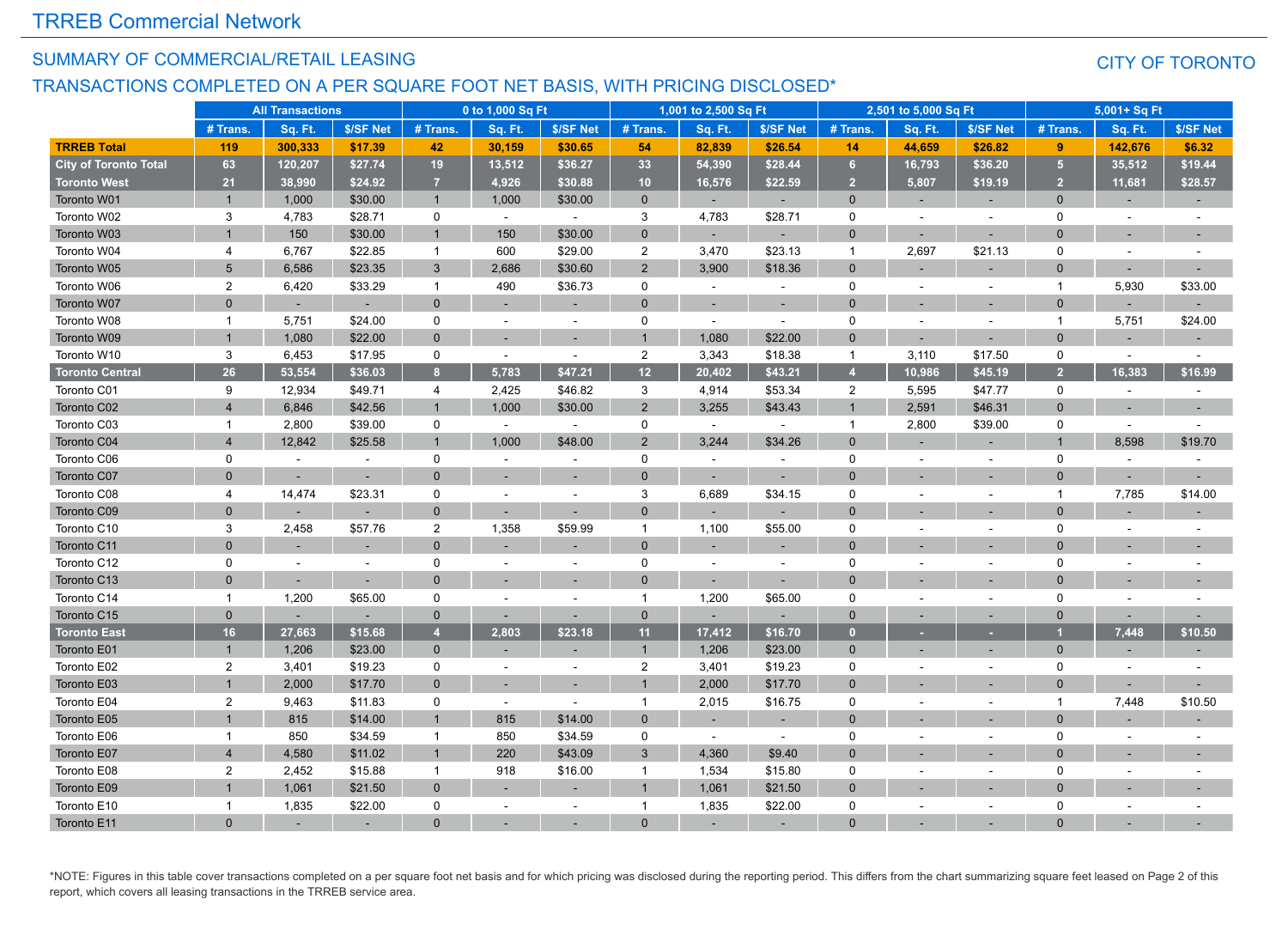#### SUMMARY OF OFFICE LEASING TRANSACTIONS COMPLETED ON A PER SQUARE FOOT NET BASIS, WITH PRICING DISCLOSED\*

#### ALL TRREB AREAS

|                                  |                | <b>All Transactions</b> |                             |                         | 0 to 1,000 Sq Ft |           |                           | 1,001 to 2,500 Sq Ft |                          |                         | 2,501 to 5,000 Sq Ft |                          |                     | 5,001+ Sq Ft             |           |
|----------------------------------|----------------|-------------------------|-----------------------------|-------------------------|------------------|-----------|---------------------------|----------------------|--------------------------|-------------------------|----------------------|--------------------------|---------------------|--------------------------|-----------|
|                                  | # Trans.       | Sq. Ft.                 | \$/SF Net                   | # Trans.                | Sq. Ft.          | \$/SF Net | # Trans.                  | Sq. Ft.              | \$/SF Net                | # Trans.                | Sq. Ft.              | \$/SF Net                | # Trans.            | Sq. Ft.                  | \$/SF Net |
| <b>TRREB Total</b>               | 124            | 205,691                 | \$17.68                     | 57                      | 37,992           | \$23.77   | 47                        | 76,106               | \$17.33                  | 16                      | 60,285               | \$14.80                  | $\overline{4}$      | 31,308                   | \$16.72   |
| <b>Halton Region</b>             | 6 <sup>1</sup> | 8,947                   | \$21.52                     | $\overline{2}$          | 1,745            | \$25.56   | $\overline{4}$            | 7,202                | \$20.54                  | $\overline{0}$          | ٠                    |                          | $\mathbf{0}$        | ٠                        | ×.        |
| <b>Burlington</b>                | $\overline{2}$ | 3,369                   | \$13.28                     | $\overline{0}$          |                  | ×.        | $\overline{2}$            | 3,369                | \$13.28                  | $\overline{0}$          | ÷                    | $\sim$                   | $\mathbf{0}$        |                          | ٠         |
| <b>Halton Hills</b>              | $\mathbf 0$    | $\sim$                  |                             | $\mathbf 0$             | $\sim$           | $\sim$    | $\mathbf 0$               | $\sim$               | $\sim$                   | $\mathbf 0$             | $\overline{a}$       | $\overline{a}$           | $\mathbf 0$         | $\sim$                   |           |
| Milton                           | $\Omega$       | $\overline{a}$          | $\sim$                      | $\overline{0}$          | $\sim$           | ÷.        | $\Omega$                  | ÷                    | ÷,                       | $\Omega$                | $\overline{a}$       | $\overline{\phantom{a}}$ | $\Omega$            | $\sim$                   |           |
| Oakville                         | $\overline{4}$ | 5,578                   | \$26.49                     | $\overline{2}$          | 1,745            | \$25.56   | $\sqrt{2}$                | 3,833                | \$26.92                  | 0                       | $\sim$               | $\sim$                   | $\mathsf{O}\xspace$ | $\sim$                   |           |
| <b>Peel Region</b>               | 27             | 44,358                  | \$14.67                     | 11                      | 5,762            | \$22.46   | 12                        | 18,827               | \$14.76                  | 3 <sup>2</sup>          | 9,660                | \$13.68                  |                     | 10,109                   | \$11.00   |
| <b>Brampton</b>                  | $\overline{7}$ | 12,767                  | \$16.69                     | $\sqrt{2}$              | 1,482            | \$29.15   | $\ensuremath{\mathsf{3}}$ | 5,525                | \$14.58                  | $\overline{2}$          | 5,760                | \$15.50                  | $\mathsf{O}\xspace$ | $\sim$                   |           |
| Caledon                          | $\overline{2}$ | 1,903                   | \$21.44                     | $\overline{1}$          | 600              | \$26.00   | $\overline{1}$            | 1,303                | \$19.34                  | $\overline{0}$          |                      |                          | $\overline{0}$      |                          |           |
| Mississauga                      | 18             | 29,688                  | \$13.37                     | 8                       | 3,680            | \$19.19   | 8                         | 11,999               | \$14.34                  | $\mathbf{1}$            | 3,900                | \$11.00                  | $\mathbf{1}$        | 10,109                   | \$11.00   |
| <b>City of Toronto</b>           | 51             | 75,613                  | \$21.33                     | 28                      | 19,622           | \$25.56   | 17                        | 24,610               | \$21.13                  | $\overline{\mathbf{A}}$ | 15,853               | \$17.02                  | 2 <sup>1</sup>      | 15,528                   | \$20.71   |
| <b>Toronto West</b>              | $\overline{7}$ | 15,640                  | \$13.88                     | $\mathbf{1}$            | 725              | \$51.31   | 5                         | 7,618                | \$13.82                  | 0                       | $\sim$               | $\sim$                   | $\mathbf{1}$        | 7,297                    | \$10.23   |
| <b>Toronto Central</b>           | 23             | 33,057                  | \$24.92                     | 17                      | 12,377           | \$26.63   | 3                         | 4,792                | \$13.89                  | $\overline{2}$          | 7,657                | \$23.60                  |                     | 8,231                    | \$30.00   |
| <b>Toronto East</b>              | 21             | 26,916                  | \$21.25                     | 10                      | 6,520            | \$20.67   | 9                         | 12,200               | \$28.53                  | $\overline{2}$          | 8,196                | \$10.88                  | $\mathsf{O}$        | $\sim$                   | $\sim$    |
| <b>York Region</b>               | 32             | 61,047                  | \$15.46                     | 13                      | 9,049            | \$21.80   | 11                        | 19,976               | \$14.55                  | 7                       | 26,351               | \$13.85                  |                     | 5,671                    | \$16.00   |
| Aurora                           | $\mathbf 0$    | $\sim$                  | $\sim$                      | $\mathsf{O}\xspace$     | $\sim$           | $\sim$    | $\mathbf 0$               | ×.                   | $\sim$                   | $\mathbf 0$             | $\sim$               | $\sim$                   | $\mathbf 0$         | $\sim$                   |           |
| <b>East Gwillimbury</b>          | $\overline{0}$ |                         |                             | $\overline{0}$          |                  |           | $\Omega$                  |                      | ×.                       | $\Omega$                |                      |                          | $\overline{0}$      |                          |           |
| Georgina                         | $\mathbf 0$    | $\overline{a}$          | $\sim$                      | $\mathbf 0$             |                  | $\sim$    | $\Omega$                  | $\sim$               | $\sim$                   | $\mathbf 0$             | $\sim$               | ÷,                       | $\Omega$            | $\sim$                   |           |
| King                             | $\Omega$       |                         |                             | $\Omega$                |                  |           | $\Omega$                  |                      |                          | $\Omega$                |                      |                          | $\Omega$            |                          |           |
| Markham                          | $\overline{7}$ | 13,529                  | \$14.83                     | $\overline{4}$          | 2,555            | \$24.68   | $\overline{1}$            | 1,867                | \$15.00                  | 2                       | 9,107                | \$12.03                  | $\mathbf 0$         | $\overline{\phantom{a}}$ |           |
| Newmarket                        |                | 1,123                   | \$19.34                     | $\overline{0}$          |                  |           | $\overline{1}$            | 1,123                | \$19.34                  | $\overline{0}$          |                      |                          | $\overline{0}$      |                          |           |
| Richmond Hill                    | 6              | 17,233                  | \$14.35                     | $\mathbf{1}$            | 479              | \$18.95   | 2                         | 4,092                | \$14.00                  | 2                       | 6,991                | \$12.89                  | $\mathbf{1}$        | 5,671                    | \$16.00   |
| Vaughan                          | 18             | 29,162                  | \$16.25                     | $\,8\,$                 | 6,015            | \$20.81   | $\overline{7}$            | 12,894               | \$14.24                  | 3                       | 10,253               | \$16.12                  | $\overline{0}$      |                          |           |
| Whitchurch-Stouffville           | $\mathbf 0$    | $\sim$                  | $\sim$                      | $\mathbf 0$             | $\sim$           | $\sim$    | $\mathbf 0$               | $\sim$               | $\sim$                   | $\mathbf 0$             | $\sim$               | $\sim$                   | $\mathbf 0$         | $\sim$                   |           |
| <b>Durham Region</b>             | 6 <sup>1</sup> | 13,981                  | \$14.72                     | $\overline{2}$          | 1,474            | \$12.95   | $\overline{2}$            | 4,086                | \$15.10                  | $\overline{2}$          | 8,421                | \$14.85                  | $\overline{0}$      |                          |           |
| Ajax                             | $\mathbf{1}$   | 4,245                   | \$12.00                     | $\mathsf 0$             |                  |           | $\mathbf 0$               | ÷.                   | $\sim$                   | $\mathbf{1}$            | 4,245                | \$12.00                  | $\mathsf{O}\xspace$ | $\overline{\phantom{a}}$ |           |
| <b>Brock</b>                     | $\Omega$       |                         |                             | $\Omega$                |                  | $\sim$    | $\Omega$                  | $\sim$               | $\overline{\phantom{a}}$ | $\Omega$                | ÷,                   |                          | $\Omega$            |                          |           |
| Clarington                       | $\mathbf{1}$   | 4,176                   | \$17.75                     | $\mathsf{O}\xspace$     |                  |           | $\Omega$                  |                      |                          | $\overline{1}$          | 4,176                | \$17.75                  | $\mathsf 0$         |                          |           |
| Oshawa                           | $\overline{2}$ | 4,086                   | \$15.10                     | $\overline{0}$          |                  |           | $\overline{2}$            | 4,086                | \$15.10                  | $\Omega$                |                      |                          | $\overline{0}$      |                          |           |
| Pickering                        | $\mathbf 0$    | $\overline{a}$          |                             | $\mathbf 0$             |                  |           | $\mathbf 0$               |                      | $\sim$                   | $\mathbf 0$             |                      | $\sim$                   | $\mathbf 0$         | $\sim$                   |           |
| Scugog                           | $\overline{0}$ |                         |                             | $\mathbf 0$             |                  |           | $\Omega$                  |                      |                          | $\Omega$                |                      |                          | $\overline{0}$      |                          |           |
| Uxbridge                         | $\mathbf 0$    | $\sim$                  | $\mathcal{L}_{\mathcal{A}}$ | $\mathsf{O}$            | $\sim$           | $\sim$    | $\mathbf 0$               | $\sim$               | $\sim$                   | 0                       | $\sim$               | $\sim$                   | $\mathbf 0$         | $\sim$                   |           |
| Whitby                           | 2              | 1,474                   | \$12.95                     | $\overline{2}$          | 1,474            | \$12.95   | $\Omega$                  |                      |                          | $\Omega$                |                      |                          | $\Omega$            |                          |           |
| <b>Dufferin County</b>           | $\overline{2}$ | 1,745                   | \$18.40                     | $\overline{\mathbf{1}}$ | 340              | \$32.65   | и                         | 1,405                | \$14.95                  | n                       |                      |                          | $\overline{a}$      |                          |           |
| Orangeville                      | $\overline{2}$ | 1,745                   | \$18.40                     | $\overline{1}$          | 340              | \$32.65   | $\overline{1}$            | 1,405                | \$14.95                  | $\overline{0}$          | ÷,                   | ×.                       | $\overline{0}$      |                          |           |
| <b>Simcoe County</b>             | $\mathbf{0}$   | ٠                       | $\sim$                      | $\overline{0}$          |                  | $\sim$    | $\mathbf{0}$              |                      | ٠                        | $\Omega$                | ٠                    |                          | $\Omega$            |                          |           |
| Adjala-Tosorontio                | $\mathbf{0}$   |                         |                             | $\overline{0}$          |                  |           | $\overline{0}$            |                      | ×.                       | $\overline{0}$          |                      |                          | $\overline{0}$      |                          |           |
| <b>Bradford West Gwillimbury</b> | $\mathbf 0$    | $\overline{a}$          |                             | $\mathsf 0$             |                  | ÷.        | $\mathbf 0$               | ×.                   | $\sim$                   | $\mathbf 0$             | ÷,                   | $\sim$                   | $\mathbf 0$         | $\sim$                   |           |
| Essa                             | $\Omega$       |                         |                             | $\Omega$                |                  |           | $\Omega$                  |                      |                          | $\Omega$                |                      |                          | $\Omega$            |                          |           |
| Innisfil                         | $\mathbf 0$    |                         |                             | $\mathbf 0$             |                  | ÷.        | $\Omega$                  |                      | ×.                       | $\mathbf 0$             |                      | ÷.                       | $\mathbf 0$         | $\sim$                   |           |
| New Tecumseth                    | $\Omega$       |                         |                             | $\Omega$                |                  |           | $\Omega$                  |                      |                          | $\Omega$                |                      |                          | $\Omega$            |                          |           |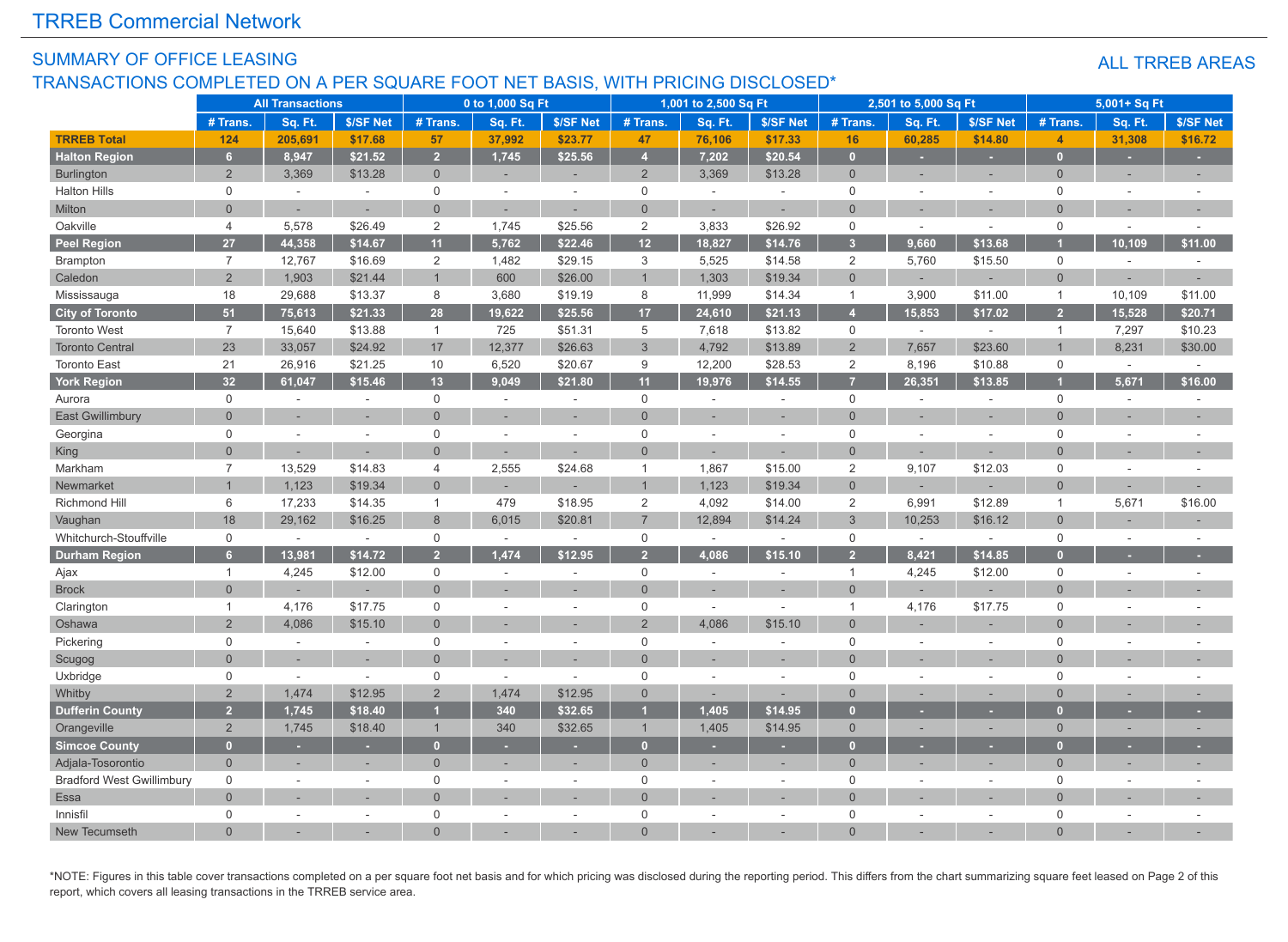#### SUMMARY OF OFFICE LEASING TRANSACTIONS COMPLETED ON A PER SQUARE FOOT NET BASIS, WITH PRICING DISCLOSED\*

#### CITY OF TORONTO

|                              |                | <b>All Transactions</b> |           |                | 0 to 1,000 Sq Ft |                          |                         | 1,001 to 2,500 Sq Ft |                          |                | 2,501 to 5,000 Sq Ft |                          |                | 5,001+ Sq Ft             |                          |
|------------------------------|----------------|-------------------------|-----------|----------------|------------------|--------------------------|-------------------------|----------------------|--------------------------|----------------|----------------------|--------------------------|----------------|--------------------------|--------------------------|
|                              | # Trans.       | Sq. Ft.                 | \$/SF Net | # Trans.       | Sq. Ft.          | \$/SF Net                | # Trans.                | Sq. Ft.              | \$/SF Net                | # Trans.       | Sq. Ft.              | \$/SF Net                | # Trans.       | Sq. Ft.                  | \$/SF Net                |
| <b>TRREB Total</b>           | 124            | 205.691                 | \$17.68   | 57             | 37,992           | \$23.77                  | 47                      | 76,106               | \$17.33                  | 16             | 60,285               | \$14.80                  | 4              | 31,308                   | \$16.72                  |
| <b>City of Toronto Total</b> | 51             | 75,613                  | \$21.33   | 28             | 19,622           | \$25.56                  | 17                      | 24,610               | \$21.13                  | $\overline{4}$ | 15,853               | \$17.02                  | $\overline{2}$ | 15,528                   | \$20.71                  |
| <b>Toronto West</b>          | $\overline{7}$ | 15,640                  | \$13.88   | $\mathbf{1}$   | 725              | \$51.31                  | 5 <sub>5</sub>          | 7,618                | \$13.82                  | $\mathbf{0}$   | ×                    | $\overline{\phantom{a}}$ |                | 7,297                    | \$10.23                  |
| Toronto W01                  | $\overline{0}$ |                         | $\sim$    | $\overline{0}$ |                  | $\overline{a}$           | $\overline{0}$          |                      |                          | $\overline{0}$ |                      |                          | $\overline{0}$ |                          |                          |
| Toronto W02                  | $\overline{1}$ | 1,222                   | \$19.64   | 0              | $\sim$           | $\sim$                   | $\mathbf{1}$            | 1,222                | \$19.64                  | $\Omega$       |                      | $\overline{a}$           | $\Omega$       | $\sim$                   | $\sim$                   |
| Toronto W03                  | $\Omega$       |                         |           | $\overline{0}$ |                  |                          | $\overline{0}$          |                      |                          | $\Omega$       |                      |                          | $\Omega$       |                          |                          |
| Toronto W04                  | $\mathbf 0$    | $\sim$                  | $\sim$    | $\mathbf 0$    |                  |                          | 0                       | ٠                    | $\sim$                   | $\mathbf 0$    |                      |                          | 0              | $\overline{\phantom{a}}$ |                          |
| Toronto W05                  | $\mathbf{1}$   | 7,297                   | \$10.23   | $\Omega$       |                  |                          | $\mathbf{0}$            | ×.                   | ÷.                       | $\Omega$       |                      |                          |                | 7,297                    | \$10.23                  |
| Toronto W06                  | $\overline{1}$ | 1,861                   | \$4.00    | 0              |                  | $\ddot{\phantom{1}}$     | $\mathbf{1}$            | 1,861                | \$4.00                   | 0              |                      | $\ddot{\phantom{1}}$     | 0              | $\sim$                   |                          |
| Toronto W07                  | $\Omega$       |                         |           | $\mathbf{0}$   |                  |                          | $\overline{0}$          |                      |                          | $\Omega$       |                      |                          | $\Omega$       |                          |                          |
| Toronto W08                  | $\overline{2}$ | 3,031                   | \$18.41   | $\mathbf 0$    | ÷.               | ÷.                       | $\overline{2}$          | 3,031                | \$18.41                  | $\mathbf 0$    |                      | ٠                        | 0              | ÷.                       | ÷.                       |
| Toronto W09                  | $\mathbf{1}$   | 725                     | \$51.31   | $\mathbf{1}$   | 725              | \$51.31                  | $\mathbf{0}$            |                      |                          | $\Omega$       |                      |                          | $\Omega$       |                          |                          |
| Toronto W10                  | $\overline{1}$ | 1,504                   | \$12.00   | 0              | $\sim$           | $\sim$                   | $\mathbf{1}$            | 1,504                | \$12.00                  | $\mathbf 0$    | $\sim$               | $\sim$                   | 0              | $\sim$                   |                          |
| <b>Toronto Central</b>       | 23             | 33,057                  | \$24.92   | 17             | 12,377           | \$26.63                  | $\overline{\mathbf{3}}$ | 4,792                | \$13.89                  | $\overline{2}$ | 7,657                | \$23.60                  |                | 8.231                    | \$30.00                  |
| Toronto C01                  | 5              | 11,206                  | \$29.75   | 4              | 2,975            | \$29.06                  | $\mathbf 0$             | ÷.                   | $\overline{a}$           | $\mathbf 0$    |                      | $\overline{a}$           | $\mathbf 1$    | 8,231                    | \$30.00                  |
| Toronto C02                  | $\overline{0}$ |                         |           | $\overline{0}$ |                  |                          | $\overline{0}$          |                      |                          | $\overline{0}$ |                      |                          | $\Omega$       |                          |                          |
| Toronto C03                  | $\mathbf{1}$   | 175                     | \$78.86   | $\mathbf{1}$   | 175              | \$78.86                  | 0                       |                      | $\sim$                   | $\mathbf 0$    | ÷.                   | ÷.                       | 0              | ÷                        |                          |
| Toronto C04                  | $\Omega$       |                         |           | $\overline{0}$ |                  |                          | $\Omega$                |                      |                          | $\Omega$       |                      |                          | $\Omega$       |                          |                          |
| Toronto C06                  | $\overline{1}$ | 3,000                   | \$15.60   | $\mathbf 0$    | $\sim$           | $\sim$                   | 0                       |                      | $\overline{a}$           | $\mathbf{1}$   | 3,000                | \$15.60                  | 0              |                          |                          |
| Toronto C07                  | 3              | 2,275                   | \$20.95   | $\mathbf{3}$   | 2,275            | \$20.95                  | $\mathbf{0}$            |                      |                          | $\overline{0}$ |                      |                          | $\Omega$       |                          |                          |
| Toronto C08                  | 3              | 6,414                   | \$29.09   | $\overline{2}$ | 1,757            | \$30.00                  | 0                       |                      | $\blacksquare$           | $\mathbf{1}$   | 4,657                | \$28.75                  | 0              |                          |                          |
| Toronto C09                  | $\overline{1}$ | 1,000                   | \$22.20   | $\mathbf{1}$   | 1,000            | \$22.20                  | $\Omega$                |                      | $\overline{\phantom{a}}$ | $\Omega$       |                      | ÷                        | $\Omega$       |                          |                          |
| Toronto C10                  | $\mathbf 0$    | $\sim$                  | $\sim$    | $\mathbf 0$    | $\omega$         | $\sim$                   | 0                       |                      | $\sim$                   | $\mathbf 0$    |                      |                          | 0              |                          |                          |
| Toronto C11                  | $\overline{2}$ | 1,326                   | \$26.76   | $\overline{2}$ | 1,326            | \$26.76                  | $\Omega$                |                      | $\sim$                   | $\Omega$       |                      |                          | $\Omega$       |                          |                          |
| Toronto C12                  | $\mathbf{1}$   | 1,430                   | \$12.50   | $\mathbf 0$    | $\sim$           | $\overline{a}$           | $\overline{1}$          | 1,430                | \$12.50                  | $\mathbf 0$    |                      |                          | $\Omega$       |                          |                          |
| Toronto C13                  | $\mathbf{1}$   | 2,262                   | \$13.50   | $\overline{0}$ | $\sim$           | $\overline{\phantom{a}}$ | $\overline{1}$          | 2,262                | \$13.50                  | $\overline{0}$ |                      |                          | $\Omega$       |                          |                          |
| Toronto C14                  | $\overline{2}$ | 1,650                   | \$33.55   | $\overline{1}$ | 550              | \$67.64                  | $\mathbf{1}$            | 1,100                | \$16.50                  | $\mathbf 0$    | $\overline{a}$       | ÷.                       | 0              | $\overline{a}$           |                          |
| Toronto C15                  | $\mathbf{3}$   | 2,319                   | \$14.69   | $\mathbf{3}$   | 2,319            | \$14.69                  | $\overline{0}$          | н.                   |                          | $\overline{0}$ | ÷.                   | ÷.                       | $\mathbf{0}$   | $\overline{\phantom{a}}$ | $\overline{\phantom{a}}$ |
| <b>Toronto East</b>          | 21             | 26,916                  | \$21.25   | 10             | 6,520            | \$20.67                  | 9                       | 12,200               | \$28.53                  | $\overline{2}$ | 8,196                | \$10.88                  | n              |                          |                          |
| Toronto E01                  | $\overline{7}$ | 10,943                  | \$34.61   | $\overline{2}$ | 1,985            | \$30.17                  | $\overline{4}$          | 5,715                | \$42.92                  | $\mathbf 1$    | 3,243                | \$22.69                  | $\mathbf{0}$   |                          |                          |
| Toronto E02                  | $\overline{c}$ | 6,251                   | \$9.12    | $\mathbf 0$    | $\blacksquare$   | $\sim$                   | $\mathbf{1}$            | 1,298                | \$31.90                  | $\mathbf{1}$   | 4,953                | \$3.15                   | 0              | $\sim$                   |                          |
| Toronto E03                  | $\Omega$       |                         |           | $\overline{0}$ |                  |                          | $\overline{0}$          |                      |                          | $\Omega$       |                      |                          | $\Omega$       |                          |                          |
| Toronto E04                  | 0              | $\sim$                  |           | 0              | $\blacksquare$   |                          | 0                       |                      | $\overline{\phantom{a}}$ | $\mathbf 0$    |                      |                          | $\mathbf{0}$   |                          |                          |
| Toronto E05                  | $\overline{1}$ | 565                     | \$11.50   | $\overline{1}$ | 565              | \$11.50                  | $\overline{0}$          |                      |                          | $\Omega$       |                      |                          | $\Omega$       |                          |                          |
| Toronto E06                  | $\mathbf 0$    | $\sim$                  | $\sim$    | $\pmb{0}$      | $\sim$           |                          | 0                       |                      | $\sim$                   | $\Omega$       |                      |                          | $\Omega$       |                          |                          |
| Toronto E07                  | $\overline{4}$ | 3.601                   | \$13.51   | $\mathbf{3}$   | 1.569            | \$20.65                  | $\overline{1}$          | 2,032                | \$8.00                   | $\Omega$       |                      |                          | $\Omega$       |                          |                          |
| Toronto E08                  | $\mathbf{1}$   | 511                     | \$19.96   | $\mathbf{1}$   | 511              | \$19.96                  | 0                       | $\sim$               | $\sim$                   | $\mathbf 0$    |                      | $\overline{a}$           | $\Omega$       |                          |                          |
| Toronto E09                  | 5              | 4,056                   | \$14.99   | 2              | 901              | \$17.37                  | $\mathfrak{S}$          | 3,155                | \$14.31                  | $\Omega$       |                      |                          | $\Omega$       |                          |                          |
| Toronto E10                  | 0              | $\sim$                  | $\sim$    | $\Omega$       | $\sim$           | $\sim$                   | $\Omega$                | ÷.                   | $\sim$                   | $\Omega$       |                      | ٠                        | $\Omega$       |                          |                          |
| Toronto E11                  |                | 989                     | \$10.25   |                | 989              | \$10.25                  | $\Omega$                |                      |                          | $\Omega$       |                      |                          |                |                          |                          |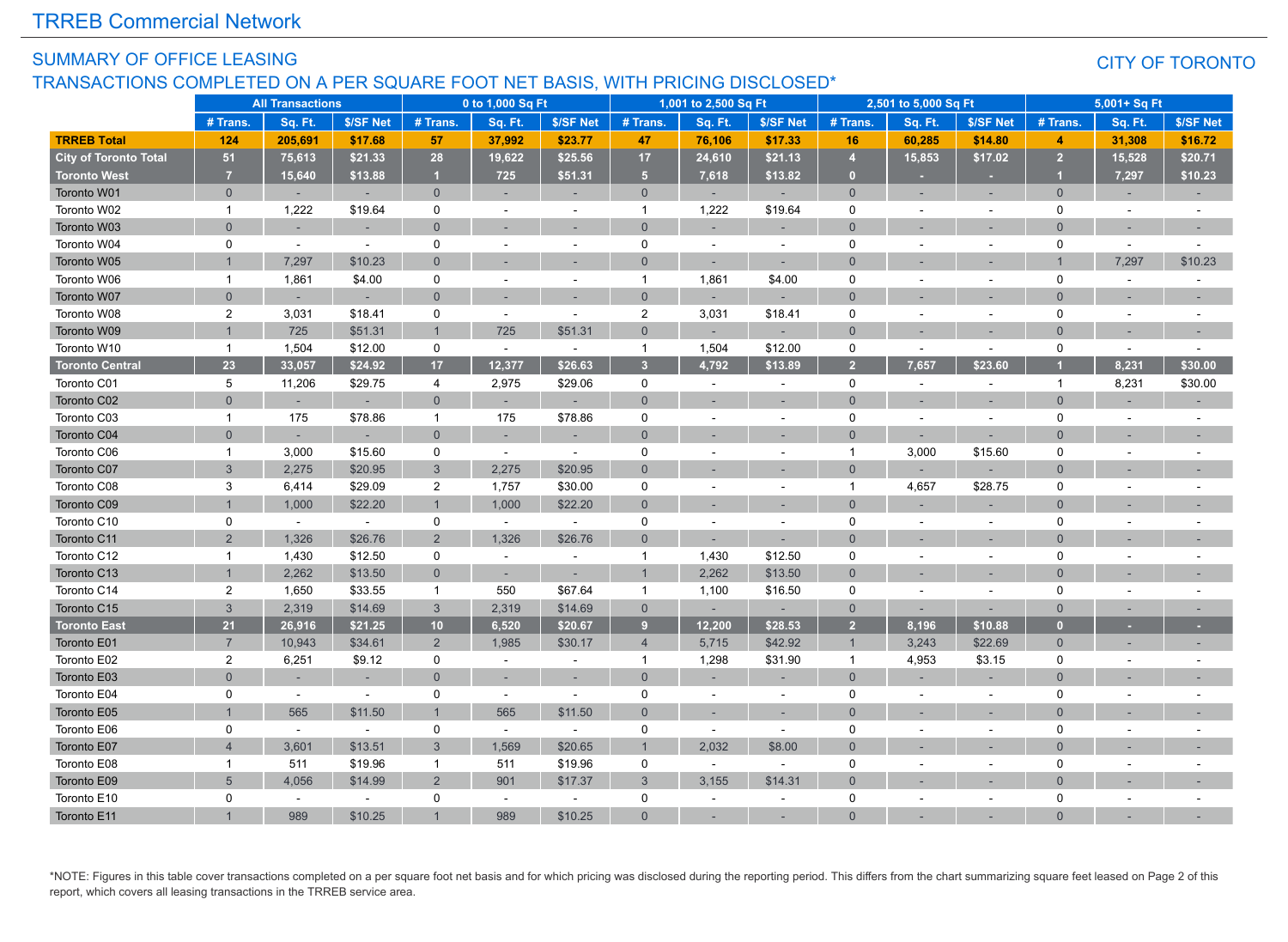#### SUMMARY OF COMMERCIAL/RETAIL SALES TRANSACTIONS COMPLETED WITH PRICING DISCLOSED

| <b>ALL TRREB AREAS</b> |  |
|------------------------|--|
|------------------------|--|

|                                  |                | <b>All Transactions</b> |                |                     | 0 to 1,000 Sq Ft |           |                  | 1,001 to 2,500 Sq Ft |                          |                | 2,501 to 5,000 Sq Ft |                |                      | 5,001+ Sq Ft             |           |
|----------------------------------|----------------|-------------------------|----------------|---------------------|------------------|-----------|------------------|----------------------|--------------------------|----------------|----------------------|----------------|----------------------|--------------------------|-----------|
|                                  | # Trans.       | Sq. Ft.                 | \$/SF Net      | # Trans.            | Sq. Ft.          | \$/SF Net | # Trans.         | Sq. Ft.              | \$/SF Net                | # Trans.       | Sq. Ft.              | \$/SF Net      | # Trans.             | Sq. Ft.                  | \$/SF Net |
| <b>TRREB Total</b>               | 89             | 413,735                 | \$269          | 26                  | 14,848           | \$647     | 33               | 50,427               | \$437                    | 16             | 53,984               | \$476          | 14                   | 294,476                  | \$183     |
| <b>Halton Region</b>             | $\overline{2}$ | 2,800                   | \$582          | $\mathbf{0}$        | ×.               | ٠         | $\overline{2}$   | 2,800                | \$582                    | $\mathbf{0}$   | ٠                    | ×.             | $\mathbf{0}$         | ×.                       |           |
| Burlington                       | $\overline{0}$ |                         | ÷,             | $\overline{0}$      | ÷,               |           | $\overline{0}$   |                      | ÷                        | $\Omega$       | ÷                    | ×,             | $\Omega$             | $\overline{\phantom{a}}$ | ÷.        |
| <b>Halton Hills</b>              | $\overline{1}$ | 1,500                   | \$833          | $\mathsf 0$         | $\sim$           | $\sim$    | -1               | 1,500                | \$833                    | $\mathsf 0$    | $\sim$               | $\sim$         | $\mathbf 0$          | $\sim$                   |           |
| Milton                           | $\overline{1}$ | 1,300                   | \$292          | $\overline{0}$      |                  |           |                  | 1,300                | \$292                    | $\mathbf{0}$   |                      |                | $\Omega$             |                          |           |
| Oakville                         | $\mathsf{O}$   | $\sim$                  | $\omega$       | $\mathsf{O}$        | $\sim$           | $\sim$    | $\mathbf 0$      | $\sim$               | $\sim$                   | $\mathbf 0$    | $\sim$               | $\sim$         | $\mathsf 0$          | $\sim$                   |           |
| <b>Peel Region</b>               | 11             | 17,647                  | \$332          | $\overline{2}$      | 736              | \$564     |                  | 10,871               | \$344                    | $\overline{2}$ | 6,040                | \$281          | $\overline{0}$       |                          |           |
| <b>Brampton</b>                  | 5              | 7,052                   | \$369          | $\mathbf{1}$        | 586              | \$580     | $\mathbf{3}$     | 3,466                | \$480                    | $\mathbf{1}$   | 3,000                | \$198          | $\mathsf{O}\xspace$  | $\sim$                   | $\sim$    |
| Caledon                          | $\overline{1}$ | 1,100                   | \$277          | $\overline{0}$      |                  |           | $\overline{1}$   | 1,100                | \$277                    | $\overline{0}$ |                      |                | $\overline{0}$       |                          |           |
| Mississauga                      | 5              | 9,495                   | \$310          | $\mathbf{1}$        | 150              | \$500     | 3                | 6,305                | \$281                    | $\mathbf{1}$   | 3,040                | \$362          | $\mathbf 0$          | $\sim$                   |           |
| <b>City of Toronto</b>           | 45             | 171,385                 | \$410          | 14                  | 8,347            | \$612     | 14               | 21,766               | \$505                    | 11             | 38,552               | \$575          | 6 <sup>1</sup>       | 102,720                  | \$311     |
| <b>Toronto West</b>              | 10             | 26,382                  | \$451          | 2                   | 1,421            | \$739     | $\overline{4}$   | 5,400                | \$490                    | $\overline{2}$ | 7,887                | \$402          | $\overline{2}$       | 11,674                   | \$430     |
| <b>Toronto Central</b>           | 20             | 53,307                  | \$707          | 8                   | 4,144            | \$742     | 6                | 9,220                | \$749                    | $\overline{4}$ | 11,975               | \$711          | $2^{\circ}$          | 27,968                   | \$687     |
| <b>Toronto East</b>              | 15             | 91,696                  | \$225          | 4                   | 2,782            | \$353     | $\overline{4}$   | 7,146                | \$202                    | 5              | 18,690               | \$562          | $\overline{2}$       | 63,078                   | \$122     |
| <b>York Region</b>               | 23             | 139,540                 | \$185          | 10                  | 5,765            | \$710     | $\boldsymbol{8}$ | 11,851               | \$405                    | $\overline{2}$ | 6,092                | \$126          | $\overline{3}$       | 115,832                  | \$140     |
| Aurora                           | $\overline{1}$ | 24,840                  | \$388          | $\mathsf{O}\xspace$ | $\sim$           | $\sim$    | $\mathbf 0$      | $\sim$               | $\sim$                   | $\mathbf 0$    | $\sim$               | $\sim$         | $\mathbf{1}$         | 24,840                   | \$388     |
| <b>East Gwillimbury</b>          | $\overline{0}$ |                         | ÷,             | $\Omega$            | ÷,               |           | $\Omega$         |                      | $\sim$                   | $\Omega$       |                      | $\sim$         | $\Omega$             |                          |           |
| Georgina                         | $\overline{1}$ | 84,942                  | \$47           | $\mathsf{O}\xspace$ | ÷.               | $\sim$    | $\mathbf 0$      | $\sim$               | $\sim$                   | $\mathbf 0$    | $\sim$               | $\sim$         | $\blacktriangleleft$ | 84,942                   | \$47      |
| King                             | $\overline{1}$ | 1,710                   | \$769          | $\overline{0}$      |                  |           |                  | 1,710                | \$769                    | $\Omega$       |                      |                | $\Omega$             |                          |           |
| Markham                          | $\overline{7}$ | 6,658                   | \$376          | 5                   | 2,171            | \$885     | $\overline{1}$   | 1,195                | \$364                    | $\overline{1}$ | 3,292                | \$46           | $\mathbf 0$          | $\sim$                   |           |
| Newmarket                        |                | 1,716                   | \$273          | $\mathbf 0$         |                  |           |                  | 1,716                | \$273                    | $\Omega$       |                      |                | $\Omega$             |                          |           |
| Richmond Hill                    | 4              | 8,868                   | \$437          | $\overline{c}$      | 1,060            | \$831     | $\overline{1}$   | 1,758                | \$262                    | $\mathbf 0$    | $\sim$               | $\sim$         | $\mathbf{1}$         | 6,050                    | \$420     |
| Vaughan                          | 8              | 10,806                  | \$373          | $\mathbf{3}$        | 2,534            | \$509     | $\overline{4}$   | 5,472                | \$388                    |                | 2,800                | \$220          | $\overline{0}$       |                          |           |
| Whitchurch-Stouffville           | $\mathbf 0$    |                         | $\sim$         | $\mathbf 0$         | $\sim$           | $\sim$    | $\mathbf 0$      |                      | $\sim$                   | $\mathbf 0$    | $\sim$               | $\sim$         | $\mathbf 0$          | $\sim$                   |           |
| <b>Durham Region</b>             | 6 <sup>1</sup> | 77,924                  | \$79           | $\overline{0}$      |                  |           |                  | 2,000                | \$229                    |                |                      |                | 5 <sup>1</sup>       | 75,924                   | \$75      |
| Ajax                             | $\mathsf{O}$   |                         | $\sim$         | $\mathsf{O}$        | ÷.               | $\sim$    | $\mathbf 0$      | $\sim$               | $\sim$                   | $\mathbf 0$    | ÷,                   | $\sim$         | $\mathbf 0$          | $\sim$                   | $\sim$    |
| <b>Brock</b>                     | $\Omega$       |                         | ÷,             | $\Omega$            |                  |           | $\Omega$         |                      |                          | $\Omega$       |                      |                | $\Omega$             |                          | $\sim$    |
| Clarington                       | $\mathbf 3$    | 52,000                  | \$45           | $\mathsf 0$         |                  |           | $\overline{1}$   | 2,000                | \$229                    | $\Omega$       |                      |                | 2                    | 50,000                   | \$38      |
| Oshawa                           | 2              | 18,924                  | \$114          | $\overline{0}$      |                  |           | $\Omega$         |                      |                          | $\Omega$       |                      |                | $\overline{2}$       | 18,924                   | \$114     |
| Pickering                        | $\mathsf{O}$   | $\sim$                  | $\sim$         | $\mathsf 0$         | $\sim$           | ÷.        | $\mathbf 0$      | $\sim$               | $\sim$                   | $\mathbf 0$    | $\overline{a}$       | $\sim$         | $\mathbf 0$          | $\sim$                   |           |
| Scugog                           | $\Omega$       |                         | $\overline{a}$ | $\overline{0}$      |                  |           | $\Omega$         | ÷.                   | $\overline{a}$           | $\Omega$       |                      | $\sim$         | $\Omega$             | $\sim$                   |           |
| Uxbridge                         | $\mathsf{O}$   |                         | $\sim$         | $\mathsf 0$         |                  | $\sim$    | $\mathbf 0$      |                      | $\sim$                   | $\mathbf 0$    | ÷,                   | $\overline{a}$ | $\mathbf 0$          | $\sim$                   |           |
| Whitby                           |                | 7,000                   | \$231          | $\overline{0}$      |                  |           | $\overline{0}$   |                      |                          | $\Omega$       |                      |                |                      | 7,000                    | \$231     |
| <b>Dufferin County</b>           |                | 1,139                   | \$362          | $\overline{0}$      |                  |           |                  | 1,139                | \$362                    | n              |                      |                | $\mathbf{0}$         |                          |           |
| Orangeville                      | $\overline{1}$ | 1,139                   | \$362          | $\mathbf 0$         |                  |           | $\overline{1}$   | 1,139                | \$362                    | $\mathbf 0$    | ÷                    | ×.             | $\Omega$             |                          |           |
| <b>Simcoe County</b>             |                | 3,300                   | \$323          | $\mathbf{0}$        |                  |           | $\overline{0}$   |                      |                          |                | 3,300                | \$323          | $\mathbf{0}$         |                          |           |
| Adjala-Tosorontio                | $\overline{0}$ |                         | ÷              | $\mathbf{0}$        |                  |           | $\overline{0}$   |                      | ÷,                       | $\mathbf{0}$   |                      | ×,             | $\overline{0}$       |                          |           |
| <b>Bradford West Gwillimbury</b> | $\mathbf 0$    | $\sim$                  | $\sim$         | $\mathbf 0$         | ÷.               | $\sim$    | $\mathbf 0$      | $\sim$               | $\sim$                   | $\mathbf 0$    | ÷,                   | $\sim$         | $\mathbf 0$          | $\sim$                   |           |
| Essa                             | $\overline{0}$ |                         | ÷,             | $\overline{0}$      |                  |           | $\overline{0}$   |                      |                          | $\Omega$       | ÷,                   |                | $\Omega$             |                          |           |
| Innisfil                         | $\mathbf{1}$   | 3,300                   | \$323          | $\mathbf 0$         |                  | $\sim$    | $\mathbf 0$      |                      | $\overline{\phantom{a}}$ | $\overline{1}$ | 3,300                | \$323          | $\mathbf 0$          | $\sim$                   |           |
| New Tecumseth                    | $\Omega$       |                         |                | $\Omega$            |                  |           | $\Omega$         |                      |                          | $\Omega$       |                      |                | $\Omega$             |                          |           |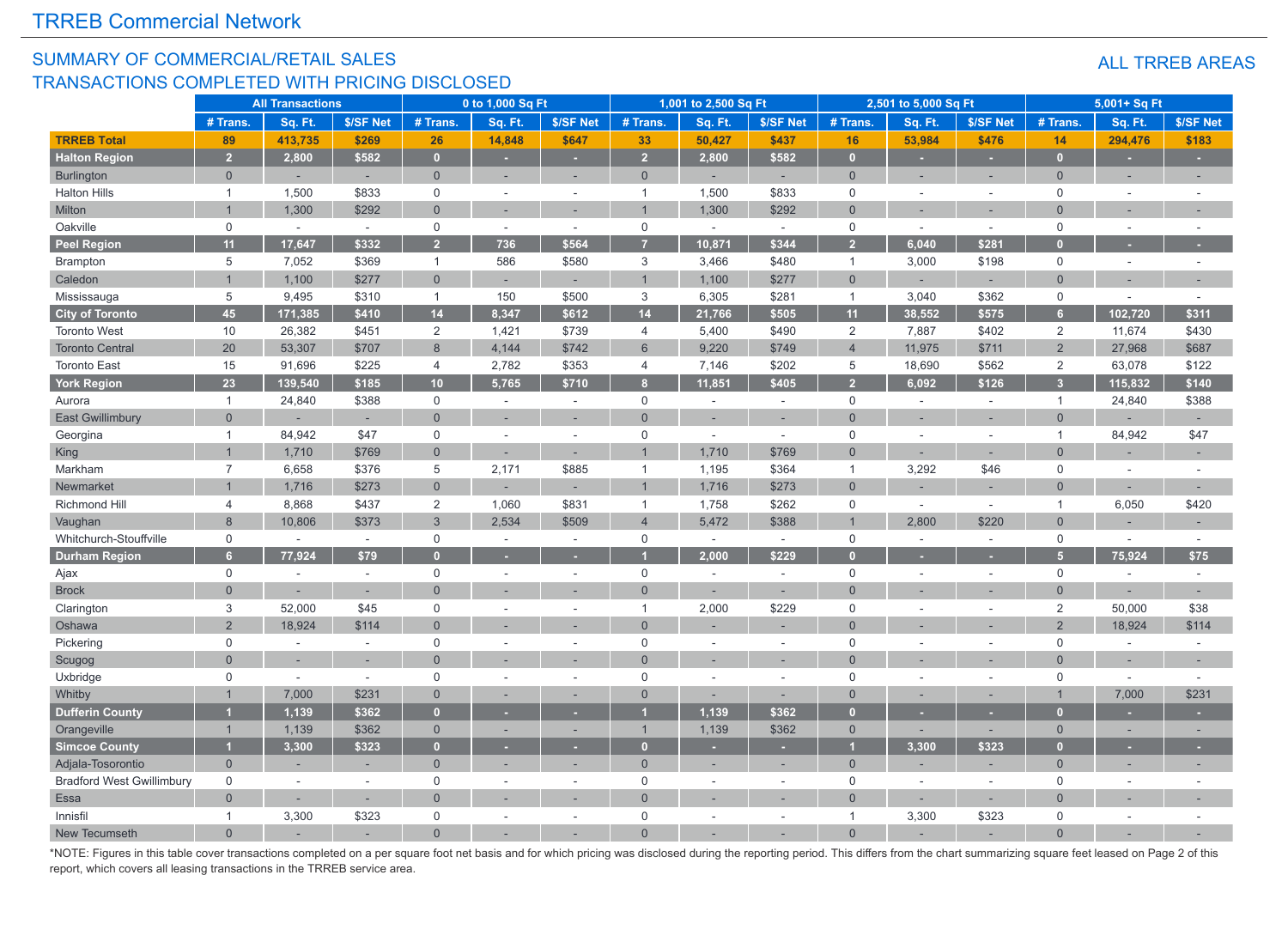#### SUMMARY OF COMMERCIAL/RETAIL SALES TRANSACTIONS COMPLETED WITH PRICING DISCLOSED

#### CITY OF TORONTO

|                              | <b>All Transactions</b>   |                          |           | 0 to 1,000 Sq Ft |         |           | 1,001 to 2,500 Sq Ft |                          |           | 2,501 to 5,000 Sq Ft |                          |           | 5,001+ Sq Ft   |                          |           |
|------------------------------|---------------------------|--------------------------|-----------|------------------|---------|-----------|----------------------|--------------------------|-----------|----------------------|--------------------------|-----------|----------------|--------------------------|-----------|
|                              | # Trans.                  | Sq. Ft.                  | \$/SF Net | # Trans.         | Sq. Ft. | \$/SF Net | # Trans.             | Sq. Ft.                  | \$/SF Net | # Trans.             | Sq. Ft.                  | \$/SF Net | # Trans.       | Sq. Ft.                  | \$/SF Net |
| <b>TRREB Total</b>           | 89                        | 413,735                  | \$269     | 26               | 14,848  | \$647     | 33                   | 50,427                   | \$437     | 16                   | 53,984                   | \$476     | 14             | 294,476                  | \$183     |
| <b>City of Toronto Total</b> | 45                        | 171,385                  | \$410     | 14               | 8,347   | \$612     | 14                   | 21,766                   | \$505     | 11                   | 38,552                   | \$575     | 6              | 102,720                  | \$311     |
| <b>Toronto West</b>          | 10                        | 26,382                   | \$451     | $\overline{2}$   | 1.421   | \$739     | $\overline{4}$       | 5,400                    | \$490     | 2 <sup>1</sup>       | 7,887                    | \$402     | 2 <sup>2</sup> | 11,674                   | \$430     |
| Toronto W01                  | $\overline{2}$            | 10,823                   | \$450     | $\mathbf 0$      | $\sim$  | $\sim$    | $\mathbf 0$          | $\overline{\phantom{a}}$ | $\sim$    | $\overline{1}$       | 4,823                    | \$439     | $\mathbf{1}$   | 6,000                    | \$458     |
| Toronto W02                  | $\overline{2}$            | 7,154                    | \$468     | $\mathbf{0}$     |         |           |                      | 1,480                    | \$726     | $\Omega$             |                          |           |                | 5,674                    | \$401     |
| Toronto W03                  | $\mathbf{1}$              | 1,010                    | \$361     | $\mathsf{O}$     |         | $\sim$    | $\overline{1}$       | 1,010                    | \$361     | $\mathsf 0$          | $\overline{\phantom{a}}$ |           | $\mathbf 0$    |                          |           |
| Toronto W04                  | $\overline{1}$            | 1,760                    | \$457     | $\mathbf{0}$     |         |           |                      | 1,760                    | \$457     | $\Omega$             |                          |           | $\Omega$       |                          |           |
| Toronto W05                  | 2                         | 1,800                    | \$400     | $\overline{1}$   | 650     | \$492     | $\overline{1}$       | 1,150                    | \$348     | $\Omega$             | ÷                        | $\sim$    | $\Omega$       | $\sim$                   |           |
| Toronto W06                  | $\mathbf{1}$              | 771                      | \$947     | $\overline{1}$   | 771     | \$947     | $\Omega$             |                          |           | $\Omega$             |                          |           | $\Omega$       |                          |           |
| Toronto W07                  | $\mathsf 0$               | $\sim$                   | $\sim$    | 0                | $\sim$  | $\sim$    | $\mathbf 0$          | ÷.                       | $\sim$    | $\mathsf 0$          | $\sim$                   | $\sim$    | $\mathbf 0$    | $\sim$                   |           |
| Toronto W08                  | $\overline{1}$            | 3,064                    | \$343     | $\mathbf{0}$     |         |           | $\Omega$             |                          | $\sim$    |                      | 3,064                    | \$343     | $\Omega$       |                          |           |
| Toronto W09                  | $\mathbf 0$               | ÷.                       | i.        | $\mathbf 0$      | ÷.      | $\sim$    | $\mathbf 0$          | $\sim$                   | $\sim$    | $\mathbf 0$          | $\sim$                   | $\sim$    | $\Omega$       | $\sim$                   |           |
| Toronto W10                  | $\overline{0}$            |                          | ×.        | $\overline{0}$   |         | ÷.        | $\overline{0}$       |                          | ÷         | $\mathbf{0}$         |                          |           | $\overline{0}$ |                          |           |
| <b>Toronto Central</b>       | 20                        | 53,307                   | \$707     | $\bf{8}$         | 4,144   | \$742     | 6                    | 9,220                    | \$749     | A                    | 11,975                   | \$711     | 2 <sup>2</sup> | 27,968                   | \$687     |
| Toronto C01                  | 9                         | 19,573                   | \$560     | 3                | 865     | \$393     | $\overline{2}$       | 3,866                    | \$983     | 3                    | 8,874                    | \$745     | $\mathbf 1$    | 5,968                    | \$34      |
| Toronto C02                  | $\overline{2}$            | 22,965                   | \$875     | $\overline{1}$   | 965     | \$1,140   | $\mathbf 0$          | $\sim$                   | $\sim$    | $\mathbf 0$          | $\sim$                   | $\sim$    | $\mathbf{1}$   | 22,000                   | \$864     |
| Toronto C03                  | $\overline{1}$            | 3,101                    | \$613     | $\mathbf 0$      |         |           | $\Omega$             |                          | ٠         |                      | 3,101                    | \$613     | $\overline{0}$ |                          |           |
| Toronto C04                  | $\mathsf{O}$              | ÷.                       | $\sim$    | $\mathsf 0$      | ÷.      | ÷.        | $\mathbf 0$          | ÷                        | $\sim$    | $\mathbf 0$          | $\sim$                   | $\sim$    | $\mathbf 0$    | $\sim$                   |           |
| Toronto C06                  | $\overline{0}$            |                          | $\sim$    | $\overline{0}$   |         | ÷.        | $\Omega$             |                          |           | $\Omega$             |                          |           | $\Omega$       | ٠                        |           |
| Toronto C07                  | $\mathbf{1}$              | 425                      | \$382     | $\overline{1}$   | 425     | \$382     | $\mathbf 0$          | $\sim$                   | $\sim$    | $\mathbf 0$          | $\sim$                   | $\sim$    | $\mathbf 0$    | $\overline{\phantom{a}}$ |           |
| Toronto C08                  | $\overline{1}$            | 1,130                    | \$485     | $\mathbf{0}$     |         | ٠         |                      | 1,130                    | \$485     | $\Omega$             |                          |           | $\Omega$       |                          |           |
| Toronto C09                  | $\mathbf{1}$              | 600                      | \$1,367   | $\overline{1}$   | 600     | \$1,367   | $\mathbf 0$          |                          | $\sim$    | 0                    |                          | ÷,        | $\mathbf 0$    | $\overline{\phantom{a}}$ |           |
| Toronto C10                  | $\overline{1}$            | 1,860                    | \$753     | $\mathbf{0}$     |         |           |                      | 1,860                    | \$753     | $\Omega$             |                          |           | $\Omega$       | $\sim$                   |           |
| Toronto C11                  | $\mathbf 0$               |                          |           | $\mathbf 0$      |         |           | $\mathbf 0$          |                          | $\sim$    | $\mathbf 0$          |                          |           | $\Omega$       |                          |           |
| Toronto C12                  | $\Omega$                  | $\overline{\phantom{a}}$ | $\sim$    | $\overline{0}$   |         | $\sim$    | $\overline{0}$       | ÷.                       | ×,        | $\Omega$             |                          |           | $\Omega$       |                          |           |
| Toronto C13                  | 3                         | 2,882                    | \$446     | $\overline{1}$   | 518     | \$241     | $\overline{2}$       | 2,364                    | \$491     | $\mathbf 0$          |                          | $\sim$    | $\mathbf 0$    | $\overline{\phantom{a}}$ |           |
| Toronto C14                  | $\Omega$                  |                          |           | $\overline{0}$   |         | $\sim$    | $\overline{0}$       |                          |           | $\Omega$             |                          |           | $\Omega$       |                          |           |
| Toronto C15                  | $\mathbf{1}$              | 771                      | \$682     | $\overline{1}$   | 771     | \$682     | $\mathbf 0$          |                          | $\sim$    | $\mathbf 0$          | ÷,                       | $\sim$    | $\mathbf 0$    | $\sim$                   |           |
| <b>Toronto East</b>          | 15                        | 91,696                   | \$225     | $\overline{4}$   | 2,782   | \$353     | $\overline{4}$       | 7,146                    | \$202     | 5 <sup>5</sup>       | 18,690                   | \$562     | $\overline{2}$ | 63,078                   | \$122     |
| Toronto E01                  | $\mathsf{O}$              | $\sim$                   | $\sim$    | $\mathsf{O}$     | $\sim$  | $\sim$    | $\mathbf 0$          | $\overline{\phantom{a}}$ | $\sim$    | $\mathbf 0$          | $\sim$                   | $\sim$    | $\mathbf 0$    | $\sim$                   | $\sim$    |
| Toronto E02                  | $\overline{1}$            | 4,290                    | \$793     | $\mathbf{0}$     |         |           | $\Omega$             |                          |           |                      | 4,290                    | \$793     | $\Omega$       |                          |           |
| Toronto E03                  | $\ensuremath{\mathsf{3}}$ | 9,600                    | \$524     | 0                | $\sim$  | $\omega$  | $\mathsf 0$          | $\overline{\phantom{a}}$ | $\sim$    | 3                    | 9,600                    | \$524     | $\mathbf 0$    | $\overline{\phantom{a}}$ |           |
| Toronto E04                  | $\overline{2}$            | 2,745                    | \$258     | $\overline{1}$   | 855     | \$322     | $\overline{1}$       | 1,890                    | \$230     | $\Omega$             |                          |           | $\Omega$       |                          |           |
| Toronto E05                  | $\mathbf 0$               | $\sim$                   | $\sim$    | $\mathsf{O}$     |         | $\sim$    | $\mathbf 0$          |                          | $\sim$    | $\mathbf 0$          | ÷,                       | $\sim$    | $\Omega$       | $\sim$                   |           |
| Toronto E06                  | $\overline{1}$            | 5,143                    | \$387     | $\mathbf{0}$     | ÷.      | $\sim$    | $\overline{0}$       |                          |           | $\Omega$             |                          |           |                | 5,143                    | \$387     |
| Toronto E07                  | $\overline{4}$            | 5,182                    | \$195     | $\overline{2}$   | 1,642   | \$356     | $\sqrt{2}$           | 3,540                    | \$120     | $\mathbf 0$          | $\overline{a}$           | $\sim$    | $\mathbf 0$    | $\sim$                   |           |
| Toronto E08                  | $\overline{0}$            |                          | ٠         | $\mathbf 0$      |         | ÷         | $\Omega$             |                          |           | $\mathbf{0}$         | ÷                        |           | $\overline{0}$ |                          |           |
| Toronto E09                  | 2                         | 5,085                    | \$432     | $\mathbf{1}$     | 285     | \$428     | $\mathbf 0$          | $\sim$                   | $\sim$    | $\mathbf{1}$         | 4,800                    | \$432     | $\mathbf 0$    | $\sim$                   | $\sim$    |
| Toronto E10                  |                           | 57,935                   | \$99      | $\overline{0}$   |         |           | $\Omega$             |                          |           | $\Omega$             |                          |           |                | 57,935                   | \$99      |
| Toronto E11                  | $\overline{1}$            | 1,716                    | \$341     | $\mathbf 0$      |         |           | $\overline{1}$       | 1,716                    | \$341     | $\Omega$             |                          |           | $\Omega$       |                          |           |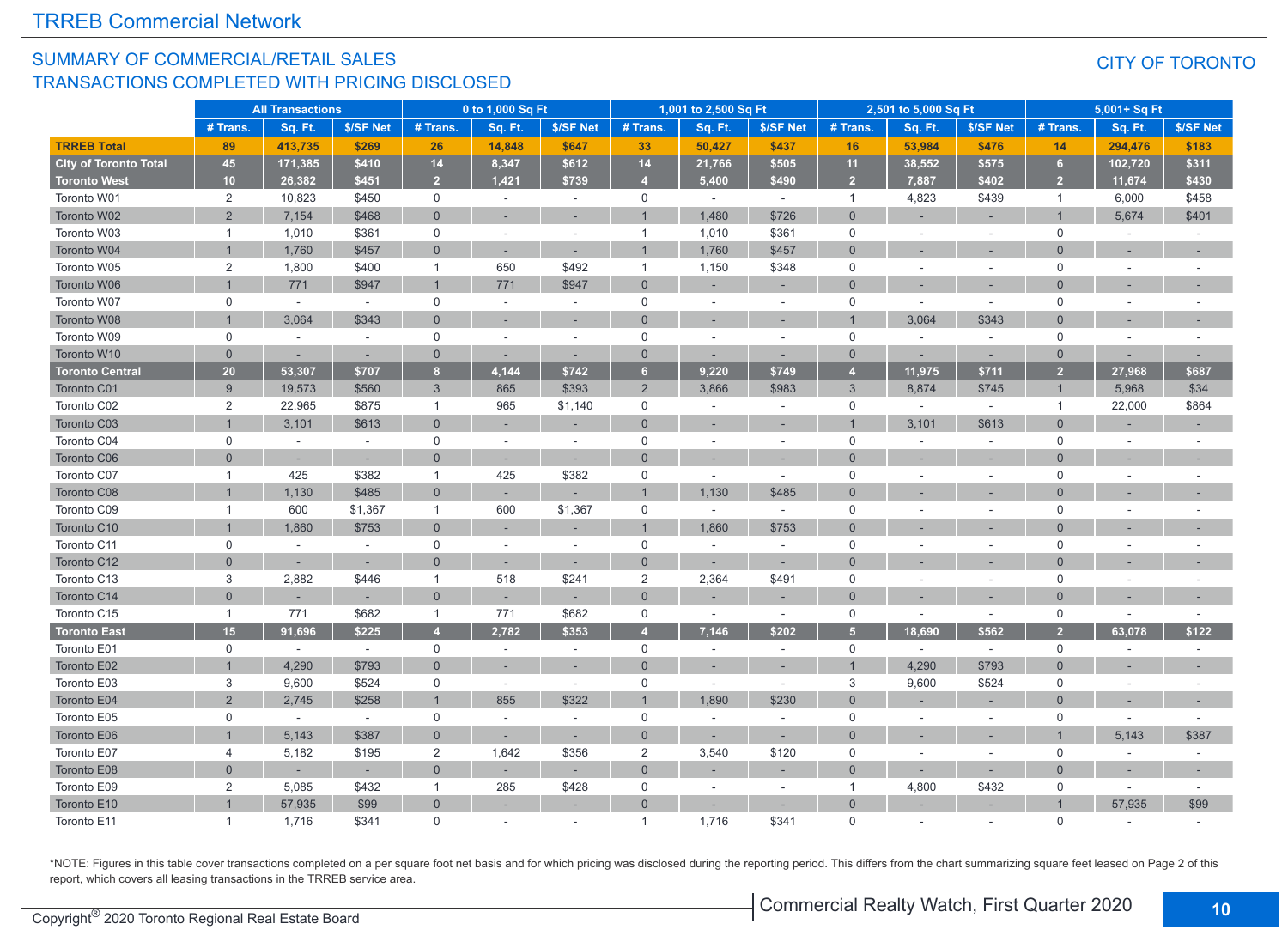#### SUMMARY OF COMMERCIAL/RETAIL - CONDOMINIUM BREAKOUT SALES TRANSACTIONS COMPLETED WITH PRICING DISCLOSED

#### ALL TRREB AREAS

|                                  |                     | <b>All Transactions</b>  |                          |                     | 0 to 1,000 Sq Ft |                |                | 1,001 to 2,500 Sq Ft |            |                      | 2,501 to 5,000 Sq Ft        |           |                      | 5,001+ Sq Ft |                          |
|----------------------------------|---------------------|--------------------------|--------------------------|---------------------|------------------|----------------|----------------|----------------------|------------|----------------------|-----------------------------|-----------|----------------------|--------------|--------------------------|
|                                  | # Trans.            | Sq. Ft.                  | \$/SF Net                | # Trans.            | Sq. Ft.          | \$/SF Net      | # Trans.       | Sq. Ft.              | \$/SF Net  | # Trans.             | Sq. Ft.                     | \$/SF Net | # Trans.             | Sq. Ft.      | \$/SF Net                |
| <b>TRREB Total</b>               | 27                  | 29,268                   | \$383                    | 17                  | 8,752            | \$668          | $\bf{8}$       | 11,548               | \$395      | $\blacktriangleleft$ | 3,000                       | \$198     | $\blacktriangleleft$ | 5,968        | \$34                     |
| <b>Halton Region</b>             | $\overline{1}$      | 1,300                    | \$292                    | $\overline{0}$      | ÷.               | ×              | $\overline{1}$ | 1,300                | \$292      | $\mathbf{0}$         | ٠                           | ٠         | $\overline{0}$       | ٠            | u,                       |
| Burlington                       | $\mathbf 0$         | ÷                        | $\sim$                   | $\overline{0}$      | ÷.               | ÷.             | $\mathbf 0$    | ÷,                   | $\sim$     | $\overline{0}$       | ÷.                          | $\sim$    | $\overline{0}$       | $\sim$       | $\sim$                   |
| <b>Halton Hills</b>              | $\mathsf{O}\xspace$ | ÷.                       | $\sim$                   | $\mathsf{O}$        | $\sim$           | ÷.             | $\mathsf 0$    | $\sim$               | $\sim$     | $\mathbf 0$          | ÷.                          |           | $\mathbf 0$          | $\sim$       |                          |
| Milton                           | $\overline{1}$      | 1,300                    | \$292                    | $\overline{0}$      |                  | ×,             |                | 1,300                | \$292      | $\Omega$             | ×,                          |           | $\Omega$             |              |                          |
| Oakville                         | $\mathsf{O}$        | $\sim$                   | $\omega$                 | $\mathbf 0$         | $\sim$           | $\sim$         | $\mathsf 0$    | $\sim$               | $\omega$ . | $\mathsf 0$          | $\mathcal{L}^{\mathcal{L}}$ | $\sim$    | $\mathsf 0$          | $\sim$       |                          |
| Peel Region                      | $\overline{3}$      | 5,374                    | \$246                    |                     | 150              | \$500          |                | 2,224                | \$292      |                      | 3,000                       | \$198     | $\Gamma$             |              |                          |
| Brampton                         | $\overline{1}$      | 3,000                    | \$198                    | $\mathsf{O}$        | $\sim$           | $\sim$         | $\mathsf 0$    | $\sim$               | $\sim$     | $\overline{1}$       | 3,000                       | \$198     | $\mathbf 0$          | $\sim$       | $\overline{\phantom{a}}$ |
| Caledon                          | $\overline{0}$      |                          |                          | $\overline{0}$      |                  |                | $\overline{0}$ |                      |            | $\overline{0}$       |                             |           | $\Omega$             |              |                          |
| Mississauga                      | $\overline{2}$      | 2,374                    | \$305                    | $\mathbf{1}$        | 150              | \$500          | $\mathbf{1}$   | 2,224                | \$292      | $\mathbf 0$          | $\sim$                      | $\sim$    | $\mathbf 0$          | $\sim$       | $\sim$                   |
| <b>City of Toronto</b>           | 12                  | 15,493                   | \$316                    | $\overline{7}$      | 3,759            | \$573          | $\overline{A}$ | 5,766                | \$439      | $\mathbf{0}$         |                             |           |                      | 5,968        | \$34                     |
| <b>Toronto West</b>              | $\overline{2}$      | 2,130                    | \$655                    | $\mathbf{1}$        | 650              | \$492          | $\mathbf{1}$   | 1,480                | \$726      | $\mathbf 0$          |                             |           | $\mathbf 0$          |              | ÷.                       |
| <b>Toronto Central</b>           | $6\phantom{1}$      | 8,951                    | \$231                    | $\overline{4}$      | 1,853            | \$708          | $\mathbf{1}$   | 1,130                | \$485      | $\Omega$             |                             |           |                      | 5,968        | \$34                     |
| <b>Toronto East</b>              | $\overline{4}$      | 4,412                    | \$324                    | $\overline{2}$      | 1,256            | \$415          | $\overline{2}$ | 3,156                | \$288      | $\mathbf 0$          | ÷.                          | $\sim$    | $\mathsf 0$          | $\sim$       | $\sim$                   |
| <b>York Region</b>               | 11                  | 7,101                    | \$651                    | $\overline{9}$      | 4,843            | \$748          | $\overline{2}$ | 2,258                | \$443      | $\overline{0}$       |                             |           | о                    |              |                          |
| Aurora                           | $\mathbf 0$         | ÷.                       | $\sim$                   | $\mathbf 0$         | $\sim$           | $\sim$         | $\mathsf 0$    | ÷,                   | $\sim$     | $\mathbf 0$          |                             | $\sim$    | $\mathsf 0$          | $\sim$       |                          |
| <b>East Gwillimbury</b>          | $\Omega$            |                          | $\overline{\phantom{a}}$ | $\overline{0}$      |                  | ц.             | $\overline{0}$ | ۰                    | ÷.         | $\Omega$             |                             |           | $\Omega$             |              |                          |
| Georgina                         | $\mathsf 0$         | ÷.                       | $\sim$                   | $\mathsf 0$         | $\sim$           | $\sim$         | $\mathsf 0$    | $\sim$               | $\sim$     | $\mathbf 0$          |                             | $\sim$    | $\mathbf 0$          |              |                          |
| King                             | $\overline{0}$      |                          |                          | $\overline{0}$      |                  |                | $\overline{0}$ |                      |            | $\Omega$             |                             |           | $\Omega$             |              |                          |
| Markham                          | 6                   | 3,366                    | \$700                    | 5                   | 2,171            | \$885          | $\mathbf{1}$   | 1,195                | \$364      | $\mathbf 0$          |                             |           | $\mathbf 0$          |              |                          |
| Newmarket                        | $\Omega$            |                          |                          | $\mathsf{O}\xspace$ |                  |                | $\mathbf 0$    |                      |            | $\Omega$             |                             |           | $\Omega$             |              |                          |
| Richmond Hill                    | $\overline{2}$      | 1,060                    | \$831                    | $\sqrt{2}$          | 1,060            | \$831          | 0              | $\sim$               | $\sim$     | $\mathbf 0$          |                             | $\sim$    | $\mathbf 0$          |              |                          |
| Vaughan                          | $\overline{3}$      | 2,675                    | \$518                    | $\overline{2}$      | 1,612            | \$509          | $\overline{1}$ | 1,063                | \$532      | $\Omega$             |                             |           | $\Omega$             |              |                          |
| Whitchurch-Stouffville           | $\mathbf 0$         | $\sim$                   | $\sim$                   | $\mathbf 0$         | $\sim$           | $\sim$         | $\mathbf 0$    | $\overline{a}$       | $\sim$     | $\Omega$             |                             | $\sim$    | $\mathbf 0$          |              |                          |
| <b>Durham Region</b>             | $\mathbf{0}$        |                          | ٠                        | $\overline{0}$      |                  | ٠              | $\overline{0}$ |                      | ×          | $\sqrt{ }$           |                             |           | $\sqrt{ }$           |              |                          |
| Ajax                             | $\mathsf{O}$        | $\overline{\phantom{a}}$ | $\sim$                   | $\mathbf 0$         | $\sim$           | $\sim$         | 0              | $\sim$               | $\sim$     | $\mathbf 0$          | ÷.                          | $\sim$    | $\mathbf 0$          |              | ÷,                       |
| <b>Brock</b>                     | $\Omega$            |                          |                          | $\overline{0}$      |                  |                | $\Omega$       |                      |            | $\Omega$             |                             |           | $\Omega$             |              |                          |
| Clarington                       | $\mathsf 0$         |                          |                          | $\mathsf 0$         |                  | ä,             | $\mathsf 0$    |                      | $\sim$     | $\Omega$             |                             |           | $\Omega$             |              |                          |
| Oshawa                           | $\mathbf{0}$        |                          | $\overline{\phantom{a}}$ | $\overline{0}$      |                  | ÷,             | $\overline{0}$ |                      | $\sim$     | $\Omega$             |                             |           | $\Omega$             |              |                          |
| Pickering                        | $\mathbf 0$         | ÷.                       | $\sim$                   | $\mathbf 0$         | $\sim$           | ÷,             | $\mathsf 0$    | $\sim$               | $\sim$     | $\mathbf 0$          | $\sim$                      | $\sim$    | $\mathbf 0$          | $\sim$       |                          |
| Scugog                           | $\Omega$            |                          | $\sim$                   | $\overline{0}$      |                  | $\overline{a}$ | $\overline{0}$ |                      | $\sim$     | $\Omega$             |                             | $\sim$    | $\Omega$             |              |                          |
| Uxbridge                         | $\mathsf 0$         |                          | $\sim$                   | $\mathbf 0$         |                  | $\sim$         | $\mathbf 0$    | ÷                    | $\sim$     | $\mathbf 0$          |                             | $\sim$    | $\mathbf 0$          |              |                          |
| Whitby                           | $\overline{0}$      |                          |                          | $\mathbf 0$         |                  | ÷.             | $\overline{0}$ |                      | ٠          | $\Omega$             | ÷,                          |           | $\Omega$             |              |                          |
| <b>Dufferin County</b>           | $\mathbf{0}$        |                          |                          | $\mathbf{0}$        |                  |                | $\mathbf{0}$   |                      |            | $\Omega$             |                             |           | n                    |              |                          |
| Orangeville                      | $\mathbf 0$         |                          |                          | $\mathsf{O}\xspace$ |                  | ×.             | $\mathbf 0$    |                      | ٠          | $\overline{0}$       |                             | $\sim$    | $\Omega$             |              |                          |
| <b>Simcoe County</b>             | $\mathbf{0}$        |                          |                          | $\bullet$           |                  | ٥              | $\overline{0}$ |                      |            | $\mathbf{0}$         |                             |           | $\overline{0}$       |              |                          |
| Adjala-Tosorontio                | $\mathbf{0}$        |                          |                          | $\overline{0}$      |                  |                | $\mathbf{0}$   | ÷,                   | ÷.         | $\mathbf{0}$         |                             |           | $\Omega$             |              |                          |
| <b>Bradford West Gwillimbury</b> | $\mathbf 0$         | ÷.                       | $\sim$                   | $\mathbf 0$         | $\sim$           | $\sim$         | $\mathbf 0$    | $\sim$               | $\sim$     | $\mathbf 0$          | ÷.                          | $\sim$    | $\mathbf 0$          | $\sim$       |                          |
| Essa                             | $\mathbf{0}$        |                          |                          | $\overline{0}$      |                  |                | $\overline{0}$ |                      |            | $\Omega$             |                             |           | $\overline{0}$       |              |                          |
| Innisfil                         | $\mathbf 0$         |                          |                          | $\mathbf 0$         |                  | $\sim$         | $\mathbf 0$    | ÷                    | ÷          | $\Omega$             |                             | $\sim$    | $\mathbf 0$          |              |                          |
| New Tecumseth                    | $\Omega$            |                          |                          | $\Omega$            |                  |                | $\Omega$       |                      |            | $\Omega$             |                             |           |                      |              |                          |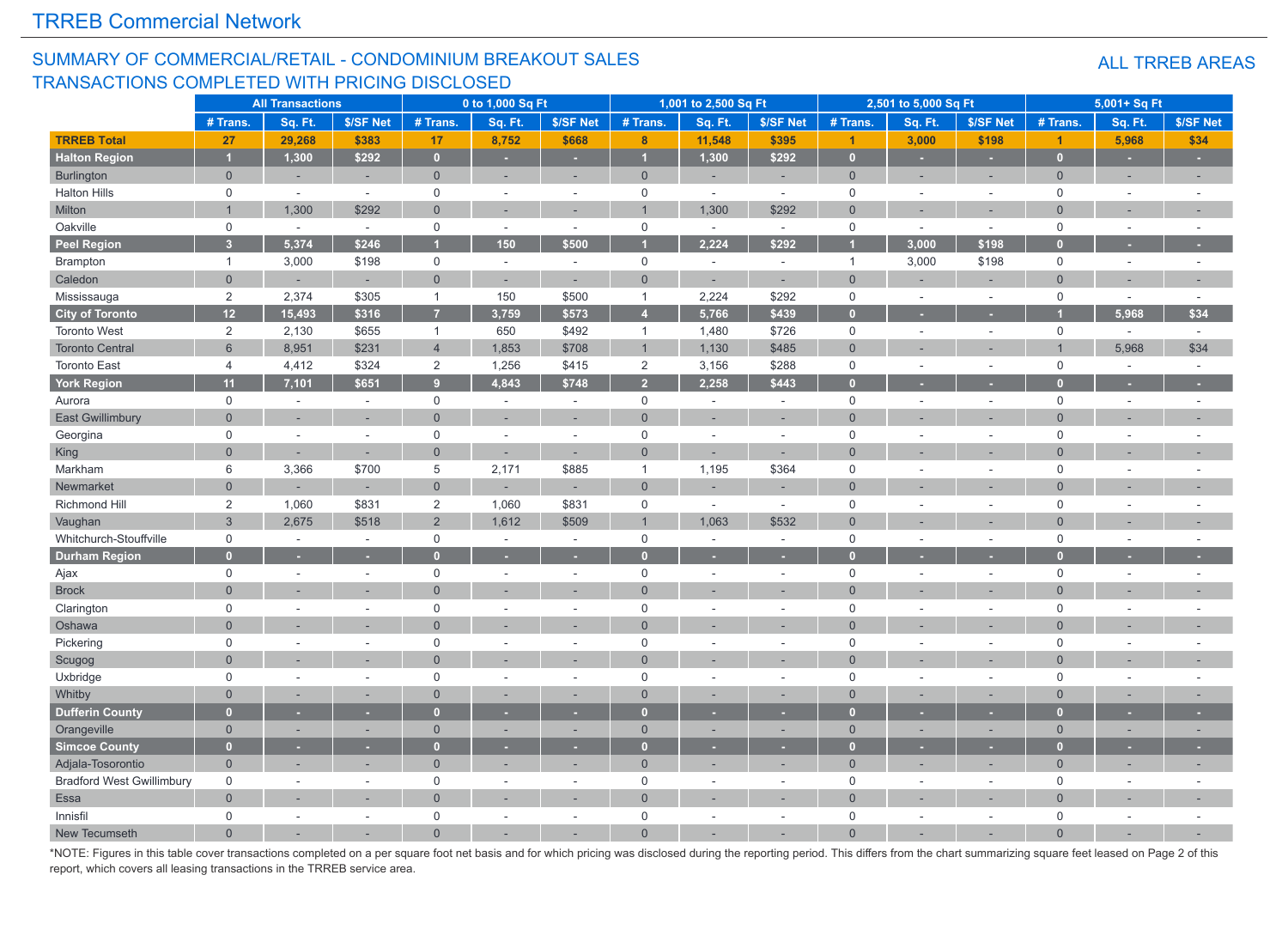#### SUMMARY OF COMMERCIAL/RETAIL - CONDOMINIUM BREAKOUT SALES TRANSACTIONS COMPLETED WITH PRICING DISCLOSED

#### CITY OF TORONTO

|                              | <b>All Transactions</b> |         |                | 0 to 1,000 Sq Ft |                          |           | 1,001 to 2,500 Sq Ft |                    |                          | 2,501 to 5,000 Sq Ft |         |           | 5,001+ Sq Ft         |         |           |
|------------------------------|-------------------------|---------|----------------|------------------|--------------------------|-----------|----------------------|--------------------|--------------------------|----------------------|---------|-----------|----------------------|---------|-----------|
|                              | # Trans.                | Sq. Ft. | \$/SF Net      | # Trans.         | Sq. Ft.                  | \$/SF Net | # Trans.             | Sq. Ft.            | \$/SF Net                | # Trans.             | Sq. Ft. | \$/SF Net | # Trans.             | Sq. Ft. | \$/SF Net |
| <b>TRREB Total</b>           | 27                      | 29,268  | \$383          | 17               | 8,752                    | \$668     | 8                    | 11,548             | \$395                    | $\mathbf{1}$         | 3,000   | \$198     | $\blacktriangleleft$ | 5,968   | \$34      |
| <b>City of Toronto Total</b> | 12                      | 15,493  | \$316          | $\overline{7}$   | 3,759                    | \$573     | $\overline{4}$       | $\overline{5,766}$ | \$439                    | $\overline{0}$       |         |           |                      | 5,968   | \$34      |
| <b>Toronto West</b>          | $\overline{2}$          | 2,130   | \$655          | и                | 650                      | \$492     |                      | 1,480              | \$726                    | $\mathbf{0}$         |         |           | $\mathbf{0}$         |         |           |
| Toronto W01                  | $\mathsf{O}$            | $\sim$  | $\sim$         | 0                | $\sim$                   | $\sim$    | $\mathbf 0$          | $\sim$             | $\sim$                   | $\mathbf 0$          | $\sim$  | $\sim$    | $\mathbf 0$          | $\sim$  |           |
| Toronto W02                  | $\overline{1}$          | 1,480   | \$726          | $\mathbf{0}$     |                          |           | $\overline{1}$       | 1,480              | \$726                    | $\mathbf{0}$         |         |           | $\overline{0}$       |         |           |
| Toronto W03                  | $\mathsf 0$             | $\sim$  | ÷,             | $\mathbf 0$      | $\overline{\phantom{a}}$ |           | $\mathsf 0$          | $\sim$             | $\overline{\phantom{a}}$ | $\mathsf 0$          |         | $\sim$    | $\mathsf 0$          |         |           |
| Toronto W04                  | $\Omega$                |         | ÷.             | $\overline{0}$   | ÷                        |           | $\Omega$             |                    | ÷.                       | $\Omega$             |         |           | $\Omega$             |         |           |
| Toronto W05                  | $\mathbf{1}$            | 650     | \$492          | $\mathbf{1}$     | 650                      | \$492     | $\mathsf 0$          |                    | $\sim$                   | $\mathbf 0$          |         | $\sim$    | $\mathbf 0$          |         |           |
| Toronto W06                  | $\overline{0}$          |         |                | $\mathbf{0}$     |                          |           | $\mathbf{0}$         |                    |                          | $\mathbf{0}$         |         |           | $\overline{0}$       |         |           |
| Toronto W07                  | $\mathbf 0$             |         | $\overline{a}$ | $\mathbf 0$      | $\sim$                   |           | $\mathbf 0$          |                    | $\sim$                   | $\mathbf 0$          |         | $\sim$    | $\mathbf 0$          |         |           |
| Toronto W08                  | $\overline{0}$          |         |                | $\overline{0}$   |                          |           | $\overline{0}$       |                    |                          | $\mathbf{0}$         |         |           | $\overline{0}$       |         |           |
| Toronto W09                  | $\mathbf 0$             |         | $\sim$         | $\mathbf 0$      | ÷.                       | $\sim$    | $\mathbf 0$          |                    | $\overline{\phantom{a}}$ | $\mathbf 0$          | ÷       | $\sim$    | $\mathbf 0$          | $\sim$  |           |
| Toronto W10                  | $\overline{0}$          |         | ۰              | $\overline{0}$   |                          |           | $\mathbf{0}$         |                    | ÷                        | $\mathbf{0}$         |         |           | $\overline{0}$       |         |           |
| <b>Toronto Central</b>       | 6                       | 8,951   | \$231          | $\overline{4}$   | 1,853                    | \$708     | $\overline{1}$       | 1,130              | \$485                    | $\overline{0}$       |         |           |                      | 5,968   | \$34      |
| Toronto C01                  | $\overline{2}$          | 6,278   | \$65           | $\mathbf{1}$     | 310                      | \$661     | $\overline{0}$       |                    | ٠                        | $\mathbf 0$          |         |           | $\overline{1}$       | 5,968   | \$34      |
| Toronto C02                  | $\mathbf 0$             |         | $\sim$         | $\mathbf 0$      | ÷,                       | $\sim$    | $\mathsf{O}$         |                    | $\sim$                   | $\mathbf 0$          |         | $\sim$    | $\mathbf 0$          |         |           |
| Toronto C03                  | $\mathbf{0}$            |         | ٠              | $\mathbf 0$      | ٠                        |           | $\mathbf{0}$         |                    | ٠                        | $\mathbf{0}$         |         |           | $\overline{0}$       |         | ٠         |
| Toronto C04                  | $\mathbf 0$             | $\sim$  | $\omega$       | $\mathbf 0$      | $\sim$                   | $\sim$    | $\mathsf 0$          | $\sim$             | $\sim$                   | $\mathsf 0$          |         | $\sim$    | $\mathbf 0$          | ÷       |           |
| Toronto C06                  | $\mathbf{0}$            | $\sim$  | $\sim$         | $\overline{0}$   | ٠                        |           | $\overline{0}$       |                    | ×.                       | $\mathbf{0}$         |         |           | $\overline{0}$       |         |           |
| Toronto C07                  | $\mathbf{1}$            | 425     | \$382          | $\mathbf{1}$     | 425                      | \$382     | $\mathsf 0$          | $\sim$             | $\sim$                   | $\mathbf 0$          |         | $\sim$    | $\mathbf 0$          |         |           |
| Toronto C08                  |                         | 1,130   | \$485          | $\overline{0}$   |                          |           | $\overline{1}$       | 1,130              | \$485                    | $\mathbf{0}$         |         |           | $\Omega$             |         |           |
| Toronto C09                  | $\mathbf{1}$            | 600     | \$1,367        | $\mathbf{1}$     | 600                      | \$1,367   | $\mathbf 0$          |                    | $\overline{\phantom{a}}$ | 0                    |         |           | $\mathbf 0$          |         |           |
| Toronto C10                  | $\Omega$                |         |                | $\Omega$         |                          |           | $\Omega$             |                    | ×.                       | $\Omega$             |         |           | $\Omega$             |         |           |
| Toronto C11                  | $\mathsf 0$             |         |                | $\mathbf 0$      | $\sim$                   |           | $\mathsf 0$          |                    | $\sim$                   | $\mathbf 0$          |         |           | $\mathbf 0$          |         |           |
| Toronto C12                  | $\overline{0}$          |         |                | $\overline{0}$   |                          |           | $\overline{0}$       |                    |                          | $\mathbf{0}$         |         |           | $\overline{0}$       |         |           |
| Toronto C13                  | $\mathbf{1}$            | 518     | \$241          | $\mathbf{1}$     | 518                      | \$241     | $\mathbf 0$          |                    | $\overline{\phantom{a}}$ | $\mathbf 0$          |         | $\sim$    | $\mathbf 0$          |         |           |
| Toronto C14                  | $\overline{0}$          |         |                | $\overline{0}$   |                          |           | $\overline{0}$       |                    |                          | $\Omega$             |         |           | $\Omega$             |         |           |
| Toronto C15                  | $\mathsf 0$             | $\sim$  | $\sim$         | $\mathbf 0$      | $\overline{\phantom{a}}$ | $\sim$    | $\mathsf 0$          | $\sim$             | $\sim$                   | $\mathsf 0$          |         | $\sim$    | $\mathsf 0$          |         |           |
| <b>Toronto East</b>          | $\overline{4}$          | 4.412   | \$324          | $\overline{2}$   | 1.256                    | \$415     | $\overline{2}$       | 3,156              | \$288                    | $\Omega$             |         |           | $\Omega$             |         |           |
| Toronto E01                  | $\mathsf{O}$            | $\sim$  | $\sim$         | $\mathbf 0$      | $\sim$                   | $\sim$    | $\mathsf{O}$         | $\sim$             | $\sim$                   | $\mathbf 0$          |         | $\sim$    | $\mathbf 0$          | $\sim$  |           |
| Toronto E02                  | $\mathbf{0}$            |         |                | $\overline{0}$   |                          |           | $\mathbf{0}$         |                    | ×.                       | $\mathbf{0}$         |         |           | $\overline{0}$       |         |           |
| Toronto E03                  | $\mathbf 0$             |         | $\overline{a}$ | $\mathbf 0$      | $\sim$                   |           | $\mathbf 0$          |                    | $\sim$                   | $\mathbf 0$          |         |           | $\mathbf 0$          |         |           |
| Toronto E04                  | $\overline{0}$          |         |                | $\Omega$         |                          |           | $\overline{0}$       |                    |                          | $\mathbf{0}$         |         |           | $\overline{0}$       |         |           |
| Toronto E05                  | $\mathbf 0$             |         | $\sim$         | $\mathbf 0$      | ÷.                       | $\sim$    | $\mathbf 0$          |                    | $\sim$                   | $\mathbf 0$          |         | $\sim$    | $\mathbf 0$          |         |           |
| Toronto E06                  | $\overline{0}$          |         |                | $\overline{0}$   |                          |           | $\overline{0}$       |                    |                          | $\overline{0}$       |         |           | $\Omega$             |         |           |
| Toronto E07                  | 2                       | 2,411   | \$300          | $\mathbf{1}$     | 971                      | \$411     | $\overline{1}$       | 1,440              | \$226                    | $\mathbf 0$          |         | $\sim$    | $\mathbf 0$          |         |           |
| Toronto E08                  | $\overline{0}$          |         | ٠              | $\overline{0}$   |                          |           | $\overline{0}$       |                    | ٠                        | $\overline{0}$       |         |           | $\Omega$             |         |           |
| Toronto E09                  | $\mathbf{1}$            | 285     | \$428          | $\mathbf{1}$     | 285                      | \$428     | $\mathsf{O}$         |                    | $\sim$                   | $\mathbf 0$          |         | $\sim$    | $\mathbf 0$          |         |           |
| Toronto E10                  | $\Omega$                |         |                | $\mathbf 0$      |                          |           | $\mathbf{0}$         |                    | $\overline{\phantom{a}}$ | $\overline{0}$       |         |           | $\Omega$             |         |           |
| Toronto E11                  | $\overline{1}$          | 1,716   | \$341          | $\Omega$         |                          |           | $\overline{1}$       | 1,716              | \$341                    | $\Omega$             |         |           | $\Omega$             |         |           |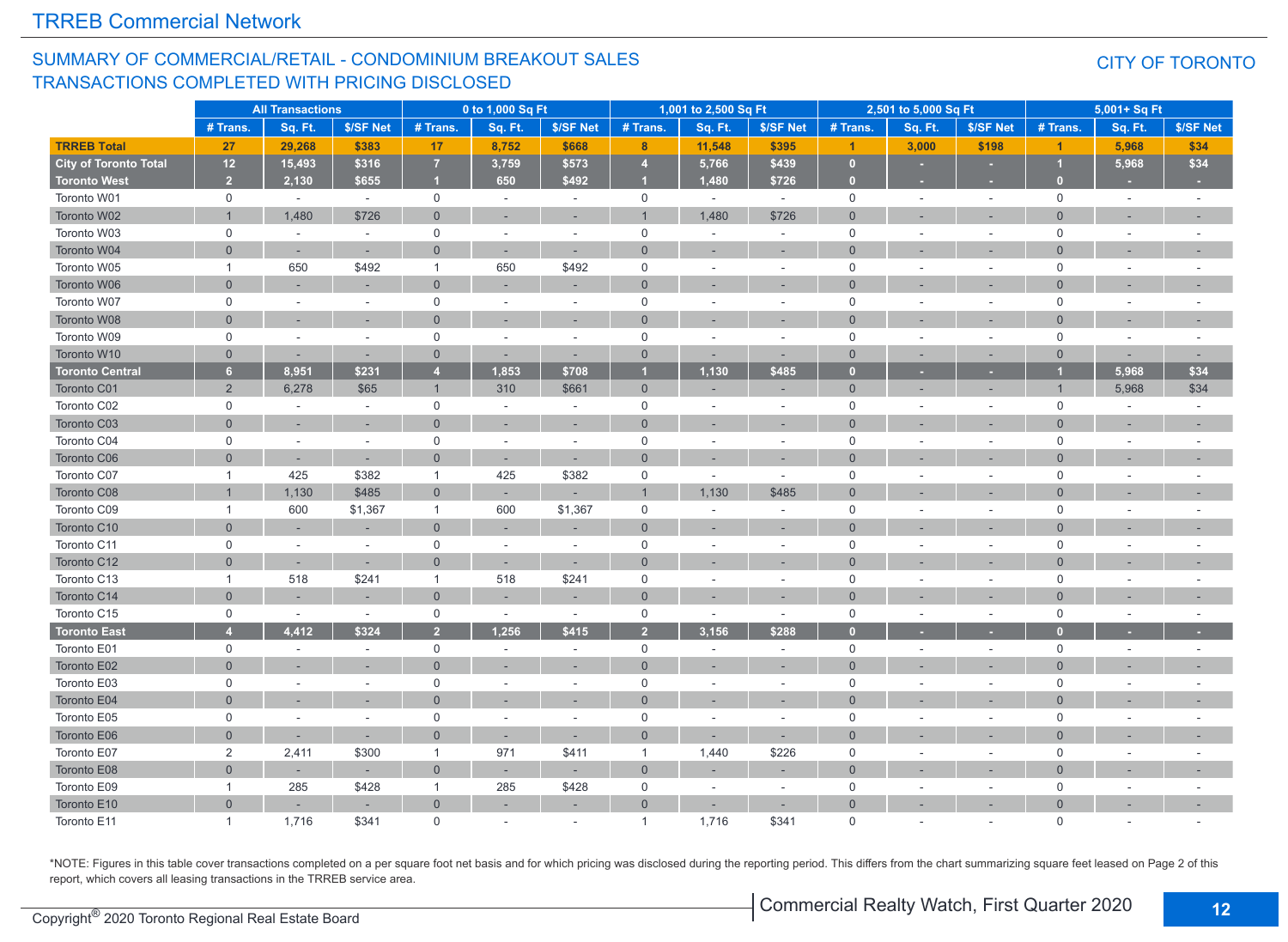#### SUMMARY OF COMMERCIAL/RETAIL - OTHER TYPES BREAKOUT SALES TRANSACTIONS COMPLETED WITH PRICING DISCLOSED

|                                  |                | <b>All Transactions</b> |                          |                     | 0 to 1,000 Sq Ft         |                          |                | 1,001 to 2,500 Sq Ft     |           |                | 2,501 to 5,000 Sq Ft |                |                | 5,001+ Sq Ft             |           |
|----------------------------------|----------------|-------------------------|--------------------------|---------------------|--------------------------|--------------------------|----------------|--------------------------|-----------|----------------|----------------------|----------------|----------------|--------------------------|-----------|
|                                  | # Trans.       | Sq. Ft.                 | \$/SF Net                | # Trans.            | Sq. Ft.                  | \$/SF Net                | # Trans.       | Sq. Ft.                  | \$/SF Net | # Trans.       | Sq. Ft.              | \$/SF Net      | # Trans.       | Sq. Ft.                  | \$/SF Net |
| <b>TRREB Total</b>               | 62             | 384,467                 | \$260                    | 9                   | 6,096                    | \$617                    | 25             | 38,879                   | \$450     | 15             | 50,984               | \$493          | 13             | 288,508                  | \$186     |
| <b>Halton Region</b>             |                | 1,500                   | \$833                    | $\mathbf{0}$        | ٠                        | ÷                        | $\overline{1}$ | 1,500                    | \$833     | $\mathbf{0}$   | ٠                    | ٠              | $\mathbf{0}$   | ×.                       | ٠         |
| <b>Burlington</b>                | $\overline{0}$ |                         | ÷,                       | $\overline{0}$      | ÷,                       | $\sim$                   | $\overline{0}$ |                          |           | $\Omega$       | ÷.                   | ٠              | $\Omega$       | ÷,                       |           |
| <b>Halton Hills</b>              | $\mathbf{1}$   | 1,500                   | \$833                    | $\mathsf 0$         | $\sim$                   | $\sim$                   | -1             | 1,500                    | \$833     | $\mathsf 0$    |                      | ÷.             | $\mathbf 0$    | $\sim$                   |           |
| Milton                           | $\overline{0}$ |                         | ٠                        | $\overline{0}$      | ÷                        |                          | $\overline{0}$ |                          |           | $\Omega$       |                      | ÷,             | $\Omega$       |                          |           |
| Oakville                         | $\mathbf 0$    |                         | $\sim$                   | $\mathsf{O}$        | $\sim$                   | $\sim$                   | $\mathsf 0$    | $\sim$                   | $\sim$    | $\mathbf 0$    | $\sim$               | $\sim$         | $\mathbf 0$    | $\sim$                   |           |
| <b>Peel Region</b>               | 8              | 12,273                  | \$369                    |                     | 586                      | \$580                    | 6              | 8,647                    | \$358     |                | 3,040                | \$362          |                |                          |           |
| <b>Brampton</b>                  | 4              | 4,052                   | \$495                    | $\mathbf{1}$        | 586                      | \$580                    | $\sqrt{3}$     | 3,466                    | \$480     | 0              | $\sim$               | $\sim$         | $\mathbf 0$    | $\sim$                   | $\sim$    |
| Caledon                          | $\overline{1}$ | 1,100                   | \$277                    | $\overline{0}$      |                          |                          | $\overline{1}$ | 1,100                    | \$277     | $\overline{0}$ |                      |                | $\Omega$       |                          |           |
| Mississauga                      | 3              | 7,121                   | \$312                    | $\mathbf 0$         | $\sim$                   | $\omega$                 | 2              | 4,081                    | \$275     | $\overline{1}$ | 3,040                | \$362          | $\Omega$       | $\sim$                   |           |
| <b>City of Toronto</b>           | 33             | 155,892                 | \$419                    | $\overline{7}$      | 4,588                    | \$643                    | 10             | 16,000                   | \$529     | 11             | 38,552               | \$575          | 5 <sup>1</sup> | 96,752                   | \$328     |
| <b>Toronto West</b>              | 8              | 24,252                  | \$433                    | $\mathbf{1}$        | 771                      | \$947                    | 3              | 3,920                    | \$401     | $\overline{2}$ | 7,887                | \$402          | $\overline{2}$ | 11,674                   | \$430     |
| <b>Toronto Central</b>           | 14             | 44,356                  | \$803                    | $\overline{4}$      | 2,291                    | \$769                    | 5              | 8,090                    | \$786     | $\overline{4}$ | 11,975               | \$711          |                | 22,000                   | \$864     |
| <b>Toronto East</b>              | 11             | 87,284                  | \$220                    | $\overline{2}$      | 1,526                    | \$301                    | $\overline{2}$ | 3,990                    | \$134     | 5              | 18,690               | \$562          | 2              | 63,078                   | \$122     |
| <b>York Region</b>               | 12             | 132,439                 | \$160                    |                     | 922                      | \$510                    | 6              | 9,593                    | \$396     | $\overline{2}$ | 6,092                | \$126          | $\overline{3}$ | 115,832                  | \$140     |
| Aurora                           | $\mathbf{1}$   | 24,840                  | \$388                    | $\mathsf{O}$        | $\sim$                   | $\sim$                   | $\mathsf 0$    | ÷                        | $\sim$    | $\mathbf 0$    | ×.                   | $\overline{a}$ | $\mathbf 1$    | 24,840                   | \$388     |
| <b>East Gwillimbury</b>          | $\overline{0}$ |                         | $\overline{a}$           | $\Omega$            |                          |                          | $\Omega$       |                          | ÷.        | $\Omega$       |                      | ÷              | $\Omega$       |                          |           |
| Georgina                         | $\mathbf{1}$   | 84,942                  | \$47                     | $\mathsf{O}\xspace$ | ٠                        | $\sim$                   | $\mathbf 0$    | ÷                        | $\sim$    | $\mathbf 0$    |                      | ÷,             | $\mathbf{1}$   | 84,942                   | \$47      |
| King                             | $\overline{1}$ | 1,710                   | \$769                    | $\overline{0}$      |                          |                          |                | 1,710                    | \$769     | $\Omega$       |                      |                | $\Omega$       |                          |           |
| Markham                          | $\overline{1}$ | 3,292                   | \$46                     | $\mathsf 0$         |                          | $\sim$                   | $\mathsf 0$    | ÷                        | $\sim$    | $\overline{1}$ | 3,292                | \$46           | $\Omega$       | ÷                        |           |
| Newmarket                        | $\overline{1}$ | 1,716                   | \$273                    | $\Omega$            |                          |                          |                | 1,716                    | \$273     | $\Omega$       |                      |                | $\Omega$       |                          |           |
| Richmond Hill                    | $\overline{2}$ | 7,808                   | \$384                    | 0                   | $\overline{\phantom{a}}$ | $\sim$                   | $\mathbf{1}$   | 1,758                    | \$262     | $\mathbf 0$    | $\sim$               | $\sim$         | $\overline{1}$ | 6,050                    | \$420     |
| Vaughan                          | 5              | 8,131                   | \$325                    | $\overline{1}$      | 922                      | \$510                    | $\mathbf{3}$   | 4,409                    | \$353     | $\overline{1}$ | 2,800                | \$220          | $\Omega$       |                          |           |
| Whitchurch-Stouffville           | $\mathbf 0$    |                         | $\sim$                   | $\mathbf 0$         |                          | $\sim$                   | $\mathbf 0$    |                          | $\sim$    | $\mathbf 0$    |                      | ÷,             | $\mathbf 0$    | $\overline{\phantom{a}}$ |           |
| <b>Durham Region</b>             | 6 <sup>1</sup> | 77,924                  | \$79                     | $\overline{0}$      |                          |                          |                | 2,000                    | \$229     | г              |                      | ٠              | 5 <sup>1</sup> | 75,924                   | \$75      |
| Ajax                             | $\mathbf 0$    |                         | $\overline{\phantom{a}}$ | $\mathsf{O}$        | $\overline{\phantom{a}}$ | $\sim$                   | $\mathsf 0$    | $\overline{\phantom{a}}$ | $\sim$    | $\mathbf 0$    |                      | $\sim$         | $\mathbf 0$    | $\overline{\phantom{a}}$ | $\sim$    |
| <b>Brock</b>                     | $\Omega$       |                         | ÷.                       | $\Omega$            |                          |                          | $\Omega$       |                          |           | $\Omega$       |                      |                | $\Omega$       |                          | $\sim$    |
| Clarington                       | 3              | 52,000                  | \$45                     | $\mathsf 0$         |                          |                          | $\overline{1}$ | 2,000                    | \$229     | $\Omega$       |                      |                | $\overline{2}$ | 50,000                   | \$38      |
| Oshawa                           | $\overline{2}$ | 18,924                  | \$114                    | $\overline{0}$      |                          |                          | $\Omega$       |                          |           | $\Omega$       |                      |                | $\overline{2}$ | 18,924                   | \$114     |
| Pickering                        | $\mathbf 0$    | $\sim$                  | $\sim$                   | $\mathsf 0$         | $\sim$                   | $\sim$                   | $\mathbf 0$    | $\sim$                   | $\sim$    | $\mathbf 0$    |                      | $\sim$         | $\mathbf 0$    | $\sim$                   | $\sim$    |
| Scugog                           | $\Omega$       |                         | ÷                        | $\overline{0}$      |                          | $\sim$                   | $\Omega$       | ÷.                       | $\sim$    | $\Omega$       |                      | $\overline{a}$ | $\Omega$       | ÷.                       | $\sim$    |
| Uxbridge                         | $\mathsf{O}$   | $\sim$                  | $\sim$                   | $\mathsf 0$         | ä,                       | $\sim$                   | $\mathsf 0$    |                          | $\sim$    | $\mathbf 0$    |                      | ä,             | $\mathbf 0$    | $\sim$                   |           |
| Whitby                           |                | 7,000                   | \$231                    | $\overline{0}$      |                          |                          | $\overline{0}$ |                          |           | $\Omega$       |                      | ÷,             |                | 7,000                    | \$231     |
| <b>Dufferin County</b>           |                | 1,139                   | \$362                    | $\mathbf{0}$        |                          |                          |                | 1,139                    | \$362     | n              |                      |                | $\mathbf{u}$   |                          |           |
| Orangeville                      | $\mathbf{1}$   | 1,139                   | \$362                    | $\mathbf 0$         |                          | $\overline{\phantom{a}}$ | $\overline{1}$ | 1,139                    | \$362     | $\mathbf{0}$   |                      | ۰              | $\Omega$       |                          |           |
| <b>Simcoe County</b>             | и              | 3,300                   | \$323                    | $\mathbf{0}$        |                          |                          | $\mathbf{0}$   |                          |           |                | 3,300                | \$323          | n              |                          |           |
| Adjala-Tosorontio                | $\overline{0}$ |                         | ÷,                       | $\mathbf{0}$        |                          |                          | $\overline{0}$ |                          | ÷         | $\mathbf{0}$   |                      | ÷,             | $\Omega$       | ÷,                       |           |
| <b>Bradford West Gwillimbury</b> | $\mathbf 0$    | $\sim$                  | $\sim$                   | $\mathbf 0$         | ÷.                       | $\sim$                   | $\mathbf 0$    | $\sim$                   | $\sim$    | $\mathbf 0$    |                      | ÷,             | $\Omega$       | $\sim$                   |           |
| Essa                             | $\overline{0}$ |                         | ÷,                       | $\overline{0}$      |                          |                          | $\Omega$       |                          |           | $\Omega$       |                      |                | $\Omega$       |                          |           |
| Innisfil                         | $\mathbf{1}$   | 3,300                   | \$323                    | $\mathbf 0$         |                          | $\sim$                   | $\mathbf 0$    |                          | ÷         | $\mathbf{1}$   | 3,300                | \$323          | $\Omega$       | ÷                        |           |
| New Tecumseth                    | $\Omega$       |                         |                          | $\Omega$            |                          |                          | $\Omega$       |                          |           | $\Omega$       |                      |                | $\Omega$       |                          |           |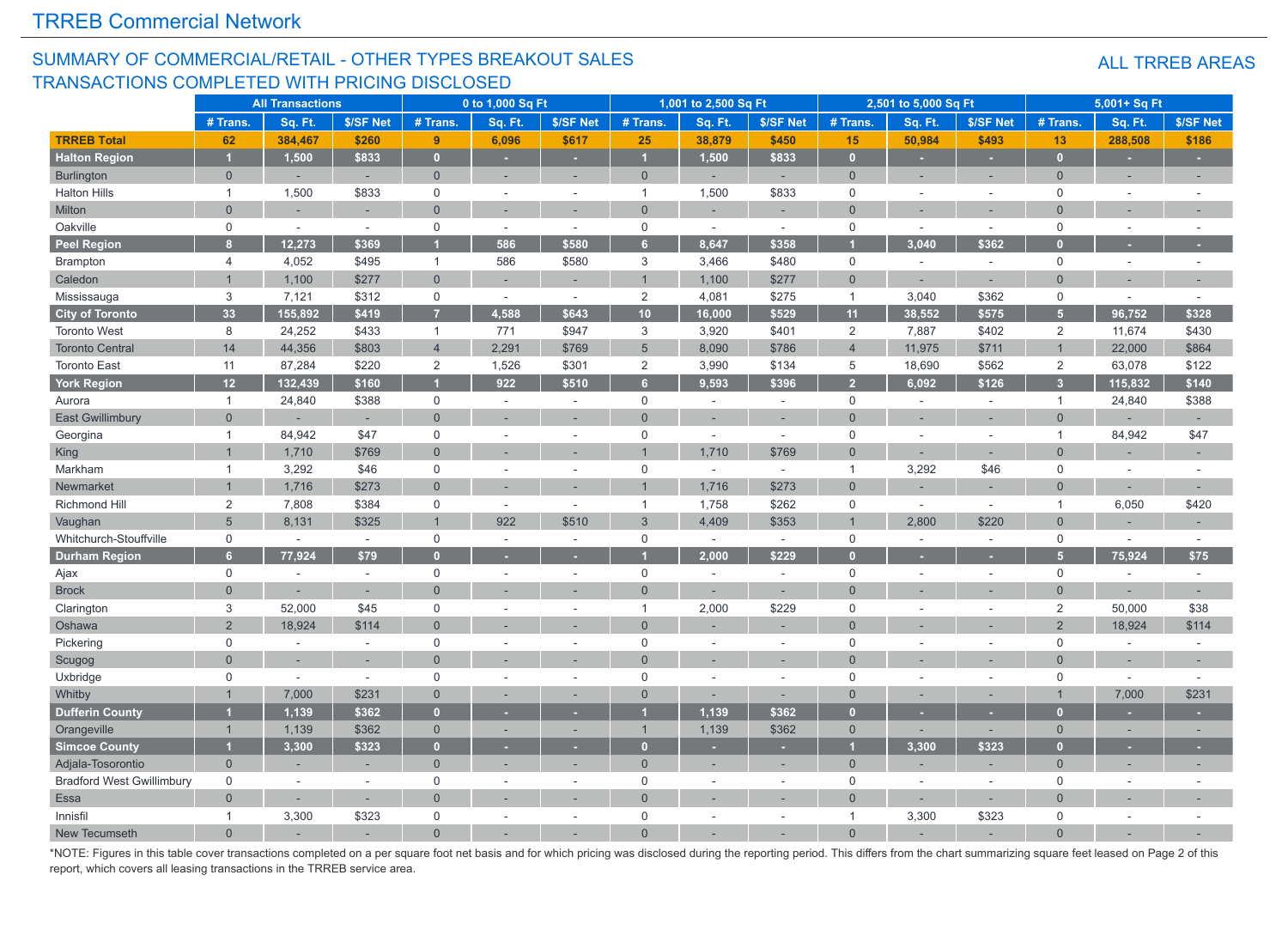#### SUMMARY OF COMMERCIAL/RETAIL - OTHER TYPES BREAKOUT SALES TRANSACTIONS COMPLETED WITH PRICING DISCLOSED

#### CITY OF TORONTO

|                              |                | <b>All Transactions</b> |           |                | 0 to 1,000 Sq Ft |                          |                | 1,001 to 2,500 Sq Ft |                          |                | 2,501 to 5,000 Sq Ft |           |                | 5,001+ Sq Ft   |                          |
|------------------------------|----------------|-------------------------|-----------|----------------|------------------|--------------------------|----------------|----------------------|--------------------------|----------------|----------------------|-----------|----------------|----------------|--------------------------|
|                              | # Trans.       | Sq. Ft.                 | \$/SF Net | # Trans.       | Sq. Ft.          | \$/SF Net                | # Trans.       | Sq. Ft.              | \$/SF Net                | # Trans.       | Sq. Ft.              | \$/SF Net | # Trans.       | Sq. Ft.        | \$/SF Net                |
| <b>TRREB Total</b>           | 62             | 384,467                 | \$260     | 9              | 6,096            | \$617                    | 25             | 38,879               | \$450                    | 15             | 50,984               | \$493     | 13             | 288,508        | \$186                    |
| <b>City of Toronto Total</b> | 33             | 155,892                 | \$419     | $\overline{7}$ | 4,588            | \$643                    | 10             | 16,000               | \$529                    | 11             | 38,552               | \$575     | 5 <sup>1</sup> | 96,752         | \$328                    |
| <b>Toronto West</b>          | 8 <sup>1</sup> | 24,252                  | \$433     | $\blacksquare$ | 771              | \$947                    | 3 <sup>2</sup> | 3,920                | \$401                    | 2 <sup>2</sup> | 7,887                | \$402     | 2 <sup>2</sup> | 11,674         | \$430                    |
| Toronto W01                  | 2              | 10,823                  | \$450     | $\mathbf 0$    | $\sim$           | $\sim$                   | $\mathbf 0$    | $\sim$               | $\sim$                   | $\mathbf{1}$   | 4,823                | \$439     | $\mathbf{1}$   | 6,000          | \$458                    |
| Toronto W02                  | $\overline{1}$ | 5,674                   | \$401     | $\overline{0}$ |                  |                          | $\overline{0}$ |                      |                          | $\Omega$       |                      |           |                | 5,674          | \$401                    |
| Toronto W03                  | $\mathbf{1}$   | 1,010                   | \$361     | $\mathsf 0$    | $\sim$           | ÷.                       | $\mathbf{1}$   | 1,010                | \$361                    | $\mathbf 0$    |                      | ÷,        | $\mathbf 0$    | ÷.             |                          |
| Toronto W04                  |                | 1,760                   | \$457     | $\overline{0}$ |                  |                          |                | 1,760                | \$457                    | $\Omega$       |                      |           | $\Omega$       |                |                          |
| Toronto W05                  | $\mathbf{1}$   | 1,150                   | \$348     | $\mathsf{O}$   | $\sim$           | $\sim$                   | $\mathbf{1}$   | 1,150                | \$348                    | $\mathbf 0$    |                      | $\sim$    | $\Omega$       | $\sim$         |                          |
| Toronto W06                  |                | 771                     | \$947     | $\overline{1}$ | 771              | \$947                    | $\overline{0}$ |                      |                          | $\overline{0}$ |                      |           | $\Omega$       |                |                          |
| Toronto W07                  | $\mathbf 0$    | $\sim$                  | $\sim$    | $\mathbf 0$    | $\sim$           | ÷.                       | $\mathbf 0$    | $\sim$               | $\sim$                   | $\mathbf 0$    | $\sim$               | $\sim$    | $\Omega$       | $\overline{a}$ |                          |
| Toronto W08                  | $\overline{1}$ | 3,064                   | \$343     | $\overline{0}$ |                  |                          | $\overline{0}$ |                      |                          |                | 3,064                | \$343     | $\Omega$       |                |                          |
| Toronto W09                  | 0              | $\sim$                  | $\sim$    | $\mathbf 0$    | $\sim$           | $\sim$                   | $\mathbf 0$    | ÷                    | $\sim$                   | $\mathbf 0$    | $\sim$               | $\sim$    | $\mathbf 0$    | $\sim$         |                          |
| Toronto W10                  | $\mathbf{0}$   |                         |           | $\overline{0}$ |                  | $\overline{\phantom{a}}$ | $\overline{0}$ |                      |                          | $\overline{0}$ |                      |           | $\Omega$       |                |                          |
| <b>Toronto Central</b>       | $14$           | 44,356                  | \$803     | $\overline{4}$ | 2,291            | \$769                    | 5 <sup>5</sup> | 8,090                | \$786                    | $\overline{4}$ | 11,975               | \$711     |                | 22,000         | \$864                    |
| Toronto C01                  | $\overline{7}$ | 13,295                  | \$793     | $\overline{2}$ | 555              | \$243                    | $\overline{2}$ | 3,866                | \$983                    | $\mathbf{3}$   | 8,874                | \$745     | $\mathbf 0$    |                |                          |
| Toronto C02                  | 2              | 22,965                  | \$875     | $\overline{1}$ | 965              | \$1,140                  | $\mathbf 0$    |                      | $\sim$                   | $\mathbf 0$    | $\sim$               | $\sim$    | $\overline{1}$ | 22,000         | \$864                    |
| Toronto C03                  | $\overline{1}$ | 3,101                   | \$613     | $\overline{0}$ |                  |                          | $\overline{0}$ | ۰                    | $\overline{\phantom{a}}$ |                | 3,101                | \$613     | $\Omega$       |                |                          |
| Toronto C04                  | $\mathsf{O}$   | $\sim$                  | $\sim$    | $\mathsf 0$    | $\sim$           | ÷.                       | $\mathbf 0$    | $\sim$               | $\sim$                   | $\mathbf 0$    |                      | $\sim$    | $\mathbf 0$    |                | $\sim$                   |
| Toronto C06                  | $\Omega$       |                         |           | $\overline{0}$ |                  |                          | $\overline{0}$ |                      |                          | $\Omega$       |                      |           | $\Omega$       |                |                          |
| Toronto C07                  | $\mathbf 0$    | ÷.                      |           | $\mathsf 0$    | $\sim$           | ÷.                       | $\mathbf 0$    | $\overline{a}$       | $\sim$                   | $\mathbf 0$    |                      | $\sim$    | $\mathbf 0$    |                |                          |
| Toronto C08                  | $\Omega$       |                         |           | $\overline{0}$ |                  |                          | $\Omega$       |                      | $\sim$                   | $\Omega$       |                      |           | $\Omega$       |                |                          |
| Toronto C09                  | 0              | ÷.                      |           | $\mathsf 0$    |                  | ÷.                       | $\mathbf 0$    | ÷,                   | $\sim$                   | $\mathbf 0$    |                      | ÷,        | $\mathbf 0$    | ÷,             |                          |
| Toronto C10                  | $\overline{1}$ | 1,860                   | \$753     | $\Omega$       |                  |                          | $\overline{1}$ | 1,860                | \$753                    | $\Omega$       |                      |           | $\Omega$       |                |                          |
| Toronto C11                  | $\mathsf{O}$   |                         |           | $\mathbf 0$    |                  |                          | $\mathbf 0$    |                      | $\overline{\phantom{a}}$ | $\mathbf 0$    |                      |           | $\Omega$       |                |                          |
| Toronto C12                  | $\overline{0}$ |                         |           | $\overline{0}$ |                  |                          | $\overline{0}$ |                      |                          | $\Omega$       |                      |           | $\Omega$       |                |                          |
| Toronto C13                  | $\overline{c}$ | 2,364                   | \$491     | $\mathbf 0$    | $\sim$           | ÷.                       | $\overline{2}$ | 2,364                | \$491                    | $\mathbf 0$    |                      | ÷.        | $\Omega$       | $\sim$         |                          |
| Toronto C14                  | $\Omega$       |                         |           | $\overline{0}$ |                  |                          | $\overline{0}$ |                      |                          | $\Omega$       |                      |           | $\Omega$       |                |                          |
| Toronto C15                  | $\mathbf{1}$   | 771                     | \$682     | $\overline{1}$ | 771              | \$682                    | $\mathsf 0$    | $\sim$               | $\sim$                   | $\mathbf 0$    | $\sim$               | $\sim$    | $\mathbf 0$    | ÷,             | $\sim$                   |
| <b>Toronto East</b>          | 11             | 87,284                  | \$220     | $\overline{2}$ | 1.526            | \$301                    | $\overline{2}$ | 3.990                | \$134                    | 5 <sub>5</sub> | 18.690               | \$562     | $\overline{2}$ | 63.078         | \$122                    |
| Toronto E01                  | $\mathsf 0$    | $\sim$                  | $\sim$    | $\mathsf{O}$   | $\sim$           | $\sim$                   | $\mathsf 0$    | ÷.                   | $\sim$                   | $\mathsf 0$    | $\sim$               | $\sim$    | $\mathbf 0$    | $\sim$         | $\sim$                   |
| Toronto E02                  | $\overline{1}$ | 4,290                   | \$793     | $\overline{0}$ |                  |                          | $\mathbf{0}$   |                      |                          |                | 4,290                | \$793     | $\Omega$       |                |                          |
| Toronto E03                  | 3              | 9,600                   | \$524     | $\mathsf{O}$   | $\sim$           | ÷.                       | $\mathbf 0$    | $\overline{a}$       | $\sim$                   | 3              | 9,600                | \$524     | $\mathbf 0$    | ٠              | $\overline{\phantom{a}}$ |
| Toronto E04                  | 2              | 2,745                   | \$258     | $\overline{1}$ | 855              | \$322                    | $\overline{1}$ | 1,890                | \$230                    | $\Omega$       |                      |           | $\Omega$       |                |                          |
| Toronto E05                  | $\mathbf 0$    | $\sim$                  | $\sim$    | $\mathbf 0$    |                  | $\sim$                   | $\mathbf 0$    | ۳                    | $\sim$                   | $\mathbf 0$    |                      | $\sim$    | $\Omega$       | ÷.             | $\sim$                   |
| Toronto E06                  |                | 5,143                   | \$387     | $\overline{0}$ |                  | ÷,                       | $\overline{0}$ |                      |                          | $\Omega$       |                      |           |                | 5,143          | \$387                    |
| Toronto E07                  | $\overline{2}$ | 2,771                   | \$103     | $\overline{1}$ | 671              | \$276                    | $\mathbf{1}$   | 2,100                | \$48                     | $\mathbf 0$    |                      | $\sim$    | $\mathbf 0$    | ÷,             | $\sim$                   |
| Toronto E08                  | $\Omega$       |                         |           | $\overline{0}$ |                  |                          | $\overline{0}$ |                      |                          | $\overline{0}$ |                      |           | $\Omega$       |                |                          |
| Toronto E09                  | $\mathbf{1}$   | 4,800                   | \$432     | $\mathsf{O}$   | ÷.               | $\sim$                   | $\mathbf 0$    |                      | $\sim$                   | $\mathbf{1}$   | 4,800                | \$432     | $\mathbf 0$    | $\sim$         | $\sim$                   |
| Toronto E10                  |                | 57,935                  | \$99      | $\overline{0}$ |                  |                          | $\overline{0}$ |                      |                          | $\overline{0}$ |                      |           |                | 57,935         | \$99                     |
| Toronto E11                  | $\Omega$       |                         |           | $\mathbf{0}$   |                  |                          | $\Omega$       |                      |                          | $\Omega$       |                      |           | $\Omega$       |                |                          |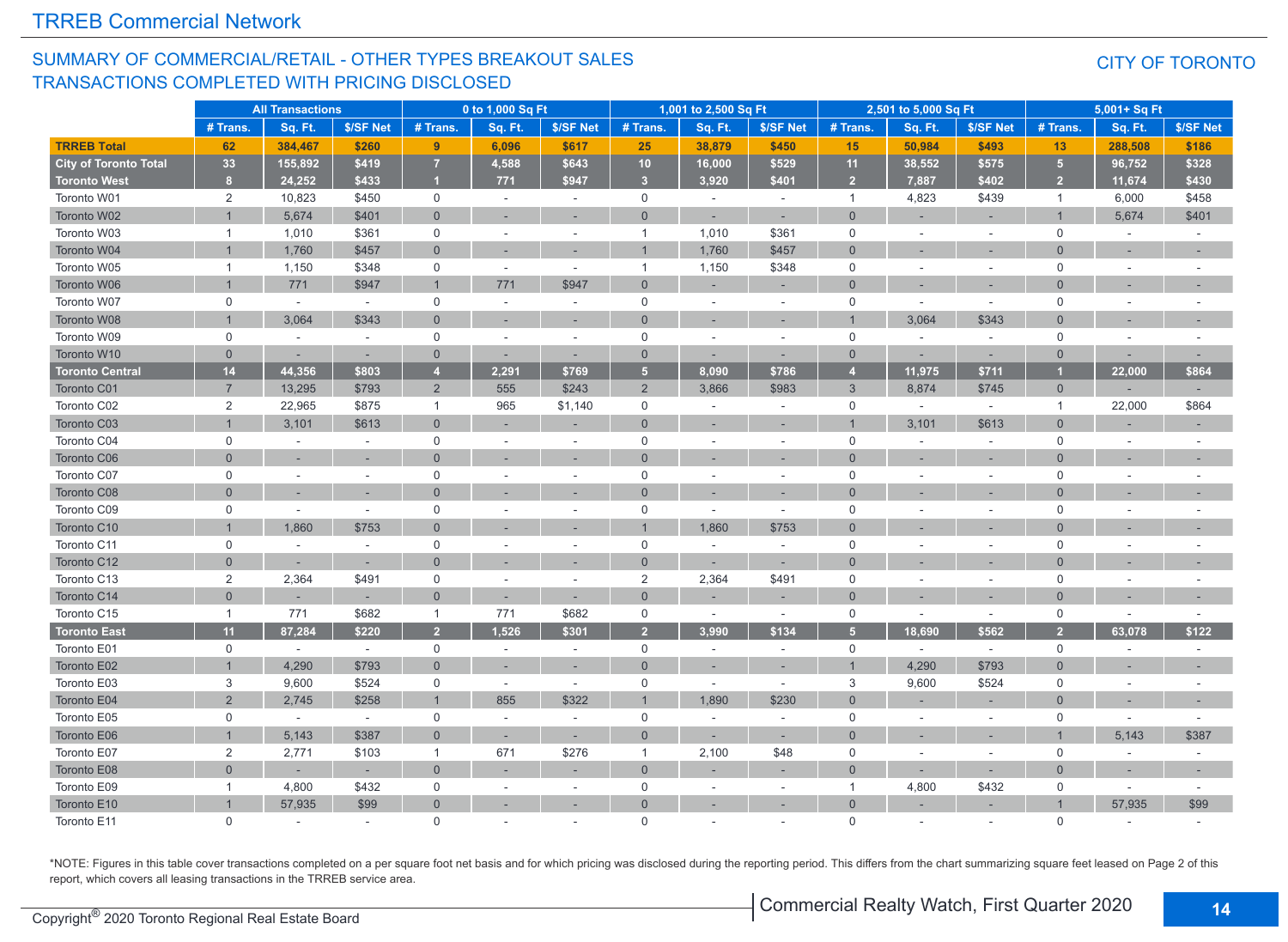#### SUMMARY OF INDUSTRIAL SALES TRANSACTIONS COMPLETED WITH PRICING DISCLOSED

|                                  |                | <b>All Transactions</b> |           |                | 0 to 5,000 Sq Ft |           |                | 15,001 to 50,000 Sq Ft |                          |                | 5,001 to 15,000 Sq Ft |                          |                | 50,001+ Sq Ft            |           |
|----------------------------------|----------------|-------------------------|-----------|----------------|------------------|-----------|----------------|------------------------|--------------------------|----------------|-----------------------|--------------------------|----------------|--------------------------|-----------|
|                                  | # Trans.       | Sq. Ft.                 | \$/SF Net | # Trans.       | Sq. Ft.          | \$/SF Net | # Trans        | Sq. Ft.                | \$/SF Net                | # Trans.       | Sq. Ft.               | \$/SF Net                | # Trans.       | Sq. Ft.                  | \$/SF Net |
| <b>TRREB Total</b>               | 50             | 2,458,641               | \$47      | 33             | 70,772           | \$305     | $\overline{4}$ | 100,822                | \$330                    | 9 <sup>°</sup> | 77,035                | \$254                    | $\overline{4}$ | 2,210,012                | \$19      |
| <b>Halton Region</b>             | $\overline{3}$ | 33,486                  | \$526     | $\overline{2}$ | 4,144            | \$270     | $\overline{1}$ | 29,342                 | \$562                    | $\mathbf{0}$   | ٠                     | н                        | $\mathbf{0}$   | ×.                       | н         |
| <b>Burlington</b>                | $\overline{1}$ | 2,694                   | \$252     | $\overline{1}$ | 2,694            | \$252     | $\overline{0}$ |                        | ÷                        | $\overline{0}$ | ÷                     | ÷                        | $\Omega$       | ×,                       | $\sim$    |
| <b>Halton Hills</b>              | $\mathbf{1}$   | 29,342                  | \$562     | $\mathsf 0$    | $\sim$           | $\sim$    | $\overline{1}$ | 29,342                 | \$562                    | $\mathbf 0$    | $\sim$                | ÷.                       | $\mathbf 0$    | $\overline{a}$           |           |
| Milton                           | $\overline{0}$ |                         | ÷.        | $\overline{0}$ | ÷.               | $\sim$    | $\Omega$       |                        | ٠                        | $\overline{0}$ |                       | $\overline{\phantom{a}}$ | $\Omega$       | $\overline{\phantom{a}}$ |           |
| Oakville                         | $\mathbf{1}$   | 1,450                   | \$303     | $\mathbf{1}$   | 1,450            | \$303     | $\mathsf 0$    |                        | $\sim$                   | 0              | $\sim$                | $\sim$                   | $\mathbf 0$    | $\sim$                   |           |
| <b>Peel Region</b>               | 18             | 99,570                  | \$274     | 14             | 30,070           | \$293     | $\overline{2}$ | 47,630                 | \$257                    | $\overline{2}$ | 21,870                | \$283                    |                |                          |           |
| Brampton                         | $\overline{7}$ | 29,261                  | \$304     | $\,6\,$        | 12,861           | \$291     | $\overline{1}$ | 16,400                 | \$314                    | 0              | $\sim$                | $\sim$                   | $\mathbf 0$    | $\sim$                   | $\sim$    |
| Caledon                          | $\overline{0}$ |                         | ٠         | $\overline{0}$ |                  | ÷,        | $\overline{0}$ |                        |                          | $\overline{0}$ |                       |                          | $\mathbf{0}$   |                          |           |
| Mississauga                      | 11             | 70,309                  | \$261     | 8              | 17,209           | \$295     | $\overline{1}$ | 31,230                 | \$227                    | 2              | 21,870                | \$283                    | $\Omega$       | $\overline{a}$           |           |
| <b>City of Toronto</b>           | 15             | 324,011                 | \$173     | $\overline{7}$ | 15,566           | \$319     |                | 23,850                 | \$191                    | $\overline{4}$ | 34,783                | \$265                    | 3 <sup>1</sup> | 249,812                  | \$149     |
| <b>Toronto West</b>              | 9              | 196,705                 | \$165     | 5              | 12,160           | \$344     | $\overline{1}$ | 23,850                 | \$191                    | $\overline{1}$ | 6,583                 | \$190                    | $\overline{2}$ | 154,112                  | \$146     |
| <b>Toronto Central</b>           | $\overline{1}$ | 95,700                  | \$154     | $\overline{0}$ | ÷                | ÷         | $\overline{0}$ |                        |                          | $\overline{0}$ |                       | ٠                        |                | 95,700                   | \$154     |
| <b>Toronto East</b>              | 5              | 31,606                  | \$277     | 2              | 3,406            | \$230     | $\mathsf 0$    | $\sim$                 | $\sim$                   | 3              | 28,200                | \$282                    | $\Omega$       | ÷.                       | $\sim$    |
| <b>York Region</b>               | $\overline{9}$ | 24,754                  | \$308     | 8              | 16,384           | \$327     | $\mathbf{0}$   |                        |                          |                | 8,370                 | \$270                    |                |                          |           |
| Aurora                           | 0              | ÷.                      | $\sim$    | $\mathsf 0$    | ÷,               | $\sim$    | $\mathbf 0$    | $\sim$                 | $\sim$                   | $\mathsf 0$    | $\sim$                | $\sim$                   | $\Omega$       | $\sim$                   |           |
| <b>East Gwillimbury</b>          | $\Omega$       |                         | $\sim$    | $\Omega$       | $\overline{a}$   |           | $\Omega$       |                        |                          | $\Omega$       |                       | ÷,                       | $\Omega$       |                          |           |
| Georgina                         | $\mathsf 0$    | $\sim$                  | $\sim$    | $\mathsf 0$    | ٠                | $\sim$    | $\mathbf 0$    |                        | $\sim$                   | $\mathbf 0$    | ÷.                    | $\sim$                   | $\Omega$       | ÷.                       |           |
| King                             | $\overline{0}$ |                         |           | $\overline{0}$ |                  |           | $\Omega$       |                        |                          | $\Omega$       |                       |                          | $\Omega$       |                          |           |
| Markham                          | 3              | 5,761                   | \$351     | 3              | 5,761            | \$351     | $\mathbf 0$    |                        | ÷,                       | $\mathbf 0$    |                       |                          | $\Omega$       | ÷,                       |           |
| Newmarket                        | $\overline{1}$ | 2,030                   | \$235     | $\overline{1}$ | 2,030            | \$235     | $\Omega$       |                        |                          | $\Omega$       |                       |                          | $\Omega$       |                          |           |
| Richmond Hill                    | 2              | 3,320                   | \$389     | $\sqrt{2}$     | 3,320            | \$389     | $\mathbf 0$    |                        | $\sim$                   | $\mathbf 0$    | $\sim$                | $\sim$                   | $\Omega$       | $\sim$                   |           |
| Vaughan                          | $\overline{2}$ | 12,530                  | \$282     | $\overline{1}$ | 4,160            | \$306     | $\overline{0}$ |                        |                          |                | 8,370                 | \$270                    | $\Omega$       |                          |           |
| Whitchurch-Stouffville           | $\mathbf{1}$   | 1,113                   | \$269     | $\mathbf{1}$   | 1,113            | \$269     | $\mathbf 0$    |                        | $\overline{\phantom{a}}$ | $\mathbf 0$    | $\sim$                | $\sim$                   | $\Omega$       | $\overline{a}$           |           |
| <b>Durham Region</b>             | $\overline{4}$ | 16,620                  | \$196     | $\overline{2}$ | 4,608            | \$292     | $\overline{0}$ |                        |                          | $\overline{2}$ | 12,012                | \$159                    |                |                          |           |
| Ajax                             | 2              | 12,012                  | \$159     | $\mathbf 0$    | $\overline{a}$   | $\sim$    | $\mathbf 0$    |                        | $\sim$                   | 2              | 12,012                | \$159                    | $\mathbf 0$    | $\sim$                   |           |
| <b>Brock</b>                     | $\Omega$       |                         | н.        | $\overline{0}$ |                  |           | $\Omega$       |                        |                          | $\Omega$       |                       |                          | $\Omega$       |                          |           |
| Clarington                       | 0              | $\sim$                  | ÷,        | $\mathsf 0$    | L.               | ÷.        | $\mathbf 0$    |                        | ÷.                       | $\Omega$       |                       | ÷.                       | $\Omega$       |                          |           |
| Oshawa                           |                | 2,572                   | \$379     | $\overline{1}$ | 2,572            | \$379     | $\Omega$       |                        | ÷,                       | $\Omega$       |                       | ÷.                       | $\Omega$       |                          |           |
| Pickering                        | $\mathbf{1}$   | 2,036                   | \$182     | $\mathbf{1}$   | 2,036            | \$182     | $\mathbf 0$    | $\sim$                 | $\sim$                   | $\mathbf 0$    | $\sim$                | $\sim$                   | $\mathbf 0$    | $\sim$                   |           |
| Scugog                           | $\Omega$       |                         | $\sim$    | $\overline{0}$ |                  |           | $\overline{0}$ |                        | ÷,                       | $\Omega$       |                       | $\overline{a}$           | $\Omega$       | $\overline{\phantom{a}}$ |           |
| Uxbridge                         | $\mathsf 0$    | $\sim$                  | $\sim$    | $\mathbf 0$    |                  | $\sim$    | $\mathbf 0$    |                        | $\sim$                   | $\mathbf 0$    |                       | ÷,                       | $\Omega$       | ä,                       |           |
| Whitby                           | $\overline{0}$ |                         | ٠         | $\overline{0}$ | ÷                |           | $\overline{0}$ |                        | ä,                       | $\Omega$       |                       |                          | $\Omega$       | ٠                        |           |
| <b>Dufferin County</b>           | $\overline{0}$ |                         |           | $\Omega$       |                  |           | $\mathbf{0}$   |                        |                          | n              |                       |                          | n              |                          |           |
| Orangeville                      | $\mathbf 0$    |                         | ×.        | $\mathbf 0$    |                  |           | $\mathbf 0$    |                        | ÷                        | $\mathbf 0$    |                       | ×,                       | $\Omega$       |                          |           |
| <b>Simcoe County</b>             | и              | 1,960,200               | \$2       | $\mathbf{0}$   |                  |           | $\mathbf{0}$   |                        |                          | $\bf{0}$       |                       |                          |                | 1,960,200                | \$2       |
| Adjala-Tosorontio                | $\mathbf 0$    |                         |           | $\overline{0}$ |                  |           | $\overline{0}$ |                        | ÷                        | $\overline{0}$ |                       |                          | $\mathbf{0}$   |                          |           |
| <b>Bradford West Gwillimbury</b> | $\mathbf 0$    | ÷.                      | $\sim$    | $\mathbf 0$    | ÷.               | $\sim$    | $\mathbf 0$    | $\sim$                 | $\sim$                   | $\mathbf 0$    | ÷.                    | $\sim$                   | $\Omega$       | $\overline{a}$           |           |
| Essa                             | $\mathbf 0$    |                         |           | $\overline{0}$ |                  |           | $\Omega$       |                        |                          | $\Omega$       |                       |                          | $\Omega$       |                          |           |
| Innisfil                         | $\mathbf 0$    |                         | $\sim$    | $\Omega$       |                  |           | $\mathbf 0$    |                        | $\overline{\phantom{a}}$ | $\mathbf 0$    |                       | ÷.                       | $\Omega$       |                          |           |
| New Tecumseth                    |                | 1.960.200               | \$2       | $\Omega$       |                  |           |                |                        |                          |                |                       |                          |                | 1.960.200                | \$2       |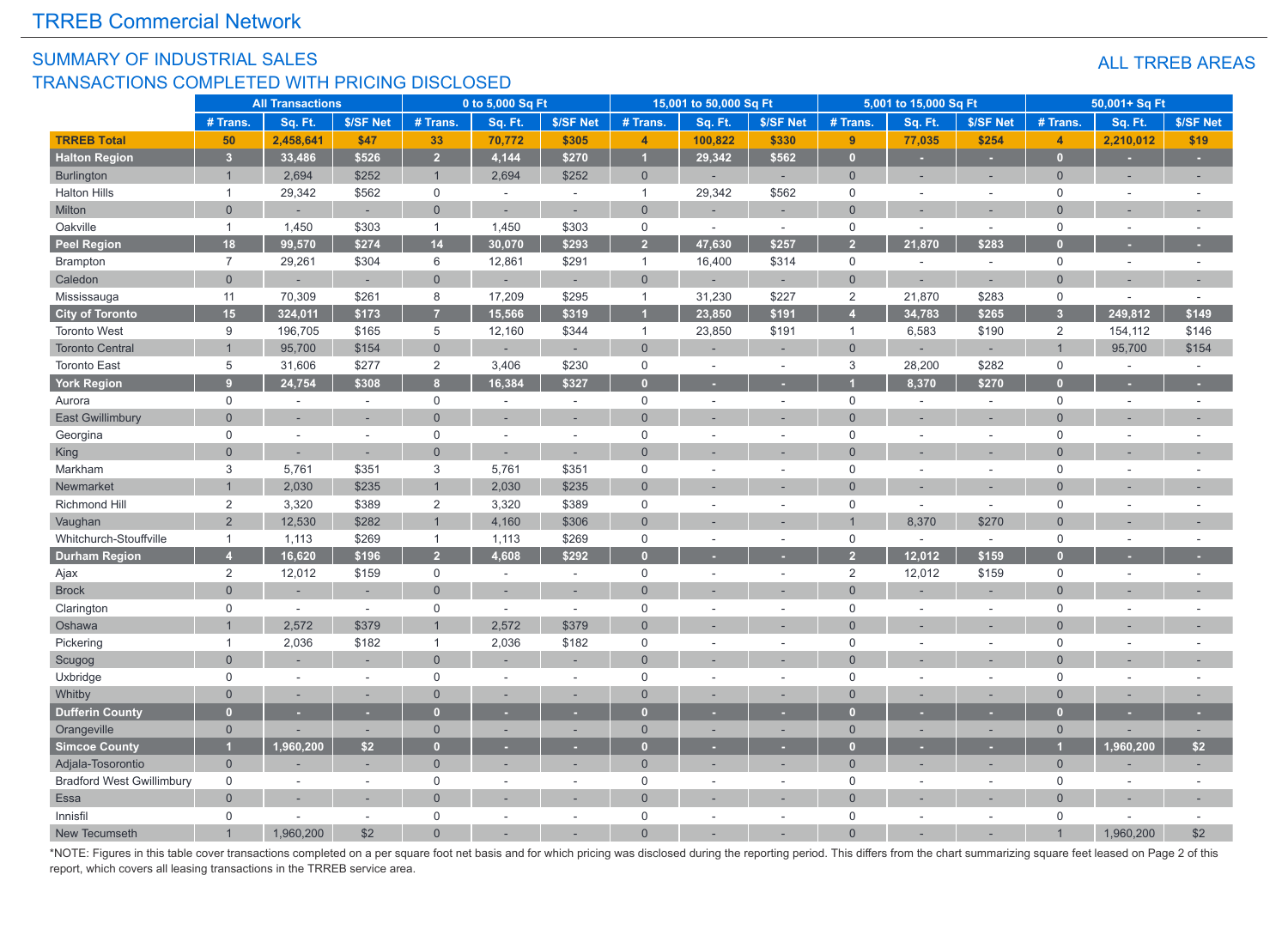#### SUMMARY OF INDUSTRIAL SALES TRANSACTIONS COMPLETED WITH PRICING DISCLOSED

#### CITY OF TORONTO

|                        |                     | <b>All Transactions</b> |           |                | 0 to 5,000 Sq Ft |                          |                | 15,001 to 50,000 Sq Ft |           |                | 5,001 to 15,000 Sq Ft |                |                | 50,001+ Sq Ft            |           |
|------------------------|---------------------|-------------------------|-----------|----------------|------------------|--------------------------|----------------|------------------------|-----------|----------------|-----------------------|----------------|----------------|--------------------------|-----------|
|                        | # Trans.            | Sq. Ft.                 | \$/SF Net | # Trans.       | Sq. Ft.          | \$/SF Net                | # Trans.       | Sq. Ft.                | \$/SF Net | # Trans        | Sq. Ft.               | \$/SF Net      | # Trans.       | Sq. Ft.                  | \$/SF Net |
| <b>TRREB Total</b>     | 50                  | 2,458,641               | \$47      | 33             | 70,772           | \$305                    | $\overline{4}$ | 100,822                | \$330     | 9              | 77,035                | \$254          | $\overline{4}$ | 2,210,012                | \$19      |
| City of Toronto Total  | 15                  | 324,011                 | \$173     | $\overline{7}$ | 15,566           | \$319                    |                | 23,850                 | \$191     | $\overline{4}$ | 34,783                | \$265          | 3 <sup>2</sup> | 249,812                  | \$149     |
| <b>Toronto West</b>    | 9                   | 196,705                 | \$165     | 5 <sub>5</sub> | 12,160           | \$344                    |                | 23,850                 | \$191     |                | 6,583                 | \$190          | 2 <sup>2</sup> | 154,112                  | \$146     |
| Toronto W01            | $\mathsf{O}$        | $\sim$                  | $\sim$    | $\mathsf{O}$   | $\sim$           | $\sim$                   | $\mathbf 0$    | $\sim$                 | $\sim$    | $\mathbf 0$    | $\sim$                | $\sim$         | $\mathbf 0$    | $\sim$                   | $\sim$    |
| Toronto W02            | $\overline{0}$      |                         |           | $\overline{0}$ |                  |                          | $\overline{0}$ | ٠                      | $\sim$    | $\Omega$       |                       |                | $\Omega$       |                          |           |
| Toronto W03            | $\mathbf 0$         | ÷.                      | $\sim$    | $\mathsf{O}$   | $\sim$           | ÷.                       | $\mathbf 0$    | ÷.                     | $\sim$    | $\mathbf 0$    |                       | ٠              | $\Omega$       | ÷.                       |           |
| Toronto W04            | $\overline{0}$      | ٠                       |           | $\overline{0}$ |                  | ÷.                       | $\Omega$       |                        |           | $\Omega$       |                       |                | $\Omega$       |                          |           |
| Toronto W05            | 2                   | 26,250                  | \$193     | $\overline{1}$ | 2,400            | \$210                    | $\mathbf{1}$   | 23,850                 | \$191     | $\mathbf 0$    |                       | $\sim$         | $\Omega$       | ÷,                       |           |
| Toronto W06            |                     | 2,768                   | \$210     | $\mathbf{1}$   | 2,768            | \$210                    | $\overline{0}$ |                        |           | $\Omega$       |                       |                | $\Omega$       |                          |           |
| Toronto W07            | $\mathbf 0$         | $\sim$                  | $\sim$    | $\mathbf 0$    | $\sim$           | $\sim$                   | $\mathbf 0$    |                        | $\sim$    | $\mathbf 0$    |                       | $\sim$         | $\mathbf 0$    | $\sim$                   |           |
| Toronto W08            | 3                   | 6,992                   | \$442     | $\mathbf{3}$   | 6,992            | \$442                    | $\overline{0}$ |                        |           | $\Omega$       |                       |                | $\Omega$       |                          |           |
| Toronto W09            | $\mathbf 0$         | $\sim$                  | $\sim$    | $\mathbf 0$    | $\sim$           | $\bar{a}$                | $\mathbf 0$    |                        | $\sim$    | $\mathbf 0$    |                       | ÷,             | $\mathbf 0$    |                          |           |
| Toronto W10            | $\mathbf{3}$        | 160,695                 | \$148     | $\mathbf 0$    |                  | ÷,                       | $\overline{0}$ |                        |           |                | 6,583                 | \$190          | $\overline{2}$ | 154,112                  | \$146     |
| <b>Toronto Central</b> |                     | 95,700                  | \$154     | $\mathbf{0}$   |                  | ٠                        | $\Omega$       |                        |           | п              |                       |                |                | 95,700                   | \$154     |
| Toronto C01            | $\overline{0}$      | ×.                      | $\sim$    | $\mathbf{0}$   |                  | ×.                       | $\mathbf{0}$   | ۰                      |           | $\overline{0}$ |                       | ٠              | $\mathbf{0}$   | ۰                        | $\sim$    |
| Toronto C02            | $\mathbf 0$         | ÷.                      |           | $\mathbf 0$    |                  |                          | $\mathbf 0$    |                        |           | $\mathbf 0$    |                       |                | $\mathbf 0$    |                          |           |
| Toronto C03            | $\Omega$            |                         | $\sim$    | $\overline{0}$ |                  | ÷                        | $\overline{0}$ |                        |           | $\Omega$       |                       |                | $\Omega$       | ÷                        |           |
| Toronto C04            | $\mathbf 0$         | ÷.                      | $\sim$    | $\mathbf 0$    |                  | ÷.                       | $\mathbf 0$    | ÷.                     | $\sim$    | $\mathbf 0$    |                       | $\sim$         | $\mathbf 0$    | $\sim$                   |           |
| Toronto C06            | $\overline{0}$      |                         |           | $\Omega$       |                  |                          | $\overline{0}$ |                        |           | $\Omega$       |                       |                |                |                          |           |
| Toronto C07            | $\mathbf 0$         | ÷.                      |           | $\mathbf 0$    |                  | $\overline{\phantom{a}}$ | $\mathbf 0$    |                        | $\sim$    | $\overline{0}$ |                       | $\sim$         | $\Omega$       | $\overline{\phantom{a}}$ |           |
| Toronto C08            | $\overline{0}$      |                         |           | $\overline{0}$ |                  |                          | $\overline{0}$ |                        |           | $\Omega$       |                       |                |                |                          |           |
| Toronto C09            | $\mathbf 0$         |                         |           | $\mathsf{O}$   |                  | ÷.                       | $\mathbf 0$    |                        | $\sim$    | $\mathbf 0$    |                       | ÷,             | $\mathbf 0$    | ÷.                       |           |
| Toronto C10            | $\Omega$            |                         |           | $\overline{0}$ |                  |                          | $\Omega$       |                        |           | $\Omega$       |                       |                | $\Omega$       |                          |           |
| Toronto C11            | $\mathsf{O}\xspace$ | ä,                      |           | $\mathbf 0$    |                  | ÷.                       | $\mathsf 0$    |                        | $\sim$    | $\mathsf 0$    |                       | ÷,             | $\Omega$       | ÷,                       |           |
| Toronto C12            | $\Omega$            | ×.                      | $\sim$    | $\Omega$       |                  |                          | $\Omega$       |                        |           | $\Omega$       |                       | ۰              | $\Omega$       | ÷                        |           |
| Toronto C13            | $\mathbf{1}$        | 95,700                  | \$154     | $\mathsf{O}$   |                  | $\sim$                   | $\mathbf 0$    |                        | $\sim$    | $\mathbf 0$    |                       | ÷,             | $\overline{1}$ | 95,700                   | \$154     |
| Toronto C14            | $\overline{0}$      |                         |           | $\overline{0}$ |                  |                          | $\mathbf{0}$   |                        |           | $\Omega$       |                       | ÷,             | $\Omega$       |                          |           |
| Toronto C15            | $\mathbf 0$         | $\sim$                  | $\sim$    | $\mathbf 0$    | $\sim$           | $\sim$                   | $\mathbf 0$    | $\overline{a}$         | $\sim$    | $\mathbf 0$    |                       | $\overline{a}$ | $\Omega$       | $\overline{a}$           |           |
| <b>Toronto East</b>    | 5 <sup>5</sup>      | 31,606                  | \$277     | $\overline{2}$ | 3.406            | \$230                    | $\Omega$       |                        |           | 3              | 28,200                | \$282          |                |                          |           |
| Toronto E01            | $\mathsf{O}$        | ÷.                      | $\sim$    | $\mathsf{O}$   | $\sim$           | $\omega$                 | $\mathbf 0$    | ÷,                     | $\sim$    | $\mathbf 0$    | $\sim$                | $\sim$         | $\mathbf 0$    | $\sim$                   |           |
| Toronto E02            | $\overline{0}$      |                         |           | $\overline{0}$ |                  |                          | $\overline{0}$ |                        |           | $\Omega$       |                       |                | $\Omega$       |                          |           |
| Toronto E03            | $\mathbf 0$         | $\sim$                  | $\sim$    | $\mathsf{O}$   | $\sim$           | $\sim$                   | $\mathbf 0$    |                        | $\sim$    | $\mathbf 0$    | $\sim$                | $\sim$         | $\Omega$       | ÷,                       |           |
| Toronto E04            | $\overline{4}$      | 29,816                  | \$281     | $\overline{1}$ | 1,616            | \$254                    | $\overline{0}$ |                        |           | 3              | 28,200                | \$282          | $\Omega$       |                          |           |
| Toronto E05            | $\mathbf 0$         |                         | $\sim$    | $\mathsf{O}$   |                  | ÷                        | $\mathbf 0$    |                        |           | $\Omega$       |                       | $\sim$         | $\Omega$       |                          |           |
| Toronto E06            | $\overline{0}$      |                         | ٠         | $\mathbf 0$    |                  | ÷,                       | $\overline{0}$ |                        |           | $\Omega$       |                       | ÷,             | $\Omega$       |                          |           |
| Toronto E07            | $\mathbf{1}$        | 1,790                   | \$209     | $\overline{1}$ | 1,790            | \$209                    | $\mathbf 0$    | ÷,                     | $\sim$    | $\mathbf 0$    |                       | $\sim$         | $\mathbf 0$    | ÷,                       |           |
| Toronto E08            | $\Omega$            |                         |           | $\overline{0}$ |                  | ×.                       | $\overline{0}$ |                        |           | $\Omega$       |                       | ۰              | $\Omega$       | $\overline{\phantom{a}}$ |           |
| Toronto E09            | $\mathbf 0$         |                         |           | $\mathsf{O}$   | $\sim$           | $\sim$                   | $\mathsf 0$    |                        | $\sim$    | $\mathbf 0$    |                       | ÷,             | $\mathbf 0$    |                          |           |
| Toronto E10            | $\overline{0}$      |                         |           | $\overline{0}$ |                  |                          | $\Omega$       |                        |           | $\Omega$       |                       |                | $\Omega$       |                          |           |
| Toronto E11            | $\Omega$            |                         |           | $\Omega$       |                  |                          | $\Omega$       |                        |           | $\Omega$       |                       |                | $\Omega$       |                          |           |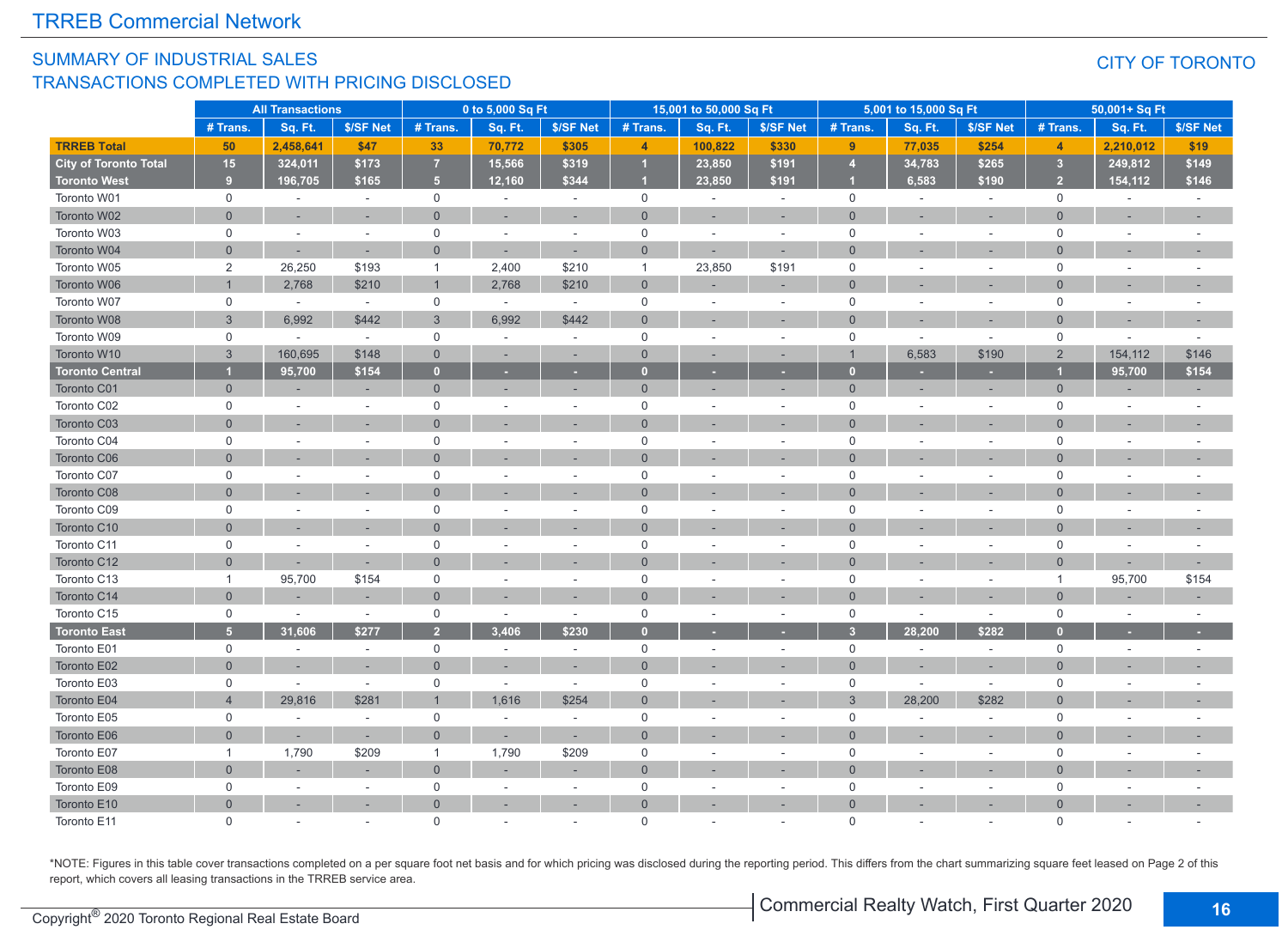#### SUMMARY OF INDUSTRIAL - CONDOMINIUM BREAKOUT SALES TRANSACTIONS COMPLETED WITH PRICING DISCLOSED

|                                  |                | <b>All Transactions</b> |           |                         | 0 to 5,000 Sq Ft |                          |                | 15,001 to 50,000 Sq Ft |                          |                | 5,001 to 15,000 Sq Ft |                |              | 50,001+ Sq Ft            |                          |
|----------------------------------|----------------|-------------------------|-----------|-------------------------|------------------|--------------------------|----------------|------------------------|--------------------------|----------------|-----------------------|----------------|--------------|--------------------------|--------------------------|
|                                  | # Trans.       | Sq. Ft.                 | \$/SF Net | # Trans.                | Sq. Ft.          | \$/SF Net                | # Trans.       | Sq. Ft.                | \$/SF Net                | # Trans.       | Sq. Ft.               | \$/SF Net      | # Trans.     | Sq. Ft.                  | \$/SF Net                |
| <b>TRREB Total</b>               | 33             | 95,357                  | \$271     | 28                      | 60,783           | \$303                    | $\mathbf{0}$   |                        |                          | 5 <sup>1</sup> | 34,574                | \$216          | $\mathbf{0}$ | $\blacksquare$           |                          |
| <b>Halton Region</b>             | $\overline{2}$ | 4,144                   | \$270     | $\overline{2}$          | 4,144            | \$270                    | $\overline{0}$ |                        |                          | $\overline{0}$ | ٠                     | u              | $\Omega$     | н                        |                          |
| Burlington                       | $\mathbf{1}$   | 2,694                   | \$252     | $\mathbf{1}$            | 2,694            | \$252                    | $\mathbf 0$    | ٠                      | $\sim$                   | $\mathbf{0}$   |                       | ٠              | $\Omega$     | ٠                        | $\sim$                   |
| <b>Halton Hills</b>              | $\mathsf 0$    | $\sim$                  | $\sim$    | $\mathsf{O}$            | $\sim$           | $\sim$                   | $\mathbf 0$    | $\sim$                 | $\sim$                   | $\mathbf 0$    | $\sim$                | $\sim$         | 0            | $\sim$                   | ÷,                       |
| Milton                           | $\Omega$       | $\sim$                  | $\sim$    | $\overline{0}$          | ÷,               | $\sim$                   | $\Omega$       |                        |                          | $\Omega$       |                       | $\overline{a}$ | $\Omega$     | $\overline{\phantom{a}}$ |                          |
| Oakville                         | $\mathbf{1}$   | 1,450                   | \$303     | $\mathbf{1}$            | 1,450            | \$303                    | $\mathbf 0$    | ÷.                     | $\sim$                   | $\mathbf 0$    | $\sim$                | $\sim$         | $\mathbf 0$  | $\sim$                   |                          |
| <b>Peel Region</b>               | 14             | 34,978                  | \$285     | 13                      | 27,369           | \$290                    | $\mathbf{0}$   |                        |                          |                | 7,609                 | \$267          |              | ٠                        |                          |
| Brampton                         | 5              | 10,160                  | \$282     | 5                       | 10,160           | \$282                    | $\mathsf 0$    | $\sim$                 | $\sim$                   | $\mathbf 0$    | $\sim$                | $\sim$         | $\mathbf 0$  | $\sim$                   | $\sim$                   |
| Caledon                          | $\overline{0}$ |                         | $\sim$    | $\overline{0}$          |                  | $\sim$                   | $\Omega$       |                        |                          | $\Omega$       |                       |                | $\Omega$     |                          |                          |
| Mississauga                      | $9\,$          | 24,818                  | \$286     | 8                       | 17,209           | \$295                    | $\mathbf 0$    | ÷,                     | $\sim$                   | $\mathbf{1}$   | 7,609                 | \$267          | $\mathbf 0$  | $\sim$                   | $\sim$                   |
| <b>City of Toronto</b>           | 8 <sup>1</sup> | 22,149                  | \$281     | $\overline{7}$          | 15,566           | \$319                    | $\mathbf{0}$   |                        |                          |                | 6,583                 | \$190          | $\mathbf{0}$ |                          |                          |
| <b>Toronto West</b>              | 6              | 18,743                  | \$290     | 5                       | 12,160           | \$344                    | $\mathbf 0$    | ÷,                     | $\sim$                   | $\overline{1}$ | 6,583                 | \$190          | $\mathbf 0$  | $\sim$                   | ÷,                       |
| <b>Toronto Central</b>           | $\mathbf 0$    |                         | ٠         | $\mathbf 0$             | ÷.               | ÷                        | $\Omega$       |                        |                          | $\overline{0}$ |                       |                | $\Omega$     |                          |                          |
| <b>Toronto East</b>              | 2              | 3,406                   | \$230     | 2                       | 3,406            | \$230                    | $\mathbf 0$    | $\sim$                 | $\sim$                   | $\mathbf 0$    | $\sim$                | $\sim$         | $\mathbf 0$  | $\sim$                   |                          |
| <b>York Region</b>               | $\overline{7}$ | 22,074                  | \$301     | 6 <sup>1</sup>          | 13,704           | \$320                    | $\Omega$       |                        |                          |                | 8,370                 | \$270          |              |                          |                          |
| Aurora                           | $\mathsf 0$    | $\sim$                  | $\sim$    | 0                       | $\sim$           | $\sim$                   | $\mathsf 0$    | $\overline{a}$         | $\overline{a}$           | $\mathsf 0$    | $\sim$                | $\sim$         | $\mathbf 0$  | ÷                        | $\overline{a}$           |
| <b>East Gwillimbury</b>          | $\mathbf{0}$   |                         |           | $\overline{0}$          |                  | $\sim$                   | $\Omega$       |                        |                          | $\Omega$       |                       | ÷.             | $\Omega$     |                          |                          |
| Georgina                         | $\mathsf 0$    | $\sim$                  | $\sim$    | $\mathbf 0$             | $\sim$           | $\sim$                   | $\mathbf 0$    | ٠                      | $\sim$                   | $\mathbf 0$    |                       | ÷,             | $\Omega$     | ÷                        |                          |
| King                             | $\overline{0}$ |                         |           | $\mathbf 0$             |                  |                          | $\Omega$       |                        |                          | $\Omega$       |                       |                | $\Omega$     |                          |                          |
| Markham                          | $\mathbf{1}$   | 3,081                   | \$339     | $\mathbf{1}$            | 3,081            | \$339                    | $\mathsf 0$    |                        |                          | $\mathbf 0$    |                       | ä,             | $\mathbf 0$  | ÷                        |                          |
| Newmarket                        | $\overline{1}$ | 2,030                   | \$235     | $\overline{1}$          | 2,030            | \$235                    | $\Omega$       |                        |                          | $\Omega$       |                       | ÷,             | $\Omega$     |                          |                          |
| Richmond Hill                    | $\overline{2}$ | 3,320                   | \$389     | $\overline{\mathbf{c}}$ | 3,320            | \$389                    | $\mathbf 0$    | ÷,                     | $\sim$                   | $\mathbf 0$    | $\sim$                | $\sim$         | $\Omega$     | $\sim$                   | $\overline{\phantom{a}}$ |
| Vaughan                          | $\overline{2}$ | 12,530                  | \$282     | $\overline{1}$          | 4,160            | \$306                    | $\overline{0}$ |                        |                          |                | 8,370                 | \$270          | $\Omega$     |                          |                          |
| Whitchurch-Stouffville           | $\overline{1}$ | 1,113                   | \$269     | $\mathbf{1}$            | 1,113            | \$269                    | $\mathbf 0$    |                        | $\sim$                   | $\mathbf 0$    | $\sim$                | $\sim$         | $\mathbf 0$  | $\overline{\phantom{a}}$ |                          |
| <b>Durham Region</b>             | $\overline{2}$ | 12,012                  | \$159     | $\overline{0}$          |                  | ×                        | $\Omega$       |                        |                          | $\overline{2}$ | 12,012                | \$159          |              |                          |                          |
| Ajax                             | 2              | 12,012                  | \$159     | $\mathsf{O}$            | $\sim$           | $\overline{\phantom{a}}$ | $\mathsf 0$    | ÷,                     | $\sim$                   | $\overline{2}$ | 12,012                | \$159          | $\mathbf 0$  | $\overline{\phantom{a}}$ |                          |
| <b>Brock</b>                     | $\Omega$       |                         | ÷         | $\overline{0}$          |                  |                          | $\Omega$       |                        |                          | $\overline{0}$ |                       | ۰              | $\Omega$     | ÷.                       |                          |
| Clarington                       | $\mathbf 0$    |                         | $\sim$    | $\mathbf 0$             |                  | ÷.                       | $\Omega$       |                        |                          | $\mathbf 0$    |                       | $\sim$         | $\mathbf 0$  |                          |                          |
| Oshawa                           | $\Omega$       |                         | $\sim$    | $\Omega$                |                  | $\sim$                   | $\Omega$       | ÷                      | $\sim$                   | $\Omega$       |                       | ۰              | $\Omega$     | ÷                        |                          |
| Pickering                        | $\mathsf 0$    | $\sim$                  | $\sim$    | $\mathsf 0$             | $\sim$           | $\sim$                   | $\mathbf 0$    | $\sim$                 | $\sim$                   | $\mathbf 0$    | $\sim$                | $\sim$         | 0            | $\sim$                   | $\sim$                   |
| Scugog                           | $\Omega$       |                         | $\sim$    | $\overline{0}$          |                  | $\sim$                   | $\Omega$       | ×.                     | $\sim$                   | $\Omega$       |                       | $\overline{a}$ | $\Omega$     | ÷.                       |                          |
| Uxbridge                         | $\mathsf 0$    |                         | $\sim$    | $\mathsf 0$             | ÷.               | $\sim$                   | $\Omega$       |                        | ÷.                       | $\mathbf 0$    |                       | L.             | $\Omega$     | $\sim$                   |                          |
| Whitby                           | $\mathbf 0$    |                         | ٠         | $\overline{0}$          |                  | ×.                       | $\Omega$       | ۰                      | $\sim$                   | $\overline{0}$ |                       | Ē.             | $\Omega$     | ٠                        |                          |
| <b>Dufferin County</b>           | $\overline{0}$ |                         |           | $\overline{0}$          |                  |                          | $\Omega$       |                        |                          | п              |                       |                | n            |                          |                          |
| Orangeville                      | $\mathbf 0$    |                         | ٠         | $\mathsf{O}\xspace$     |                  | ÷                        | $\overline{0}$ |                        | $\overline{\phantom{a}}$ | $\overline{0}$ |                       | ÷.             | $\Omega$     | ۰                        |                          |
| <b>Simcoe County</b>             | $\overline{0}$ |                         |           | $\overline{0}$          |                  |                          | $\Omega$       |                        |                          | п              |                       |                | n            |                          |                          |
| Adjala-Tosorontio                | $\overline{0}$ |                         | ٠         | $\mathbf{0}$            |                  |                          | $\overline{0}$ |                        |                          | $\overline{0}$ |                       | Ē.             | $\mathbf{0}$ | ٠                        |                          |
| <b>Bradford West Gwillimbury</b> | $\mathsf{O}$   | $\sim$                  | $\sim$    | $\mathbf 0$             | $\sim$           | $\sim$                   | $\mathbf 0$    | $\sim$                 | $\sim$                   | $\mathbf 0$    | $\sim$                | $\sim$         | $\mathbf 0$  | $\sim$                   | ÷.                       |
| Essa                             | $\mathbf 0$    |                         |           | $\mathbf 0$             |                  |                          | $\Omega$       |                        |                          | $\overline{0}$ |                       |                | $\Omega$     |                          |                          |
| Innisfil                         | $\mathbf 0$    |                         | $\sim$    | 0                       | ÷                | ÷                        | $\Omega$       | ÷                      | $\sim$                   | $\mathbf 0$    |                       | $\sim$         | $\mathbf 0$  | ÷                        |                          |
| New Tecumseth                    | $\Omega$       |                         |           | $\Omega$                |                  |                          | $\Omega$       |                        |                          |                |                       |                | $\Omega$     |                          |                          |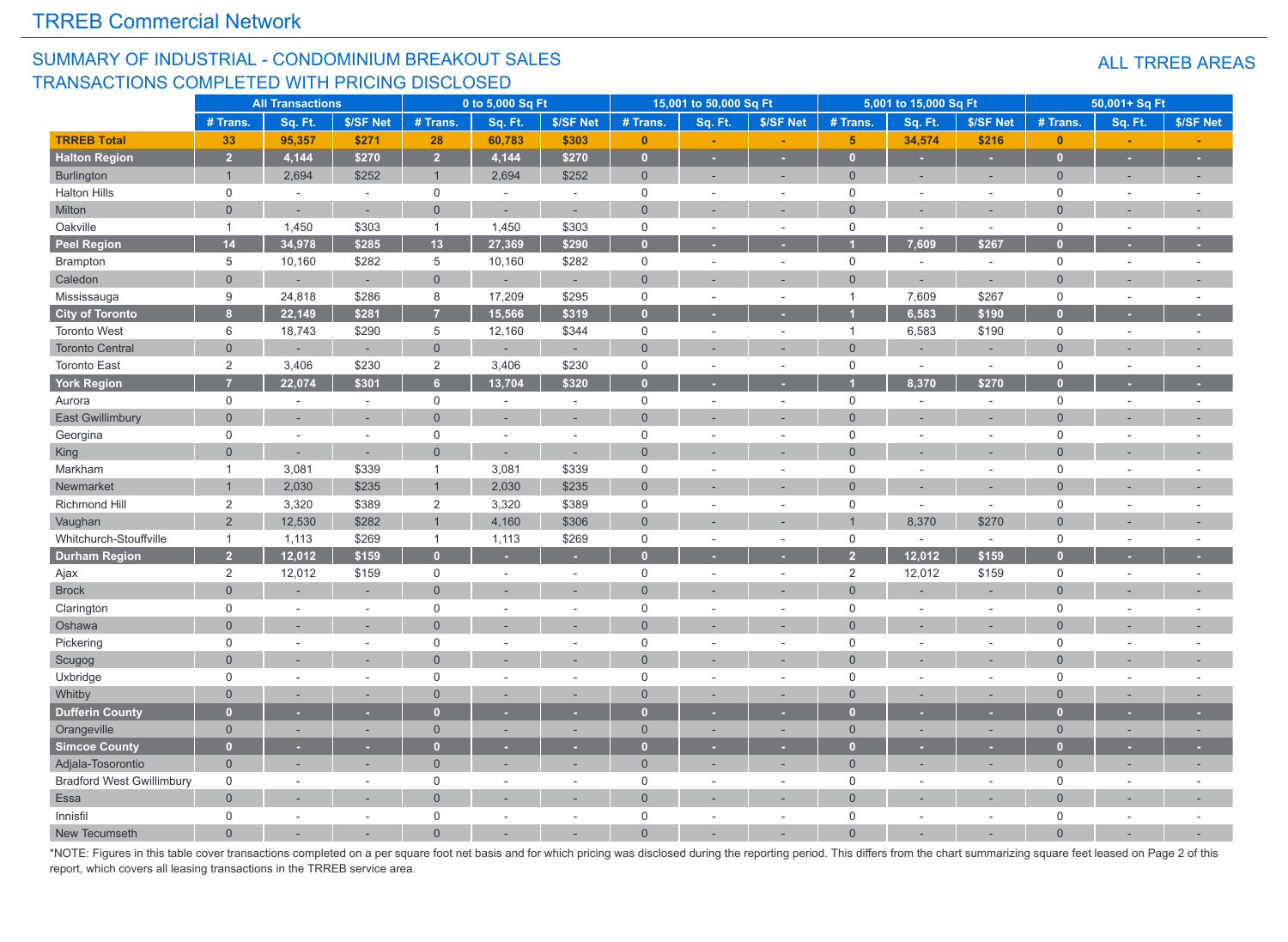#### SUMMARY OF INDUSTRIAL - CONDOMINIUM BREAKOUT SALES TRANSACTIONS COMPLETED WITH PRICING DISCLOSED

#### CITY OF TORONTO

|                        |                     | <b>All Transactions</b>  |                          |                | 0 to 5,000 Sq Ft         |                          |                | 15,001 to 50,000 Sq Ft |                          |                | 5,001 to 15,000 Sq Ft |           |                | 50,001+ Sq Ft  |           |
|------------------------|---------------------|--------------------------|--------------------------|----------------|--------------------------|--------------------------|----------------|------------------------|--------------------------|----------------|-----------------------|-----------|----------------|----------------|-----------|
|                        | # Trans.            | Sq. Ft.                  | \$/SF Net                | # Trans.       | Sq. Ft.                  | \$/SF Net                | # Trans.       | Sq. Ft.                | \$/SF Net                | # Trans.       | Sq. Ft.               | \$/SF Net | # Trans.       | Sq. Ft.        | \$/SF Net |
| <b>TRREB Total</b>     | 33                  | 95,357                   | \$271                    | 28             | 60,783                   | \$303                    | $\mathbf{0}$   |                        |                          | 5 <sup>5</sup> | 34,574                | \$216     | $\mathbf{0}$   |                |           |
| City of Toronto Total  | 8                   | 22,149                   | \$281                    | $\overline{7}$ | 15,566                   | \$319                    | $\bullet$      |                        |                          | и              | 6,583                 | \$190     | $\mathbf{0}$   | ×              |           |
| <b>Toronto West</b>    | 6 <sup>1</sup>      | 18,743                   | \$290                    | 5 <sup>1</sup> | 12,160                   | \$344                    | $\bullet$      | ×                      | ٠                        |                | 6,583                 | \$190     | $\mathbf{0}$   | ×              |           |
| Toronto W01            | $\mathbf 0$         | $\sim$                   | $\sim$                   | $\mathsf{O}$   | $\sim$                   | $\sim$                   | $\mathbf 0$    | $\sim$                 | $\sim$                   | $\mathbf 0$    | $\sim$                | $\sim$    | $\mathbf 0$    | $\sim$         | $\sim$    |
| Toronto W02            | $\overline{0}$      |                          | ٠                        | $\mathbf{0}$   |                          |                          | $\mathbf{0}$   |                        |                          | $\mathbf{0}$   |                       |           | $\overline{0}$ |                |           |
| Toronto W03            | $\mathbf 0$         | $\sim$                   | $\sim$                   | $\mathbf 0$    | $\overline{a}$           | $\sim$                   | $\mathbf 0$    |                        | $\sim$                   | $\mathbf 0$    |                       | $\sim$    | $\mathbf 0$    |                |           |
| Toronto W04            | $\mathbf{0}$        |                          | ٠                        | $\overline{0}$ | ÷.                       | $\sim$                   | $\Omega$       |                        |                          | $\overline{0}$ |                       |           | $\overline{0}$ |                |           |
| Toronto W05            | $\mathbf{1}$        | 2,400                    | \$210                    | $\overline{1}$ | 2,400                    | \$210                    | $\mathbf 0$    | in 1919.               | ÷                        | $\mathbf 0$    | ÷.                    | $\sim$    | $\mathbf 0$    | in 1919.       |           |
| Toronto W06            | $\mathbf{1}$        | 2,768                    | \$210                    | $\mathbf{1}$   | 2,768                    | \$210                    | $\mathbf 0$    |                        |                          | $\overline{0}$ |                       |           | $\overline{0}$ |                |           |
| Toronto W07            | $\mathbf 0$         | $\sim$                   | $\sim$                   | $\mathbf 0$    | $\sim$                   | $\sim$                   | $\mathbf 0$    |                        | $\sim$                   | $\mathbf 0$    | $\sim$                | $\sim$    | $\mathbf 0$    |                |           |
| Toronto W08            | $\mathbf{3}$        | 6,992                    | \$442                    | $\mathbf{3}$   | 6,992                    | \$442                    | $\mathbf 0$    |                        |                          | $\overline{0}$ |                       |           | $\overline{0}$ |                |           |
| Toronto W09            | $\mathbf 0$         | $\sim$                   | $\sim$                   | $\mathbf 0$    | $\overline{\phantom{a}}$ | $\sim$                   | $\mathbf 0$    |                        | $\sim$                   | $\mathbf 0$    | $\sim$                | $\sim$    | $\mathbf 0$    | $\sim$         |           |
| Toronto W10            | $\mathbf{1}$        | 6,583                    | \$190                    | $\overline{0}$ | ×,                       |                          | $\overline{0}$ |                        | ٠                        | $\overline{1}$ | 6,583                 | \$190     | $\overline{0}$ |                |           |
| <b>Toronto Central</b> | $\mathbf{0}$        |                          |                          | $\mathbf{0}$   | ٠                        |                          | $\overline{0}$ |                        | ٠                        | $\mathbf{0}$   |                       |           | $\bf{0}$       |                |           |
| Toronto C01            | $\overline{0}$      | $\overline{\phantom{a}}$ | ٠.                       | $\overline{0}$ | $\overline{\phantom{a}}$ | $\overline{\phantom{a}}$ | $\mathbf 0$    |                        | ٠                        | $\overline{0}$ | ×.                    | $\sim$    | $\overline{0}$ |                |           |
| Toronto C02            | $\mathbf 0$         | $\overline{a}$           | $\sim$                   | $\mathbf 0$    | ÷.                       |                          | $\mathsf 0$    |                        | $\sim$                   | $\mathsf 0$    | $\sim$                | $\sim$    | $\mathbf 0$    |                |           |
| Toronto C03            | $\mathbf{0}$        |                          | ٠.                       | $\overline{0}$ |                          |                          | $\mathbf{0}$   |                        | ٠                        | $\Omega$       |                       | $\sim$    | $\overline{0}$ |                |           |
| Toronto C04            | 0                   | $\overline{a}$           | $\sim$                   | $\mathbf 0$    | $\sim$                   |                          | $\mathbf 0$    |                        | $\overline{\phantom{a}}$ | $\mathbf 0$    | $\sim$                | $\sim$    | $\mathbf 0$    | $\sim$         |           |
| Toronto C06            | $\Omega$            |                          |                          | $\Omega$       |                          |                          | $\Omega$       |                        | ÷.                       | $\Omega$       |                       |           | $\Omega$       |                |           |
| Toronto C07            | $\mathbf 0$         | $\sim$                   |                          | $\mathbf 0$    | $\overline{\phantom{a}}$ |                          | $\mathbf 0$    |                        | $\overline{\phantom{a}}$ | $\mathbf 0$    |                       | $\sim$    | $\mathbf 0$    |                |           |
| Toronto C08            | $\Omega$            |                          |                          | $\Omega$       |                          |                          | $\overline{0}$ |                        | ٠                        | $\Omega$       |                       |           | $\Omega$       |                |           |
| Toronto C09            | $\mathbf 0$         | ÷,                       |                          | $\mathbf 0$    |                          |                          | $\mathbf 0$    |                        | $\sim$                   | $\mathbf 0$    |                       | $\sim$    | $\mathbf 0$    |                |           |
| Toronto C10            | $\overline{0}$      |                          |                          | $\overline{0}$ |                          |                          | $\overline{0}$ |                        |                          | $\overline{0}$ |                       |           | $\overline{0}$ |                |           |
| Toronto C11            | 0                   | $\sim$                   |                          | $\Omega$       |                          |                          | $\mathbf 0$    |                        | ÷.                       | $\mathbf 0$    |                       | $\sim$    | $\mathbf 0$    |                |           |
| Toronto C12            | $\Omega$            |                          |                          | $\Omega$       |                          |                          | $\overline{0}$ |                        | ÷.                       | $\Omega$       |                       |           | $\Omega$       |                |           |
| Toronto C13            | $\mathsf{O}\xspace$ | $\sim$                   | $\overline{\phantom{a}}$ | $\mathbf 0$    | ÷.                       |                          | $\mathbf 0$    |                        | $\sim$                   | $\mathsf 0$    |                       | $\sim$    | $\mathbf 0$    |                |           |
| Toronto C14            | $\Omega$            |                          |                          | $\Omega$       |                          |                          | $\Omega$       |                        | ×.                       | $\Omega$       |                       |           | $\Omega$       |                |           |
| Toronto C15            | $\mathbf 0$         | $\sim$                   | $\sim$                   | $\mathbf 0$    | $\sim$                   | $\sim$                   | $\mathsf 0$    |                        | $\sim$                   | $\mathsf 0$    |                       | $\sim$    | $\mathbf 0$    | $\overline{a}$ |           |
| <b>Toronto East</b>    | $\overline{2}$      | 3.406                    | \$230                    | $\overline{2}$ | 3,406                    | \$230                    | $\bf{0}$       |                        | ٠                        | $\Omega$       |                       |           | $\bf{0}$       |                |           |
| Toronto E01            | 0                   | $\sim$                   | $\sim$                   | $\mathsf{O}$   | $\sim$                   | $\sim$                   | $\mathbf 0$    |                        | ÷                        | $\mathbf 0$    | $\sim$                | $\sim$    | $\mathbf 0$    | $\sim$         | $\sim$    |
| Toronto E02            | $\overline{0}$      |                          | ٠                        | $\overline{0}$ |                          |                          | $\overline{0}$ |                        | ٠                        | $\overline{0}$ |                       |           | $\overline{0}$ |                |           |
| Toronto E03            | 0                   | $\sim$                   | $\overline{\phantom{a}}$ | $\mathbf 0$    | ÷.                       | $\sim$                   | $\mathbf 0$    |                        | ÷.                       | $\mathbf 0$    |                       |           | $\mathbf 0$    |                |           |
| Toronto E04            | $\mathbf{1}$        | 1,616                    | \$254                    | $\mathbf{1}$   | 1,616                    | \$254                    | $\mathbf{0}$   |                        |                          | $\Omega$       |                       |           | $\Omega$       |                |           |
| Toronto E05            | $\mathbf 0$         | $\sim$                   | $\sim$                   | $\mathbf 0$    | $\sim$                   | i.                       | $\mathbf 0$    |                        | $\sim$                   | $\mathbf 0$    | ä,                    | $\sim$    | $\mathbf 0$    |                |           |
| Toronto E06            | $\overline{0}$      |                          |                          | $\overline{0}$ |                          |                          | $\overline{0}$ |                        | ÷                        | $\overline{0}$ |                       |           | $\overline{0}$ |                |           |
| Toronto E07            | $\mathbf{1}$        | 1,790                    | \$209                    | $\overline{1}$ | 1,790                    | \$209                    | $\mathbf 0$    |                        | $\sim$                   | $\mathbf 0$    |                       | $\sim$    | $\mathbf 0$    |                |           |
| Toronto E08            | $\overline{0}$      |                          |                          | $\overline{0}$ |                          |                          | $\mathbf 0$    |                        | ٠                        | $\overline{0}$ |                       |           | $\Omega$       |                |           |
| Toronto E09            | $\mathbf 0$         | $\overline{a}$           | $\sim$                   | $\mathsf 0$    | $\sim$                   |                          | $\mathbf 0$    |                        | $\sim$                   | $\mathbf 0$    |                       | $\sim$    | $\mathbf 0$    |                |           |
| Toronto E10            | $\overline{0}$      |                          |                          | $\mathbf 0$    |                          |                          | $\overline{0}$ |                        | ۰                        | $\overline{0}$ |                       |           | $\Omega$       |                |           |
| Toronto E11            | $\Omega$            |                          |                          | $\Omega$       |                          |                          | $\Omega$       |                        |                          | $\Omega$       | ÷.                    |           | $\Omega$       |                |           |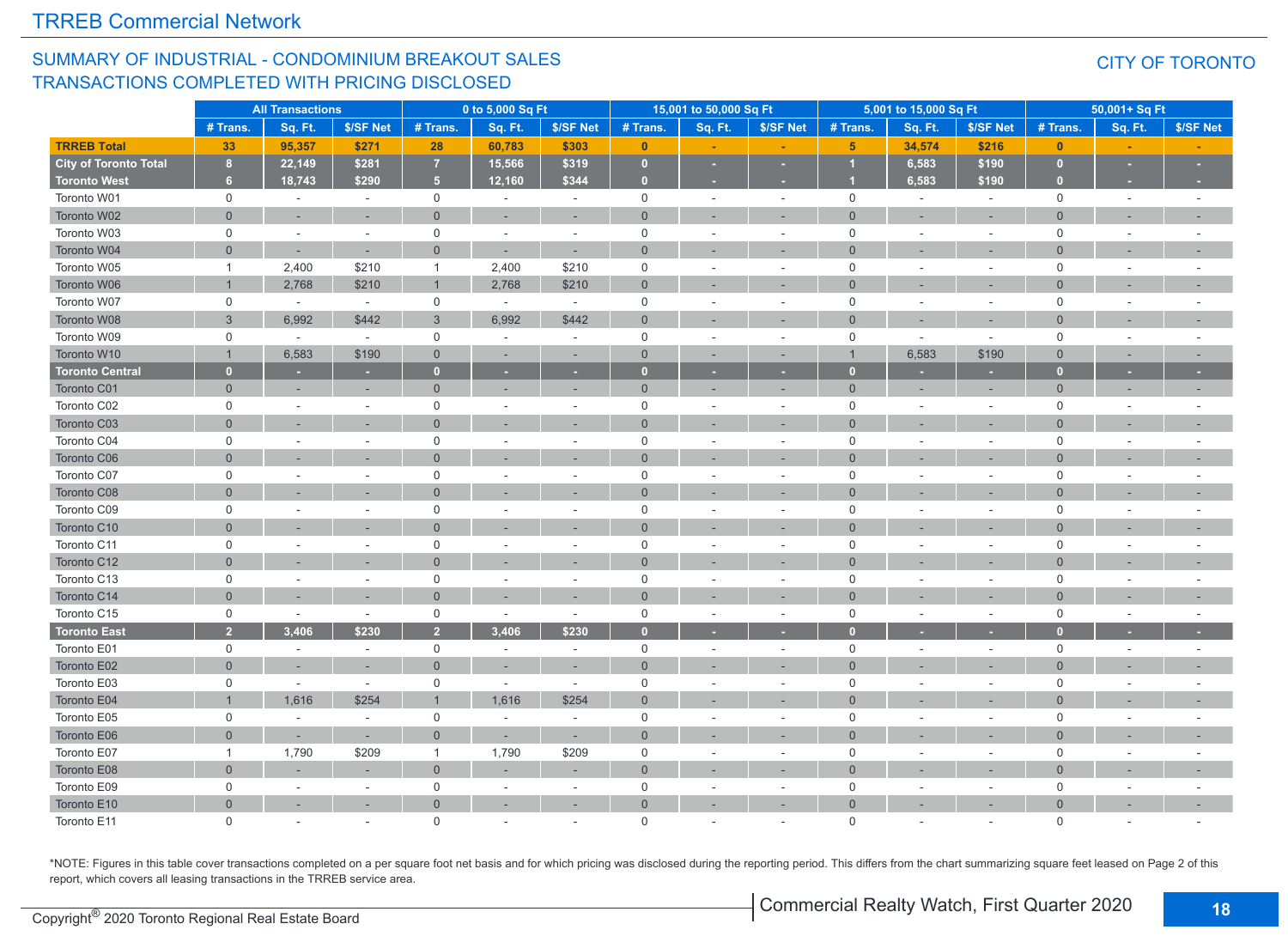#### SUMMARY OF INDUSTRIAL - OTHER TYPES BREAKOUT SALES TRANSACTIONS COMPLETED WITH PRICING DISCLOSED

|                                  |                | <b>All Transactions</b> |                          |                | 0 to 5,000 Sq Ft         |           |                | 15,001 to 50,000 Sq Ft   |                          |                         | 5,001 to 15,000 Sq Ft |                          |                | 50,001+ Sq Ft            |           |
|----------------------------------|----------------|-------------------------|--------------------------|----------------|--------------------------|-----------|----------------|--------------------------|--------------------------|-------------------------|-----------------------|--------------------------|----------------|--------------------------|-----------|
|                                  | # Trans.       | Sq. Ft.                 | \$/SF Net                | # Trans.       | Sq. Ft.                  | \$/SF Net | # Trans.       | Sq. Ft.                  | \$/SF Net                | # Trans.                | Sq. Ft.               | \$/SF Net                | # Trans.       | Sq. Ft.                  | \$/SF Net |
| <b>TRREB Total</b>               | 17             | 2,363,284               | \$38                     | 5 <sup>5</sup> | 9,989                    | \$320     | $\overline{4}$ | 100,822                  | \$330                    | $\overline{4}$          | 42,461                | \$285                    | $\overline{4}$ | 2,210,012                | \$19      |
| <b>Halton Region</b>             |                | 29,342                  | \$562                    | $\bullet$      | ٠                        | ٠         | $\overline{1}$ | 29,342                   | \$562                    | $\overline{0}$          | ٠                     | ٠                        | $\mathbf{0}$   | ×                        | ٠         |
| <b>Burlington</b>                | $\overline{0}$ |                         | ÷,                       | $\overline{0}$ | ÷,                       | $\sim$    | $\mathbf 0$    |                          | ÷.                       | $\mathbf{0}$            | $\sim$                | ÷,                       | $\Omega$       | ٠                        | $\sim$    |
| Halton Hills                     | $\overline{1}$ | 29,342                  | \$562                    | $\mathsf 0$    | $\sim$                   | $\sim$    | $\overline{1}$ | 29,342                   | \$562                    | $\mathbf 0$             | $\sim$                | $\sim$                   | $\mathbf 0$    | $\sim$                   |           |
| Milton                           | $\overline{0}$ |                         | ٠                        | $\overline{0}$ | ÷,                       |           | $\Omega$       |                          | $\overline{\phantom{a}}$ | $\Omega$                |                       | ÷,                       | $\Omega$       | ٠                        |           |
| Oakville                         | $\mathbf 0$    | $\sim$                  | $\sim$                   | $\mathbf 0$    | $\sim$                   | $\sim$    | $\mathsf 0$    | $\sim$                   | $\sim$                   | $\mathbf 0$             | $\sim$                | $\sim$                   | $\mathbf 0$    | ÷,                       |           |
| <b>Peel Region</b>               | $\overline{A}$ | 64,592                  | \$268                    | г              | 2,701                    | \$324     | $\overline{2}$ | 47,630                   | \$257                    |                         | 14,261                | \$292                    |                |                          |           |
| Brampton                         | $\sqrt{2}$     | 19,101                  | \$315                    | $\mathbf{1}$   | 2,701                    | \$324     | $\overline{1}$ | 16,400                   | \$314                    | $\mathsf{O}$            | $\sim$                | $\sim$                   | $\mathbf 0$    | $\sim$                   | $\sim$    |
| Caledon                          | $\overline{0}$ |                         | ÷                        | $\overline{0}$ |                          |           | $\overline{0}$ |                          |                          | $\overline{0}$          |                       |                          | $\Omega$       |                          |           |
| Mississauga                      | $\overline{c}$ | 45,491                  | \$248                    | $\mathbf 0$    | $\sim$                   | $\sim$    | $\overline{1}$ | 31,230                   | \$227                    | $\mathbf{1}$            | 14,261                | \$292                    | $\mathbf 0$    | $\sim$                   | $\sim$    |
| <b>City of Toronto</b>           | $\overline{7}$ | 301,862                 | \$165                    | $\overline{0}$ |                          |           |                | 23,850                   | \$191                    | $\overline{\mathbf{3}}$ | 28,200                | \$282                    | 3 <sup>2</sup> | 249,812                  | \$149     |
| <b>Toronto West</b>              | 3              | 177,962                 | \$152                    | $\mathbf 0$    | ÷.                       | ÷.        | $\overline{1}$ | 23,850                   | \$191                    | $\mathbf 0$             |                       | $\sim$                   | 2              | 154,112                  | \$146     |
| <b>Toronto Central</b>           | $\overline{1}$ | 95,700                  | \$154                    | $\overline{0}$ | ÷                        |           | $\Omega$       |                          |                          | $\overline{0}$          | i.                    | ×,                       |                | 95,700                   | \$154     |
| <b>Toronto East</b>              | 3              | 28,200                  | \$282                    | $\mathbf 0$    | $\sim$                   | $\sim$    | $\mathsf 0$    | $\sim$                   | $\sim$                   | 3                       | 28,200                | \$282                    | $\mathbf 0$    | $\sim$                   | $\sim$    |
| <b>York Region</b>               | $\overline{2}$ | 2,680                   | \$365                    | $\overline{2}$ | 2,680                    | \$365     | $\overline{0}$ |                          |                          | п                       |                       |                          |                |                          |           |
| Aurora                           | $\mathbf 0$    | $\sim$                  | $\sim$                   | $\mathsf 0$    | $\sim$                   | $\sim$    | $\mathbf 0$    | $\sim$                   | $\sim$                   | $\mathbf 0$             |                       | $\sim$                   | $\mathbf 0$    | $\sim$                   | $\sim$    |
| <b>East Gwillimbury</b>          | $\overline{0}$ |                         | ÷,                       | $\overline{0}$ |                          |           | $\Omega$       |                          |                          | $\Omega$                |                       | $\overline{a}$           | $\Omega$       |                          |           |
| Georgina                         | $\mathsf 0$    | $\sim$                  | $\sim$                   | $\mathbf 0$    | ÷.                       | $\sim$    | $\mathbf 0$    | ÷.                       | $\sim$                   | $\mathbf 0$             |                       | $\sim$                   | $\mathbf 0$    | ÷.                       |           |
| King                             | $\overline{0}$ |                         |                          | $\overline{0}$ |                          |           | $\Omega$       |                          |                          | $\Omega$                |                       |                          | $\Omega$       |                          |           |
| Markham                          | $\overline{2}$ | 2,680                   | \$365                    | $\sqrt{2}$     | 2,680                    | \$365     | $\mathbf 0$    |                          | ÷.                       | $\overline{0}$          |                       | ÷                        | $\Omega$       | ÷.                       |           |
| Newmarket                        | $\Omega$       |                         |                          | $\Omega$       |                          |           | $\Omega$       |                          |                          | $\Omega$                |                       |                          | $\Omega$       |                          |           |
| Richmond Hill                    | $\mathsf 0$    |                         | $\overline{\phantom{a}}$ | $\mathsf{O}$   |                          | $\sim$    | $\mathbf 0$    | $\overline{\phantom{a}}$ | $\sim$                   | $\mathbf 0$             |                       | $\sim$                   | $\mathbf 0$    | $\overline{\phantom{a}}$ |           |
| Vaughan                          | $\overline{0}$ |                         |                          | $\overline{0}$ |                          |           | $\Omega$       |                          |                          | $\Omega$                |                       |                          | $\Omega$       |                          |           |
| Whitchurch-Stouffville           | $\mathbf 0$    | $\sim$                  | $\sim$                   | $\mathbf 0$    | ÷,                       | $\sim$    | $\mathbf 0$    |                          | $\sim$                   | $\mathbf 0$             |                       | $\sim$                   | $\mathbf 0$    | $\sim$                   |           |
| <b>Durham Region</b>             | $\overline{2}$ | 4,608                   | \$292                    | $\overline{2}$ | 4,608                    | \$292     | $\sqrt{ }$     |                          |                          | n                       |                       |                          |                | ٠                        |           |
| Ajax                             | $\mathbf 0$    | $\sim$                  | $\overline{\phantom{a}}$ | $\mathbf 0$    | $\sim$                   | $\sim$    | $\mathbf 0$    | $\overline{\phantom{a}}$ | $\sim$                   | $\mathbf 0$             |                       | ÷,                       | $\mathbf 0$    | $\overline{\phantom{a}}$ |           |
| <b>Brock</b>                     | $\Omega$       |                         | ÷,                       | $\overline{0}$ | ÷.                       | н.        | $\Omega$       |                          |                          | $\Omega$                |                       |                          | $\Omega$       |                          |           |
| Clarington                       | $\mathbf 0$    |                         | $\sim$                   | $\mathsf 0$    | $\sim$                   | ÷.        | $\Omega$       |                          |                          | $\Omega$                |                       | ÷                        | $\Omega$       |                          |           |
| Oshawa                           |                | 2,572                   | \$379                    | $\overline{1}$ | 2,572                    | \$379     | $\Omega$       |                          | ÷.                       | $\Omega$                |                       |                          | $\Omega$       | ×.                       |           |
| Pickering                        | $\overline{1}$ | 2,036                   | \$182                    | $\mathbf{1}$   | 2,036                    | \$182     | $\mathbf 0$    | $\sim$                   | $\sim$                   | $\mathbf 0$             |                       | ÷,                       | $\mathbf 0$    | $\sim$                   | ÷,        |
| Scugog                           | $\Omega$       |                         | ÷,                       | $\overline{0}$ |                          | $\sim$    | $\overline{0}$ | $\sim$                   | ÷.                       | $\Omega$                |                       | ÷,                       | $\Omega$       | ÷,                       |           |
| Uxbridge                         | $\mathsf 0$    |                         | $\sim$                   | $\mathsf 0$    | ÷.                       | $\sim$    | $\mathbf 0$    |                          | ×.                       | $\mathsf 0$             |                       | $\sim$                   | $\mathbf 0$    | $\sim$                   |           |
| Whitby                           | $\mathbf 0$    |                         | ٠                        | $\overline{0}$ | ÷                        | $\sim$    | $\Omega$       |                          |                          | $\Omega$                |                       | $\overline{\phantom{a}}$ | $\Omega$       | ٠                        |           |
| <b>Dufferin County</b>           | $\mathbf{0}$   |                         |                          | $\mathbf{0}$   |                          |           | $\Omega$       |                          |                          | п                       |                       |                          | $\mathbf{0}$   |                          |           |
| Orangeville                      | $\overline{0}$ |                         | ÷.                       | $\mathbf 0$    |                          | $\sim$    | $\mathbf 0$    |                          | ٠                        | $\mathbf 0$             |                       | ÷,                       | $\Omega$       |                          |           |
| <b>Simcoe County</b>             | и              | 1,960,200               | \$2                      | $\overline{0}$ |                          |           | $\overline{0}$ |                          |                          | Ю                       |                       |                          |                | 1,960,200                | \$2       |
| Adjala-Tosorontio                | $\overline{0}$ |                         | ÷                        | $\mathbf{0}$   | ÷,                       |           | $\overline{0}$ |                          |                          | $\overline{0}$          |                       | ÷                        | $\mathbf{0}$   |                          |           |
| <b>Bradford West Gwillimbury</b> | $\mathbf 0$    | $\sim$                  | $\sim$                   | $\mathbf 0$    | $\overline{\phantom{a}}$ | $\sim$    | $\mathbf 0$    | ÷.                       | $\sim$                   | $\mathbf 0$             | $\sim$                | $\sim$                   | $\mathbf 0$    | $\sim$                   |           |
| Essa                             | $\overline{0}$ |                         |                          | $\overline{0}$ |                          |           | $\Omega$       |                          |                          | $\Omega$                |                       |                          | $\Omega$       |                          |           |
| Innisfil                         | $\mathbf 0$    |                         | $\sim$                   | $\mathbf 0$    | ÷                        | $\sim$    | $\mathbf 0$    | ÷.                       | $\sim$                   | $\mathbf 0$             |                       | $\sim$                   | $\mathbf 0$    | ÷.                       | ÷.        |
| <b>New Tecumseth</b>             |                | 1.960.200               | \$2                      | $\Omega$       |                          |           | $\Omega$       |                          |                          |                         |                       |                          |                | 1.960.200                | \$2       |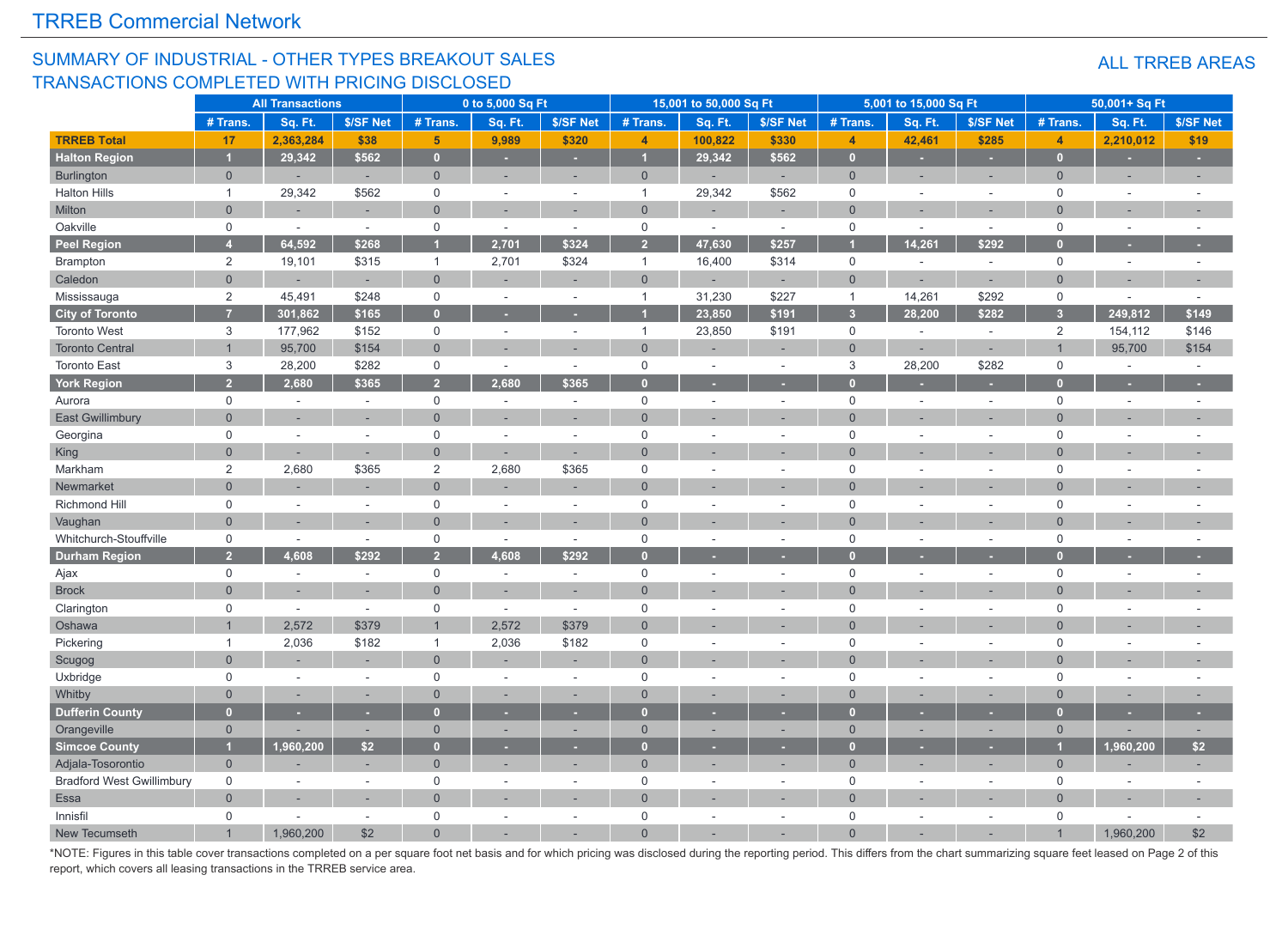#### SUMMARY OF INDUSTRIAL - OTHER TYPES BREAKOUT SALES TRANSACTIONS COMPLETED WITH PRICING DISCLOSED

#### CITY OF TORONTO

|                        |                     | <b>All Transactions</b> |                          |                     | 0 to 5,000 Sq Ft         |           |                | 15,001 to 50,000 Sq Ft |                          |                     | 5,001 to 15,000 Sq Ft |           |                         | 50,001+ Sq Ft |           |
|------------------------|---------------------|-------------------------|--------------------------|---------------------|--------------------------|-----------|----------------|------------------------|--------------------------|---------------------|-----------------------|-----------|-------------------------|---------------|-----------|
|                        | # Trans.            | Sq. Ft.                 | \$/SF Net                | # Trans.            | Sq. Ft.                  | \$/SF Net | # Trans.       | Sq. Ft.                | \$/SF Net                | # Trans.            | Sq. Ft.               | \$/SF Net | # Trans                 | Sq. Ft.       | \$/SF Net |
| <b>TRREB Total</b>     | 17                  | 2,363,284               | \$38                     | $5\phantom{1}$      | 9,989                    | \$320     | $\overline{4}$ | 100,822                | \$330                    | $\overline{4}$      | 42,461                | \$285     | $\overline{4}$          | 2,210,012     | \$19      |
| City of Toronto Total  | $\overline{7}$      | 301,862                 | \$165                    | $\mathbf{0}$        | $\sim$                   | ٠         |                | 23,850                 | \$191                    | $\sqrt{3}$          | 28,200                | \$282     | $\overline{\mathbf{3}}$ | 249,812       | \$149     |
| <b>Toronto West</b>    | 3 <sup>2</sup>      | 177,962                 | \$152                    | $\mathbf{0}$        |                          |           |                | 23,850                 | \$191                    | $\overline{0}$      |                       |           | $\overline{2}$          | 154,112       | \$146     |
| Toronto W01            | $\mathsf{O}$        | $\sim$                  | $\sim$                   | $\mathsf{O}$        | $\sim$                   | $\sim$    | $\mathsf{O}$   | $\sim$                 | $\sim$                   | $\mathbf 0$         | $\sim$                | $\sim$    | $\mathbf 0$             | $\sim$        | $\sim$    |
| Toronto W02            | $\overline{0}$      |                         |                          | $\mathbf{0}$        |                          |           | $\overline{0}$ |                        | $\sim$                   | $\mathbf{0}$        |                       |           | $\overline{0}$          |               |           |
| Toronto W03            | $\mathbf 0$         | $\sim$                  | $\sim$                   | $\mathbf 0$         | $\sim$                   |           | $\mathbf 0$    | $\sim$                 | $\sim$                   | $\mathbf 0$         |                       |           | $\mathbf 0$             |               | ÷,        |
| Toronto W04            | $\overline{0}$      |                         |                          | $\overline{0}$      |                          |           | $\overline{0}$ |                        | ٠                        | $\Omega$            |                       |           | $\Omega$                |               |           |
| Toronto W05            | $\mathbf{1}$        | 23,850                  | \$191                    | $\mathbf 0$         | $\overline{\phantom{a}}$ |           | $\overline{1}$ | 23,850                 | \$191                    | $\mathbf 0$         | ÷                     | $\sim$    | $\mathbf 0$             |               |           |
| Toronto W06            | $\overline{0}$      |                         |                          | $\overline{0}$      |                          |           | $\overline{0}$ |                        | ٠                        | $\Omega$            |                       |           | $\Omega$                |               |           |
| Toronto W07            | $\mathsf{O}\xspace$ | $\sim$                  | $\omega$                 | $\mathsf{O}\xspace$ |                          |           | $\mathsf{O}$   |                        | $\sim$                   | $\mathsf 0$         |                       | $\sim$    | $\mathbf 0$             | $\sim$        |           |
| Toronto W08            | $\overline{0}$      | ٠                       | $\sim$                   | $\mathbf 0$         |                          |           | $\overline{0}$ |                        | $\sim$                   | $\Omega$            |                       |           | $\overline{0}$          | $\sim$        | ٠         |
| Toronto W09            | $\mathsf{O}$        | $\sim$                  | $\sim$                   | $\mathsf 0$         | ÷.                       | $\sim$    | $\mathbf 0$    |                        | $\sim$                   | $\mathbf 0$         | ÷,                    | $\sim$    | $\mathbf 0$             | $\sim$        | $\sim$    |
| Toronto W10            | $\overline{2}$      | 154,112                 | \$146                    | $\overline{0}$      | ×.                       |           | $\overline{0}$ |                        | $\overline{\phantom{a}}$ | $\Omega$            | ÷,                    |           | $\overline{2}$          | 154,112       | \$146     |
| <b>Toronto Central</b> | и                   | 95,700                  | \$154                    | $\bullet$           |                          |           | $\bf{0}$       |                        | ٠                        | $\Omega$            |                       |           |                         | 95,700        | \$154     |
| <b>Toronto C01</b>     | $\overline{0}$      |                         | ÷.                       | $\overline{0}$      | з.                       |           | $\overline{0}$ |                        | ×.                       | $\overline{0}$      |                       |           | $\Omega$                |               | $\sim$    |
| Toronto C02            | $\mathbf 0$         | $\overline{a}$          | $\sim$                   | $\mathbf 0$         | ÷.                       |           | $\mathbf 0$    |                        | $\sim$                   | $\mathbf 0$         |                       |           | $\mathbf 0$             |               |           |
| Toronto C03            | $\overline{0}$      | ÷,                      | $\sim$                   | $\overline{0}$      |                          |           | $\overline{0}$ |                        | ×,                       | $\Omega$            |                       |           | $\Omega$                | $\sim$        |           |
| Toronto C04            | $\mathbf 0$         | ÷.                      | $\sim$                   | $\mathbf 0$         | ÷.                       |           | $\mathbf 0$    |                        | $\sim$                   | $\mathbf 0$         |                       | $\sim$    | $\mathbf 0$             |               |           |
| Toronto C06            | $\Omega$            |                         |                          | $\Omega$            |                          |           | $\overline{0}$ |                        |                          | $\Omega$            |                       |           | $\Omega$                |               |           |
| Toronto C07            | $\mathbf 0$         |                         |                          | $\mathbf 0$         |                          |           | 0              |                        | $\sim$                   | $\mathbf 0$         |                       | $\sim$    | $\mathbf 0$             |               |           |
| Toronto C08            | $\Omega$            |                         |                          | $\Omega$            |                          |           | $\Omega$       |                        |                          | $\Omega$            |                       |           | $\Omega$                |               |           |
| Toronto C09            | $\mathsf{O}$        | $\sim$                  | $\sim$                   | $\mathbf 0$         | $\sim$                   |           | $\mathbf 0$    |                        | $\sim$                   | $\mathbf 0$         |                       | $\sim$    | $\mathbf 0$             |               |           |
| Toronto C10            | $\overline{0}$      |                         |                          | $\overline{0}$      |                          |           | $\overline{0}$ |                        |                          | $\Omega$            |                       |           | $\Omega$                |               |           |
| Toronto C11            | $\mathsf 0$         | ÷                       | $\sim$                   | $\Omega$            |                          |           | $\mathsf{O}$   |                        | $\sim$                   | $\mathsf 0$         |                       |           | $\mathbf 0$             |               |           |
| Toronto C12            | $\Omega$            | $\sim$                  | ÷.                       | $\Omega$            |                          |           | $\overline{0}$ |                        | $\sim$                   | $\Omega$            |                       |           | $\Omega$                |               | ×.        |
| Toronto C13            | $\mathbf{1}$        | 95,700                  | \$154                    | $\mathbf 0$         |                          |           | $\mathsf{O}$   |                        | $\sim$                   | $\mathsf 0$         |                       | $\sim$    | $\overline{1}$          | 95,700        | \$154     |
| Toronto C14            | $\overline{0}$      |                         |                          | $\Omega$            |                          |           | $\overline{0}$ |                        |                          | $\Omega$            |                       |           | $\Omega$                |               | ÷,        |
| Toronto C15            | $\mathsf{O}$        | $\sim$                  | $\sim$                   | $\mathbf 0$         | ÷.                       | $\sim$    | 0              |                        | $\sim$                   | $\mathbf 0$         | $\sim$                | $\sim$    | $\mathbf 0$             |               | $\sim$    |
| <b>Toronto East</b>    | 3 <sup>2</sup>      | 28,200                  | \$282                    | $\mathbf{0}$        |                          |           | $\mathbf{0}$   |                        |                          | 3                   | 28,200                | \$282     | $\mathbf{0}$            |               |           |
| Toronto E01            | $\mathbf 0$         | $\sim$                  | $\sim$                   | $\mathsf{O}$        | ÷                        | $\sim$    | 0              | ÷.                     | $\sim$                   | $\mathbf 0$         | $\sim$                | $\sim$    | $\mathbf 0$             | $\sim$        | ÷.        |
| Toronto E02            | $\overline{0}$      |                         |                          | $\mathbf 0$         |                          |           | $\overline{0}$ |                        |                          | $\overline{0}$      |                       |           | $\Omega$                |               |           |
| Toronto E03            | 0                   | $\sim$                  | $\sim$                   | $\mathbf 0$         |                          |           | $\mathbf 0$    |                        | $\sim$                   | $\mathbf 0$         | ÷,                    | $\sim$    | $\Omega$                |               |           |
| Toronto E04            | $\mathbf{3}$        | 28,200                  | \$282                    | $\mathbf 0$         |                          |           | $\Omega$       |                        |                          | 3                   | 28,200                | \$282     | $\overline{0}$          |               |           |
| Toronto E05            | $\mathbf 0$         |                         | $\sim$                   | $\mathbf 0$         |                          |           | 0              |                        | ÷,                       | $\mathbf 0$         |                       | $\sim$    | $\overline{0}$          |               |           |
| Toronto E06            | $\overline{0}$      |                         | $\sim$                   | $\overline{0}$      |                          |           | $\overline{0}$ |                        | ۰                        | $\Omega$            |                       |           | $\Omega$                |               |           |
| Toronto E07            | $\mathbf 0$         | ÷.                      | $\sim$                   | $\mathbf 0$         |                          |           | 0              |                        | $\sim$                   | $\mathsf{O}\xspace$ |                       | $\sim$    | $\mathbf 0$             |               |           |
| Toronto E08            | $\Omega$            |                         | $\overline{\phantom{a}}$ | $\overline{0}$      |                          |           | $\overline{0}$ |                        | $\sim$                   | $\Omega$            |                       |           | $\Omega$                |               |           |
| Toronto E09            | $\mathbf 0$         |                         |                          | $\mathsf 0$         | ÷.                       |           | 0              |                        | ÷.                       | $\mathsf 0$         |                       | $\sim$    | $\overline{0}$          |               |           |
| Toronto E10            | $\mathbf{0}$        |                         |                          | $\overline{0}$      |                          |           | $\overline{0}$ |                        | ÷                        | $\Omega$            |                       |           | $\Omega$                |               |           |
| Toronto E11            | $\Omega$            |                         |                          | $\Omega$            |                          |           | $\Omega$       |                        |                          | $\Omega$            | ÷.                    |           | $\Omega$                |               |           |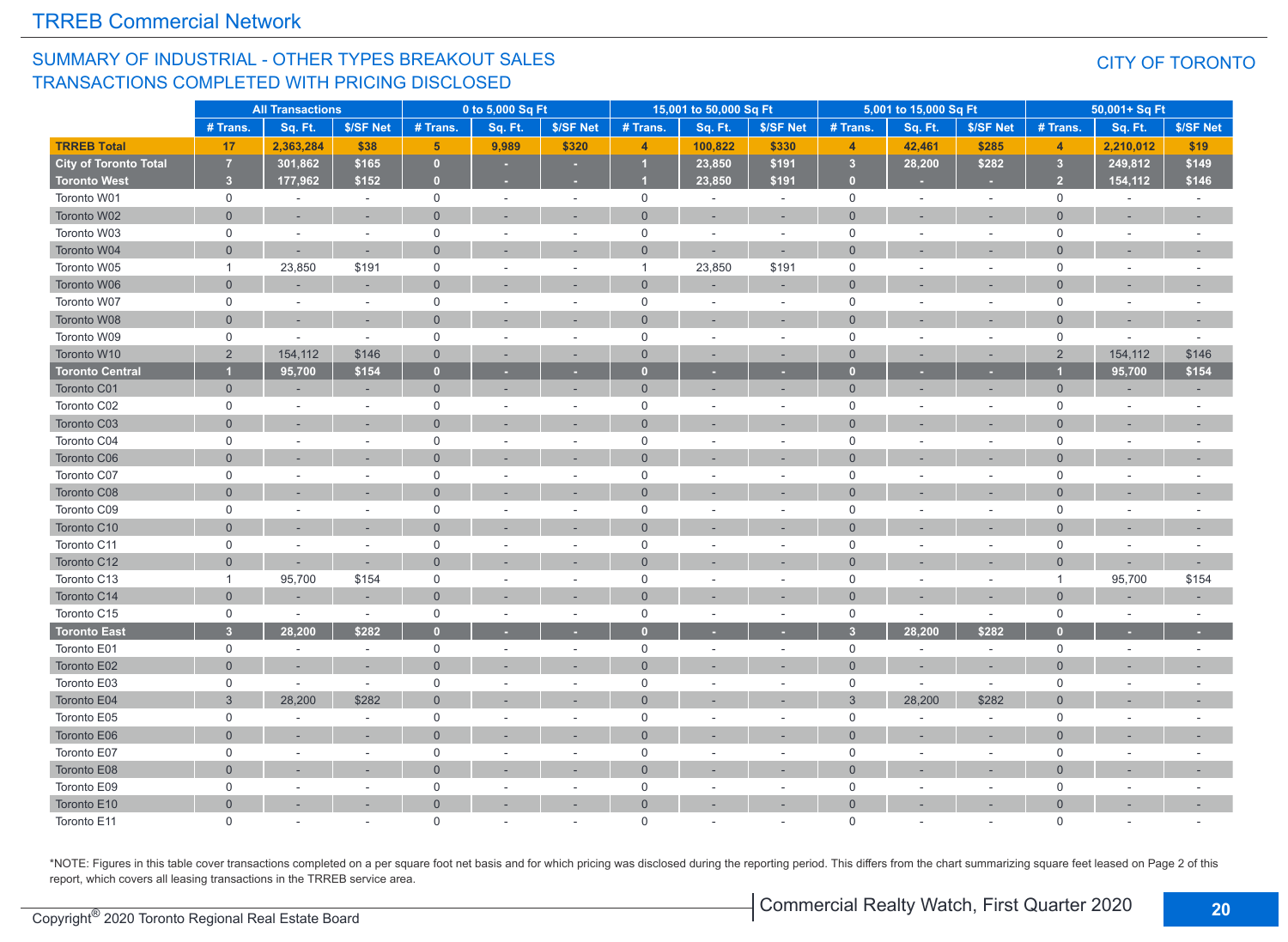#### SUMMARY OF OFFICE SALES TRANSACTIONS COMPLETED WITH PRICING DISCLOSED

|                                  | <b>All Transactions</b> |          |                          | 0 to 1,000 Sq Ft    |          |                          | 1,001 to 2,500 Sq Ft |         |                          | 2,501 to 5,000 Sq Ft |                |                          | 5,001+ Sq Ft   |                          |           |
|----------------------------------|-------------------------|----------|--------------------------|---------------------|----------|--------------------------|----------------------|---------|--------------------------|----------------------|----------------|--------------------------|----------------|--------------------------|-----------|
|                                  | # Trans.                | Sq. Ft.  | \$/SF Net                | # Trans.            | Sq. Ft.  | \$/SF Net                | # Trans              | Sq. Ft. | \$/SF Net                | # Trans.             | Sq. Ft.        | \$/SF Net                | # Trans.       | Sq. Ft.                  | \$/SF Net |
| <b>TRREB Total</b>               | 41                      | 111,955  | \$381                    | 14                  | 10,481   | \$489                    | 17                   | 26,567  | \$468                    | 6 <sup>1</sup>       | 20,218         | \$559                    | $\overline{4}$ | 54,689                   | \$252     |
| <b>Halton Region</b>             | 5 <sup>1</sup>          | 11,728   | \$411                    | $\overline{0}$      | ÷        |                          | $\overline{4}$       | 7,282   | \$483                    | г                    | 4,446          | \$292                    | $\Omega$       | ٠                        |           |
| Burlington                       | $\overline{2}$          | 4,304    | \$429                    | $\mathbf 0$         | ٠        |                          | 2                    | 4,304   | \$429                    | $\overline{0}$       | ÷.             | $\sim$                   | $\mathbf{0}$   | ÷.                       | $\sim$    |
| <b>Halton Hills</b>              | $\mathbf 0$             | $\omega$ | $\omega$                 | $\mathbf 0$         | $\sim$   | $\sim$                   | $\mathbf 0$          | $\sim$  | $\sim$                   | $\mathbf 0$          | $\sim$         | $\sim$                   | $\mathbf 0$    | $\sim$                   |           |
| Milton                           | $\overline{1}$          | 1,724    | \$551                    | $\overline{0}$      | ÷.       |                          |                      | 1,724   | \$551                    | $\Omega$             | $\overline{a}$ | $\overline{\phantom{a}}$ | $\Omega$       | ÷.                       |           |
| Oakville                         | $\overline{2}$          | 5,700    | \$355                    | $\mathsf 0$         | $\sim$   | $\sim$                   | $\overline{1}$       | 1,254   | \$575                    | $\mathbf{1}$         | 4,446          | \$292                    | $\mathsf 0$    |                          |           |
| <b>Peel Region</b>               | 11                      | 45,512   | \$294                    | $\overline{4}$      | 2,884    | \$310                    | $\overline{4}$       | 5,912   | \$367                    |                      | 3,539          | \$593                    | 2 <sup>1</sup> | 33,177                   | \$247     |
| <b>Brampton</b>                  | 5                       | 30,187   | \$262                    | $\overline{2}$      | 1,524    | \$394                    | 2                    | 3,262   | \$373                    | $\mathbf 0$          | $\sim$         | $\overline{\phantom{a}}$ | $\overline{1}$ | 25,401                   | \$240     |
| Caledon                          | $\overline{0}$          |          | $\sim$                   | $\mathsf{O}\xspace$ | ٠        | $\sim$                   | $\overline{0}$       |         | ÷,                       | $\overline{0}$       | $\sim$         | ÷,                       | $\overline{0}$ | ٠                        | $\sim$    |
| Mississauga                      | 6                       | 15,325   | \$355                    | $\overline{2}$      | 1,360    | \$217                    | 2                    | 2,650   | \$359                    | $\mathbf{1}$         | 3,539          | \$593                    | $\mathbf{1}$   | 7,776                    | \$270     |
| <b>City of Toronto</b>           | 14                      | 25,885   | \$590                    | $6\phantom{a}$      | 4,930    | \$490                    | $\overline{A}$       | 5,658   | \$733                    | 3 <sup>1</sup>       | 9,709          | \$738                    |                | 5,588                    | \$277     |
| <b>Toronto West</b>              | $\overline{2}$          | 3,410    | \$370                    | $\mathbf{1}$        | 840      | \$415                    | $\mathsf{O}\xspace$  | $\sim$  | $\sim$                   | $\mathbf{1}$         | 2,570          | \$356                    | $\mathsf{O}$   | $\sim$                   | $\sim$    |
| <b>Toronto Central</b>           | 11                      | 21,375   | \$619                    | $5\phantom{.}$      | 4,090    | \$506                    | $\overline{3}$       | 4,558   | \$738                    | 2                    | 7,139          | \$875                    |                | 5,588                    | \$277     |
| <b>Toronto East</b>              | $\overline{1}$          | 1,100    | \$714                    | $\mathbf 0$         | $\omega$ | $\sim$                   | $\overline{1}$       | 1,100   | \$714                    | $\mathbf 0$          | $\sim$         | $\sim$                   | $\mathbf 0$    | $\mathcal{L}$            | $\sim$    |
| <b>York Region</b>               | 10                      | 12,906   | \$399                    | $\overline{4}$      | 2,667    | \$681                    | 5 <sub>5</sub>       | 7,715   | \$337                    |                      | 2,524          | \$289                    | $\Omega$       |                          |           |
| Aurora                           | 0                       | $\sim$   | $\sim$                   | $\mathsf 0$         | $\sim$   | $\sim$                   | $\mathsf 0$          | $\sim$  | $\sim$                   | 0                    | $\sim$         | $\sim$                   | $\mathbf 0$    | $\sim$                   |           |
| <b>East Gwillimbury</b>          | $\overline{0}$          |          | ٠                        | $\overline{0}$      |          |                          | $\Omega$             |         |                          | $\Omega$             |                |                          | $\Omega$       |                          |           |
| Georgina                         | 0                       | $\sim$   | $\sim$                   | $\mathbf 0$         | ÷        | $\sim$                   | $\mathbf 0$          | $\sim$  | $\sim$                   | $\mathbf 0$          | $\sim$         | $\sim$                   | $\overline{0}$ | $\overline{a}$           |           |
| King                             | $\overline{0}$          |          |                          | $\Omega$            |          |                          | $\Omega$             |         |                          | $\Omega$             |                |                          | $\Omega$       |                          |           |
| Markham                          | $\overline{4}$          | 6,810    | \$306                    | $\mathsf 0$         |          | $\sim$                   | $\mathbf{3}$         | 4,286   | \$316                    | $\mathbf{1}$         | 2,524          | \$289                    | $\Omega$       | ÷.                       |           |
| Newmarket                        | $\overline{0}$          |          |                          | $\overline{0}$      | $\sim$   |                          | $\overline{0}$       |         |                          | $\mathbf{0}$         |                |                          | $\overline{0}$ |                          |           |
| Richmond Hill                    | 5                       | 5,183    | \$466                    | $\mathbf{3}$        | 1,754    | \$668                    | $\overline{2}$       | 3,429   | \$362                    | $\mathbf 0$          | $\sim$         | $\sim$                   | $\Omega$       | $\sim$                   |           |
| Vaughan                          | $\overline{1}$          | 913      | \$706                    | $\overline{1}$      | 913      | \$706                    | $\overline{0}$       |         |                          | $\Omega$             |                |                          | $\Omega$       |                          |           |
| Whitchurch-Stouffville           | $\mathsf{O}$            | $\sim$   | $\overline{\phantom{a}}$ | $\mathsf 0$         | ÷,       | $\overline{\phantom{a}}$ | $\mathbf 0$          |         | $\overline{\phantom{a}}$ | $\mathsf 0$          |                | $\overline{\phantom{a}}$ | $\mathbf 0$    | $\overline{\phantom{a}}$ |           |
| <b>Durham Region</b>             |                         | 15.924   | \$252                    | $\mathbf{0}$        |          |                          | $\overline{0}$       |         |                          |                      |                |                          |                | 15,924                   | \$252     |
| Ajax                             | $\overline{1}$          | 15,924   | \$252                    | $\mathbf 0$         | ÷,       | $\sim$                   | $\mathbf 0$          |         | $\sim$                   | $\mathbf 0$          | $\sim$         | $\overline{\phantom{a}}$ | $\overline{1}$ | 15,924                   | \$252     |
| <b>Brock</b>                     | $\overline{0}$          |          | ÷.                       | $\overline{0}$      |          |                          | $\Omega$             |         |                          | $\Omega$             |                |                          | $\overline{0}$ |                          |           |
| Clarington                       | $\mathbf 0$             |          | $\overline{\phantom{a}}$ | $\mathbf 0$         |          |                          | $\mathbf 0$          |         | $\overline{\phantom{a}}$ | $\mathbf 0$          |                | ÷,                       | $\Omega$       |                          |           |
| Oshawa                           | $\Omega$                |          | ÷.                       | $\Omega$            | ÷.       |                          | $\Omega$             |         | $\overline{a}$           | $\Omega$             |                | ÷.                       | $\Omega$       | $\sim$                   |           |
| Pickering                        | $\mathsf{O}$            | ×.       | $\sim$                   | $\mathsf 0$         | $\sim$   | $\sim$                   | $\mathbf 0$          | $\sim$  | $\sim$                   | $\mathsf 0$          | $\overline{a}$ | $\sim$                   | $\mathbf 0$    | $\sim$                   |           |
| Scugog                           | $\mathbf{0}$            |          | $\sim$                   | $\Omega$            |          |                          | $\Omega$             |         | ÷                        | $\Omega$             |                | ÷                        | $\Omega$       | ×.                       |           |
| Uxbridge                         | $\mathbf 0$             |          | ÷.                       | $\mathbf 0$         | L.       | $\sim$                   | $\mathbf 0$          |         | $\sim$                   | $\Omega$             | ÷,             | $\sim$                   | $\Omega$       | ÷,                       |           |
| Whitby                           | $\overline{0}$          |          | ۰                        | $\Omega$            | ÷        |                          | $\mathbf{0}$         |         | ۳                        | $\mathbf{0}$         |                | ÷                        | $\Omega$       | ×.                       |           |
| <b>Dufferin County</b>           | $\overline{0}$          |          |                          | $\mathbf{0}$        |          |                          | $\mathbf{0}$         |         |                          | $\mathbf{0}$         |                |                          | $\Omega$       |                          |           |
| Orangeville                      | $\overline{0}$          |          | ×.                       | $\mathbf{0}$        | ×.       | $\overline{\phantom{a}}$ | $\mathbf{0}$         |         | ٠                        | $\overline{0}$       | ÷              | ÷.                       | $\Omega$       | ×.                       |           |
| <b>Simcoe County</b>             | $\bullet$               |          | ٠                        | $\mathbf{0}$        |          |                          | $\overline{0}$       |         |                          | $\mathbf{0}$         |                |                          | n              |                          |           |
| Adjala-Tosorontio                | $\mathbf{0}$            |          | ÷                        | $\mathbf{0}$        |          |                          | $\overline{0}$       |         | ÷                        | $\overline{0}$       |                |                          | $\Omega$       | ÷,                       |           |
| <b>Bradford West Gwillimbury</b> | $\mathbf 0$             | $\sim$   | $\sim$                   | $\mathbf 0$         | $\sim$   | $\sim$                   | $\mathbf 0$          | $\sim$  | $\sim$                   | $\mathbf 0$          | $\sim$         | $\sim$                   | $\mathbf 0$    | $\sim$                   |           |
| Essa                             | $\mathbf 0$             |          |                          | $\Omega$            |          |                          | $\Omega$             |         |                          | $\Omega$             |                |                          | $\Omega$       |                          |           |
| Innisfil                         | $\mathbf 0$             |          | $\sim$                   | $\mathbf 0$         | ÷        | $\sim$                   | $\mathbf 0$          |         | $\overline{\phantom{a}}$ | $\mathbf 0$          | ÷              | ÷                        | $\mathbf 0$    | ÷.                       |           |
| New Tecumseth                    | $\Omega$                |          |                          | $\Omega$            |          |                          | $\Omega$             |         |                          |                      |                |                          | $\Omega$       |                          |           |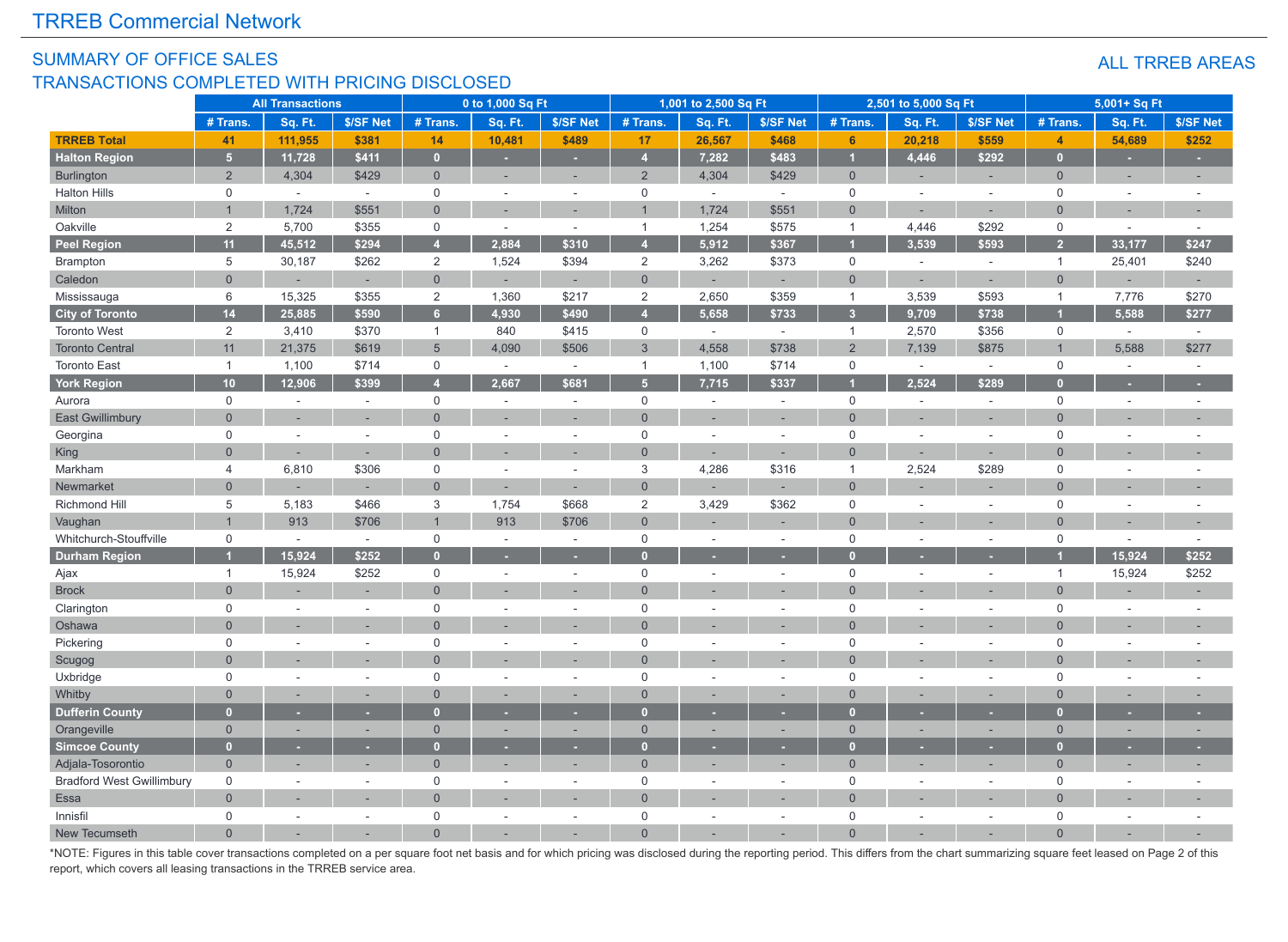#### SUMMARY OF OFFICE SALES TRANSACTIONS COMPLETED WITH PRICING DISCLOSED

#### CITY OF TORONTO

|                              | <b>All Transactions</b> |                          | 0 to 1,000 Sq Ft |                |         | 1,001 to 2,500 Sq Ft     |                         |                          | 2,501 to 5,000 Sq Ft     |                         |         | 5,001+ Sq Ft   |                |                          |                |
|------------------------------|-------------------------|--------------------------|------------------|----------------|---------|--------------------------|-------------------------|--------------------------|--------------------------|-------------------------|---------|----------------|----------------|--------------------------|----------------|
|                              | # Trans.                | Sq. Ft.                  | \$/SF Net        | # Trans.       | Sq. Ft. | \$/SF Net                | # Trans.                | Sq. Ft.                  | \$/SF Net                | # Trans                 | Sq. Ft. | \$/SF Net      | # Trans.       | Sq. Ft.                  | \$/SF Net      |
| <b>TRREB Total</b>           | 41                      | 111,955                  | \$381            | 14             | 10,481  | \$489                    | 17                      | 26,567                   | \$468                    | 6                       | 20,218  | \$559          | $\overline{4}$ | 54,689                   | \$252          |
| <b>City of Toronto Total</b> | 14                      | 25,885                   | \$590            | $\,$ 6 $\,$    | 4,930   | \$490                    | $\overline{4}$          | 5,658                    | \$733                    | $\overline{\mathbf{3}}$ | 9,709   | \$738          |                | 5,588                    | \$277          |
| <b>Toronto West</b>          | 2 <sup>2</sup>          | 3,410                    | \$370            | и              | 840     | \$415                    | $\overline{0}$          |                          |                          | и                       | 2,570   | \$356          | $\mathbf{0}$   |                          |                |
| Toronto W01                  | $\mathbf 0$             | $\sim$                   | $\sim$           | $\mathbf 0$    | $\sim$  | $\sim$                   | $\mathsf{O}\xspace$     | ÷                        | $\sim$                   | $\mathbf 0$             | $\sim$  | $\sim$         | $\mathbf 0$    | $\sim$                   | $\sim$         |
| Toronto W02                  | $\overline{0}$          |                          |                  | $\overline{0}$ |         |                          | $\overline{0}$          |                          |                          | $\Omega$                |         |                | $\Omega$       |                          |                |
| Toronto W03                  | $\mathsf{O}$            | $\sim$                   | $\sim$           | $\mathbf 0$    | $\sim$  | ÷.                       | $\mathsf{O}$            | ä,                       | $\sim$                   | $\mathbf 0$             |         | ÷.             | $\mathbf 0$    | ٠                        |                |
| Toronto W04                  | $\Omega$                | ÷                        |                  | $\Omega$       |         | $\sim$                   | $\Omega$                |                          |                          | $\Omega$                |         | ÷.             | $\Omega$       |                          |                |
| Toronto W05                  | 2                       | 3,410                    | \$370            | $\overline{1}$ | 840     | \$415                    | $\mathbf 0$             | ٠                        | $\sim$                   | $\overline{1}$          | 2,570   | \$356          | $\mathbf 0$    | ÷.                       |                |
| Toronto W06                  | $\overline{0}$          |                          |                  | $\mathbf{0}$   |         |                          | $\mathbf{0}$            |                          |                          | $\Omega$                |         |                | $\Omega$       |                          |                |
| Toronto W07                  | $\mathsf{O}$            | $\sim$                   | $\sim$           | $\mathbf 0$    | $\sim$  | $\overline{\phantom{a}}$ | $\mathbf 0$             | ÷.                       | $\sim$                   | $\mathbf 0$             |         | ÷.             | $\mathbf 0$    | ÷.                       |                |
| Toronto W08                  | $\mathbf{0}$            |                          |                  | $\mathbf 0$    |         |                          | $\overline{0}$          |                          |                          | $\Omega$                |         |                | $\Omega$       |                          |                |
| Toronto W09                  | $\mathsf{O}$            | $\overline{\phantom{a}}$ | $\sim$           | $\mathsf{O}$   | $\sim$  | $\sim$                   | $\mathsf{O}$            | ÷,                       | $\sim$                   | $\mathbf 0$             |         | $\sim$         | $\mathbf 0$    | $\overline{\phantom{a}}$ |                |
| Toronto W10                  | $\mathbf{0}$            |                          |                  | $\mathbf{0}$   |         |                          | $\overline{0}$          |                          |                          | $\overline{0}$          |         |                | $\Omega$       |                          |                |
| <b>Toronto Central</b>       | 11                      | 21,375                   | \$619            | 5 <sub>5</sub> | 4,090   | \$506                    | $\overline{\mathbf{3}}$ | 4,558                    | \$738                    | $\overline{2}$          | 7,139   | \$875          |                | 5,588                    | \$277          |
| Toronto C01                  | $\overline{1}$          | 1,255                    | \$972            | $\overline{0}$ |         | $\sim$                   | $\overline{1}$          | 1,255                    | \$972                    | $\overline{0}$          |         | $\overline{a}$ | $\mathbf{0}$   | ÷.                       |                |
| Toronto C02                  | $\mathsf{O}$            | $\sim$                   | $\sim$           | $\mathsf 0$    |         | $\sim$                   | $\mathsf 0$             |                          | $\sim$                   | $\mathbf 0$             |         | $\sim$         | $\mathbf 0$    |                          |                |
| Toronto C03                  | $\mathbf{0}$            |                          | $\sim$           | $\mathbf{0}$   |         | ٠                        | $\overline{0}$          | ÷.                       | $\sim$                   | $\Omega$                |         | ÷,             | $\Omega$       | ٠                        |                |
| Toronto C04                  | 0                       | ÷.                       | $\sim$           | $\mathbf 0$    | $\sim$  | $\sim$                   | $\mathbf 0$             | $\sim$                   | $\sim$                   | $\mathbf 0$             |         | $\sim$         | $\mathbf 0$    | ÷.                       |                |
| Toronto C06                  | $\Omega$                | ÷,                       |                  | $\mathbf{0}$   |         | ÷,                       | $\overline{0}$          |                          |                          | $\Omega$                |         |                | $\Omega$       |                          |                |
| Toronto C07                  | $\mathbf{1}$            | 811                      | \$432            | $\overline{1}$ | 811     | \$432                    | $\mathbf 0$             | $\overline{\phantom{a}}$ | $\overline{\phantom{a}}$ | $\mathbf 0$             | $\sim$  | $\sim$         | $\mathbf 0$    | ÷                        |                |
| Toronto C08                  | 3                       | 9,062                    | \$880            | $\overline{0}$ |         | ÷,                       | $\overline{1}$          | 1,923                    | \$897                    | $\overline{2}$          | 7,139   | \$875          | $\Omega$       |                          |                |
| Toronto C09                  | $\mathsf 0$             | $\sim$                   | $\sim$           | $\mathsf 0$    | $\sim$  | $\sim$                   | $\mathsf{O}$            | $\overline{\phantom{a}}$ | $\overline{\phantom{a}}$ | $\mathbf 0$             |         | $\sim$         | $\mathbf 0$    | $\overline{\phantom{a}}$ |                |
| Toronto C10                  | $\overline{0}$          |                          |                  | $\mathbf{0}$   |         |                          | $\overline{0}$          |                          |                          | $\Omega$                |         |                | $\Omega$       |                          |                |
| Toronto C11                  | $\mathsf{O}$            | $\overline{\phantom{a}}$ | $\sim$           | $\mathbf 0$    | $\sim$  | $\sim$                   | $\mathsf 0$             | ٠                        | $\sim$                   | $\mathbf 0$             |         | ä,             | $\Omega$       | $\sim$                   |                |
| Toronto C12                  | 2                       | 2,340                    | \$339            | $\overline{1}$ | 960     | \$389                    | $\overline{1}$          | 1,380                    | \$304                    | $\Omega$                |         |                | $\Omega$       |                          |                |
| Toronto C13                  | $\mathsf{O}\xspace$     | $\sim$                   | $\sim$           | $\mathbf 0$    | $\sim$  | $\sim$                   | $\mathsf{O}\xspace$     | ٠                        | $\sim$                   | $\mathbf 0$             |         | $\sim$         | $\mathbf 0$    | $\sim$                   | $\overline{a}$ |
| Toronto C14                  | $\overline{4}$          | 7,907                    | \$366            | 3              | 2,319   | \$580                    | $\mathbf 0$             |                          |                          | $\Omega$                |         |                |                | 5,588                    | \$277          |
| Toronto C15                  | $\mathsf{O}$            | $\sim$                   | $\sim$           | $\mathbf 0$    | $\sim$  | $\omega$                 | $\mathsf{O}$            | $\sim$                   | $\sim$                   | $\mathbf 0$             |         | ÷.             | $\mathbf 0$    | $\overline{\phantom{a}}$ |                |
| <b>Toronto East</b>          | и                       | 1.100                    | \$714            | $\mathbf{0}$   |         | ٠                        |                         | 1.100                    | \$714                    | $\bullet$               |         |                |                |                          |                |
| Toronto E01                  | $\mathsf{O}$            | $\sim$                   | $\sim$           | $\mathsf{O}$   | $\sim$  | $\sim$                   | $\mathsf{O}$            | $\sim$                   | $\sim$                   | $\mathsf 0$             |         | $\sim$         | $\mathbf 0$    | $\sim$                   |                |
| Toronto E02                  |                         | 1,100                    | \$714            | $\mathbf{0}$   |         |                          |                         | 1,100                    | \$714                    | $\Omega$                |         |                | $\Omega$       |                          |                |
| Toronto E03                  | $\mathsf{O}$            | ÷.                       |                  | $\mathsf{O}$   |         | ÷.                       | $\mathbf 0$             | ÷.                       | $\sim$                   | $\mathbf 0$             |         | ÷.             | $\mathbf 0$    | ÷.                       |                |
| Toronto E04                  | $\mathbf{0}$            |                          |                  | $\overline{0}$ |         |                          | $\overline{0}$          |                          |                          | $\Omega$                |         |                | $\Omega$       |                          |                |
| Toronto E05                  | 0                       | ä,                       |                  | $\mathsf 0$    |         | ÷.                       | 0                       | ä,                       | $\sim$                   | $\mathbf 0$             |         | ä,             | $\Omega$       |                          |                |
| Toronto E06                  | $\mathbf{0}$            |                          |                  | $\overline{0}$ |         |                          | $\overline{0}$          |                          |                          | $\Omega$                |         |                | $\Omega$       |                          |                |
| Toronto E07                  | $\mathsf{O}\xspace$     |                          | $\sim$           | $\mathsf 0$    |         | $\sim$                   | $\mathsf 0$             | $\overline{\phantom{a}}$ | $\sim$                   | $\mathbf 0$             |         | $\sim$         | $\mathbf 0$    | $\overline{\phantom{a}}$ |                |
| Toronto E08                  | $\Omega$                |                          |                  | $\overline{0}$ |         | ×.                       | $\mathbf{0}$            |                          | $\sim$                   | $\Omega$                |         | ÷.             | $\Omega$       | ٠                        |                |
| Toronto E09                  | $\mathsf{O}$            |                          |                  | $\mathsf 0$    | $\sim$  | $\sim$                   | $\mathsf 0$             |                          | $\sim$                   | $\mathbf 0$             |         | ÷,             | $\mathbf 0$    |                          |                |
| Toronto E10                  | $\overline{0}$          |                          |                  | $\overline{0}$ |         |                          | $\overline{0}$          |                          |                          | $\Omega$                |         |                | $\Omega$       |                          |                |
| Toronto E11                  | $\Omega$                |                          |                  | $\Omega$       |         |                          | $\Omega$                |                          |                          | $\Omega$                |         |                | $\Omega$       |                          |                |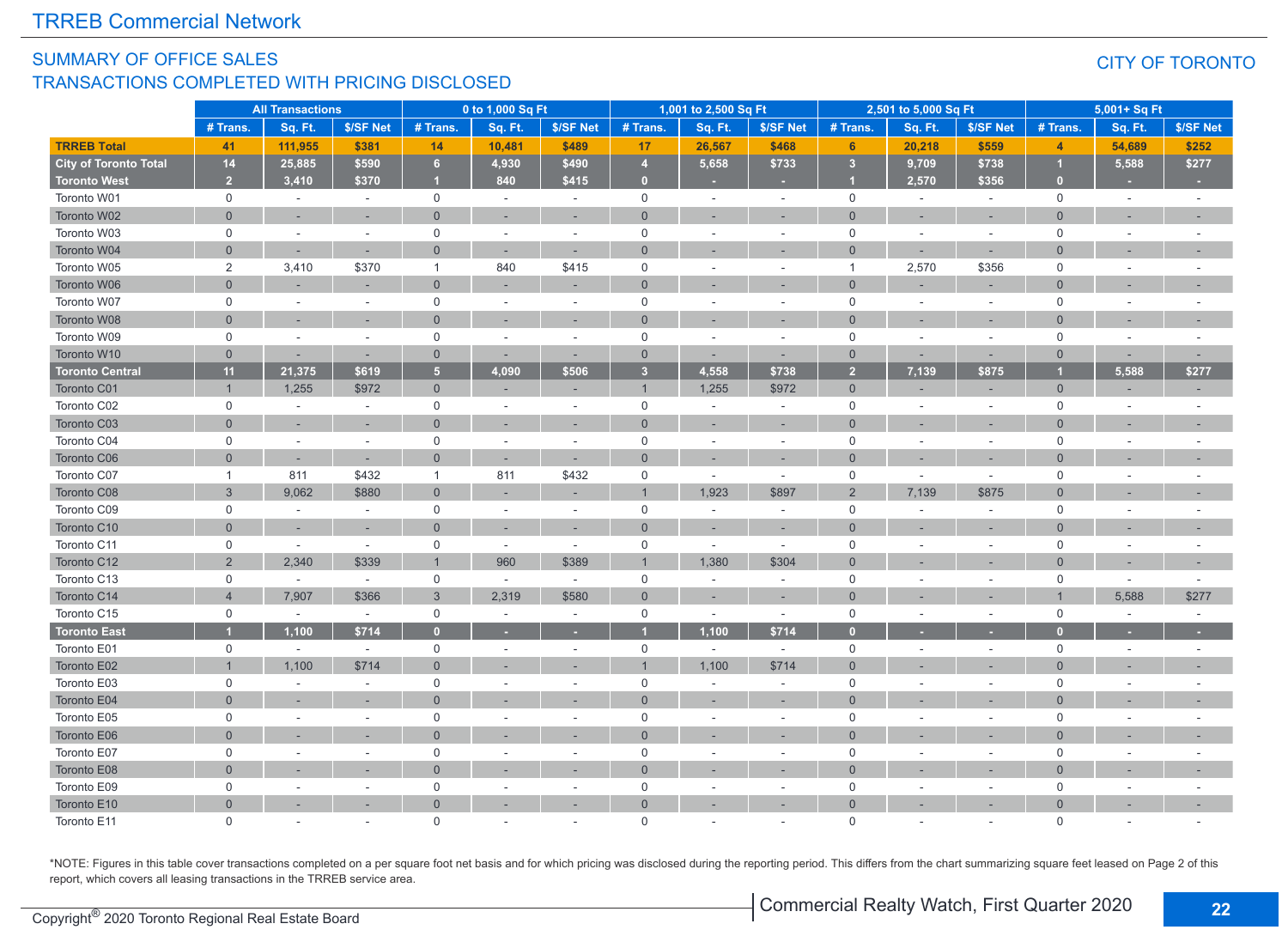#### SUMMARY OF LAND SALES

#### TRANSACTIONS COMPLETED WITH PRICING DISCLOSED

|                                  | <b>All Transactions</b> |            |           |                         | 0 to 3 Acres |           | 3+ Acres            |            |           |  |
|----------------------------------|-------------------------|------------|-----------|-------------------------|--------------|-----------|---------------------|------------|-----------|--|
|                                  | # Trans.                | Sq. Ft.    | \$/SF Net | # Trans.                | Sq. Ft.      | \$/SF Net | # Trans.            | Sq. Ft.    | \$/SF Net |  |
| <b>TRREB Total</b>               | 20                      | 15,777,105 | \$3.96    | 12                      | 306,335      | \$67.49   | 8                   | 15,470,770 | \$2.70    |  |
| <b>Halton Region</b>             | $\bullet$               |            |           | $\mathbf{0}$            |              |           | $\bullet$           |            |           |  |
| Burlington                       | $\mathbf 0$             |            |           | $\mathsf 0$             |              |           | $\mathsf{O}$        |            |           |  |
| <b>Halton Hills</b>              | $\overline{0}$          |            |           | $\overline{0}$          |              |           | $\mathsf{O}\xspace$ |            |           |  |
| Milton                           | $\mathbf 0$             |            |           | $\mathbf 0$             |              |           | $\mathsf{O}\xspace$ |            |           |  |
| Oakville                         | $\overline{0}$          |            |           | $\overline{0}$          |              |           | $\overline{0}$      |            |           |  |
| <b>Peel Region</b>               | 6 <sup>1</sup>          | 1,296,247  | \$18.94   | $5\phantom{.0}$         | 224,235      | \$53.74   | $\overline{1}$      | 1,072,012  | \$11.66   |  |
| <b>Brampton</b>                  | $\overline{2}$          | 1,169,586  | \$15.13   | $\overline{1}$          | 97,574       | \$53.29   | $\overline{1}$      | 1,072,012  | \$11.66   |  |
| Caledon                          | $\overline{1}$          | 21,780     | \$22.96   | $\mathbf{1}$            | 21,780       | \$22.96   | $\mathsf{O}\xspace$ |            |           |  |
| Mississauga                      | $\mathbf{3}$            | 104,881    | \$60.55   | $\mathfrak{Z}$          | 104,881      | \$60.55   | $\overline{0}$      |            |           |  |
| <b>City of Toronto</b>           | $\overline{\mathbf{3}}$ | 15,674     | \$379.35  | $\overline{\mathbf{3}}$ | 15,674       | \$379.35  | $\bullet$           |            |           |  |
| <b>Toronto West</b>              | $\overline{1}$          | 3,434      | \$201.22  | $\overline{1}$          | 3,434        | \$201.22  | $\overline{0}$      |            |           |  |
| <b>Toronto Central</b>           | 2                       | 12,240     | \$429.33  | $\overline{2}$          | 12,240       | \$429.33  | $\mathsf{O}\xspace$ |            |           |  |
| <b>Toronto East</b>              | $\overline{0}$          |            |           | $\overline{0}$          |              |           | $\overline{0}$      |            |           |  |
| <b>York Region</b>               | 6 <sup>1</sup>          | 10,337,879 | \$1.76    | $\overline{2}$          | 26,791       | \$57.63   | $\overline{4}$      | 10,311,088 | \$1.61    |  |
| Aurora                           | $\overline{0}$          |            |           | $\mathbf{0}$            |              |           | $\overline{0}$      |            |           |  |
| East Gwillimbury                 | $\overline{1}$          | 2,161,883  | \$2.08    | $\mathbf 0$             |              |           | $\overline{1}$      | 2,161,883  | \$2.08    |  |
| Georgina                         |                         | 5,447      | \$6.24    | $\overline{1}$          | 5,447        | \$6.24    | $\mathbf{0}$        |            |           |  |
| King                             | $\mathbf{1}$            | 2,178,000  | \$0.78    | $\mathbf 0$             |              |           | $\mathbf{1}$        | 2,178,000  | \$0.78    |  |
| Markham                          | $\overline{0}$          |            |           | $\overline{0}$          |              |           | $\overline{0}$      |            |           |  |
| Newmarket                        | $\overline{1}$          | 21,344     | \$70.75   | $\overline{1}$          | 21,344       | \$70.75   | $\mathsf{O}$        |            |           |  |
| Richmond Hill                    | $\overline{0}$          |            |           | $\mathbf{0}$            |              |           | $\mathbf 0$         |            |           |  |
| Vaughan                          | $\mathbf{1}$            | 605,484    | \$6.61    | $\mathbf 0$             |              |           | $\mathbf{1}$        | 605,484    | \$6.61    |  |
| Whitchurch-Stouffville           | $\overline{1}$          | 5,365,721  | \$1.20    | $\mathbf 0$             |              |           | $\mathbf{1}$        | 5,365,721  | \$1.20    |  |
| <b>Durham Region</b>             | 3 <sup>1</sup>          | 3,443,853  | \$1.00    | $\overline{1}$          | 29,185       | \$27.07   | 2 <sup>1</sup>      | 3,414,668  | \$0.77    |  |
| Ajax                             | $\overline{0}$          |            |           | $\mathbf 0$             |              |           | $\overline{0}$      |            |           |  |
| <b>Brock</b>                     | $\mathbf{1}$            | 2,769,980  | \$0.32    | $\mathsf 0$             |              |           | $\mathbf{1}$        | 2,769,980  | \$0.32    |  |
| Clarington                       | $\overline{0}$          |            |           | $\overline{0}$          |              |           | $\overline{0}$      |            |           |  |
| Oshawa                           | $\mathbf{1}$            | 29,185     | \$27.07   | $\overline{1}$          | 29,185       | \$27.07   | $\mathsf 0$         |            |           |  |
| Pickering                        | $\overline{0}$          |            |           | $\overline{0}$          |              |           | $\overline{0}$      |            |           |  |
| Scugog                           | $\mathbf 0$             |            |           | $\mathbf 0$             |              |           | $\mathsf 0$         |            |           |  |
| Uxbridge                         | $\overline{0}$          |            |           | $\overline{0}$          |              |           | $\mathsf{O}\xspace$ |            |           |  |
| Whitby                           | $\mathbf{1}$            | 644,688    | \$2.71    | $\mathsf 0$             |              |           | $\mathbf{1}$        | 644,688    | \$2.71    |  |
| <b>Dufferin County</b>           | $\overline{0}$          |            |           | $\overline{0}$          |              |           | $\mathbf{0}$        |            |           |  |
| Orangeville                      | $\mathbf 0$             |            |           | $\mathsf 0$             |              |           | $\mathsf{O}\xspace$ |            |           |  |
| <b>Simcoe County</b>             | 2 <sup>1</sup>          | 683.452    | \$15.14   | $\overline{1}$          | 10.450       | \$33.01   | $\overline{1}$      | 673,002    | \$14.86   |  |
| Adjala-Tosorontio                | $\mathsf{O}$            |            |           | $\mathbf 0$             |              |           | $\mathsf 0$         |            |           |  |
| <b>Bradford West Gwillimbury</b> | $\mathbf{1}$            | 673,002    | \$14.86   | $\mathbf{0}$            |              |           | $\overline{1}$      | 673,002    | \$14.86   |  |
| Essa                             | $\mathbf 0$             |            |           | $\mathbf 0$             |              |           | $\mathbf 0$         |            |           |  |
| Innisfil                         | $\overline{0}$          |            |           | $\overline{0}$          |              |           | $\overline{0}$      |            |           |  |
| New Tecumseth                    | $\mathbf{1}$            | 10,450     | \$33.01   | $\mathbf{1}$            | 10,450       | \$33.01   | $\mathbf 0$         |            |           |  |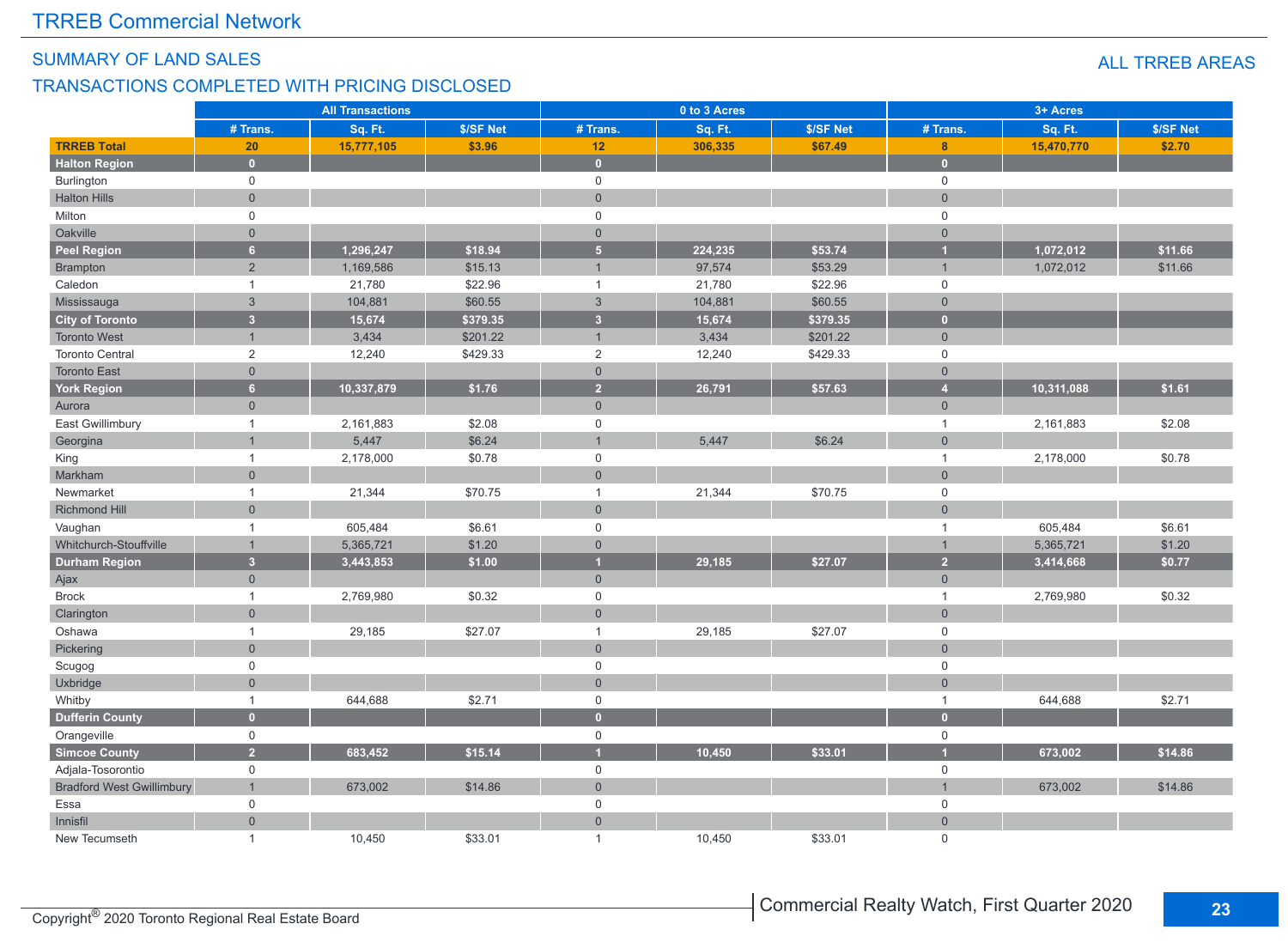#### SUMMARY OF LAND SALES CITY OF TORONTO

#### TRANSACTIONS COMPLETED WITH PRICING DISCLOSED

|                              | <b>All Transactions</b> |            |           |                         | 0 to 3 Acres |           | 3+ Acres            |            |                          |  |
|------------------------------|-------------------------|------------|-----------|-------------------------|--------------|-----------|---------------------|------------|--------------------------|--|
|                              | # Trans.                | Sq. Ft.    | \$/SF Net | # Trans.                | Sq. Ft.      | \$/SF Net | # Trans.            | Sq. Ft.    | \$/SF Net                |  |
| <b>TRREB Total</b>           | 20                      | 15,777,105 | \$3.96    | 12                      | 306,335      | \$67.49   | 8                   | 15,470,770 | \$2.70                   |  |
| <b>City of Toronto Total</b> | $\overline{\mathbf{3}}$ | 15,674     | \$379.35  | $\overline{\mathbf{3}}$ | 15,674       | \$379.35  | $\overline{0}$      |            |                          |  |
| <b>Toronto West</b>          | $\blacksquare$          | 3,434      | \$201.22  | $\overline{1}$          | 3,434        | \$201.22  | $\mathbf{0}$        |            |                          |  |
| Toronto W01                  | $\overline{0}$          |            | $\sim$    | $\mathbf 0$             |              | $\sim$    | $\mathbf{0}$        | $\sim$     |                          |  |
| Toronto W02                  | $\mathbf 0$             | $\sim$     | $\sim$    | $\mathsf{O}\xspace$     | $\sim$       | $\sim$    | $\mathsf{O}\xspace$ | $\sim$     | $\sim$                   |  |
| Toronto W03                  | $\overline{0}$          | $\sim$     |           | $\mathbf 0$             |              |           | $\overline{0}$      |            |                          |  |
| Toronto W04                  | $\mathbf{1}$            | 3,434      | \$201.22  | $\mathbf{1}$            | 3,434        | \$201.22  | $\mathbf 0$         | ÷.         |                          |  |
| Toronto W05                  | $\overline{0}$          |            |           | $\mathbf 0$             |              |           | $\overline{0}$      |            |                          |  |
| Toronto W06                  | $\mathbf 0$             | $\sim$     | $\sim$    | $\mathbf 0$             | $\sim$       | $\sim$    | $\mathbf 0$         | $\sim$     | ÷.                       |  |
| Toronto W07                  | $\overline{0}$          |            |           | $\mathbf 0$             |              |           | $\overline{0}$      |            |                          |  |
| Toronto W08                  | $\mathbf 0$             | $\sim$     | $\sim$    | $\mathsf 0$             | $\sim$       | $\sim$    | $\mathbf 0$         | $\sim$     |                          |  |
| Toronto W09                  | $\overline{0}$          |            |           | $\mathbf 0$             |              |           | $\overline{0}$      |            |                          |  |
| Toronto W10                  | $\mathbf 0$             | $\sim$     | $\sim$    | $\mathbf 0$             | $\sim$       | $\sim$    | $\mathbf 0$         | $\sim$     |                          |  |
| <b>Toronto Central</b>       | $\overline{2}$          | 12,240     | \$429.33  | $\overline{2}$          | 12,240       | \$429.33  | $\bullet$           |            |                          |  |
| Toronto C01                  | $\overline{1}$          | 1,600      | \$787.50  | $\mathbf{1}$            | 1,600        | \$787.50  | $\mathsf{O}\xspace$ | $\sim$     |                          |  |
| Toronto C02                  | $\overline{0}$          |            |           | $\mathbf 0$             |              |           | $\overline{0}$      |            |                          |  |
| Toronto C03                  | $\overline{1}$          | 10,640     | \$375.47  | $\mathbf{1}$            | 10,640       | \$375.47  | $\mathbf 0$         | $\sim$     |                          |  |
| Toronto C04                  | $\overline{0}$          |            |           | $\mathbf 0$             |              |           | $\mathsf{O}\xspace$ |            |                          |  |
| Toronto C06                  | $\mathbf 0$             | $\sim$     | $\sim$    | $\mathsf 0$             | $\sim$       | $\sim$    | $\mathsf{O}\xspace$ | $\sim$     | $\sim$                   |  |
| Toronto C07                  | $\overline{0}$          |            |           | $\mathbf 0$             |              |           | $\overline{0}$      |            |                          |  |
| Toronto C08                  | $\mathbf 0$             | ×.         | $\sim$    | $\mathsf 0$             | $\sim$       | $\sim$    | $\mathsf{O}\xspace$ | $\sim$     |                          |  |
| Toronto C09                  | $\overline{0}$          |            |           | $\mathsf{O}\xspace$     |              |           | $\overline{0}$      |            |                          |  |
| Toronto C10                  | $\mathbf 0$             | $\sim$     | $\sim$    | $\mathsf 0$             | $\sim$       | $\sim$    | $\mathbf 0$         | ÷.         |                          |  |
| Toronto C11                  | $\overline{0}$          |            |           | $\mathbf{0}$            |              |           | $\overline{0}$      |            |                          |  |
| Toronto C12                  | $\mathbf 0$             |            |           | $\mathbf 0$             |              |           | $\mathsf 0$         | ÷,         |                          |  |
| Toronto C13                  | $\overline{0}$          |            |           | $\mathbf 0$             |              |           | $\overline{0}$      |            |                          |  |
| Toronto C14                  | $\Omega$                | ×.         | $\sim$    | $\mathbf 0$             | $\sim$       | $\sim$    | $\mathbf 0$         | ÷,         | $\overline{\phantom{a}}$ |  |
| Toronto C15                  | $\overline{0}$          |            |           | $\mathbf{0}$            |              |           | $\overline{0}$      |            |                          |  |
| <b>Toronto East</b>          | $\overline{0}$          |            |           | $\mathbf{0}$            |              |           | $\bullet$           |            |                          |  |
| Toronto E01                  | $\overline{0}$          |            |           | $\mathbf 0$             |              | $\sim$    | $\overline{0}$      | $\sim$     |                          |  |
| Toronto E02                  | $\Omega$                | ×.         | $\sim$    | $\mathsf{O}\xspace$     | $\sim$       | $\sim$    | $\mathsf{O}\xspace$ | ÷          |                          |  |
| Toronto E03                  | $\overline{0}$          |            |           | $\mathbf 0$             |              |           | $\mathbf{0}$        |            |                          |  |
| Toronto E04                  | $\mathbf 0$             | $\sim$     |           | $\mathsf{O}\xspace$     | $\sim$       | $\sim$    | $\mathsf{O}\xspace$ | ÷          |                          |  |
| Toronto E05                  | $\overline{0}$          |            |           | $\mathbf 0$             |              |           | $\overline{0}$      |            |                          |  |
| Toronto E06                  | $\Omega$                | $\sim$     | $\sim$    | $\mathsf{O}\xspace$     | $\sim$       | $\sim$    | $\mathsf{O}\xspace$ | $\sim$     |                          |  |
| Toronto E07                  | $\overline{0}$          |            |           | $\mathbf 0$             |              |           | $\overline{0}$      |            |                          |  |
| Toronto E08                  | $\mathbf 0$             | $\sim$     | $\sim$    | $\mathsf 0$             | $\sim$       | $\sim$    | $\mathsf{O}\xspace$ | $\sim$     |                          |  |
| Toronto E09                  | $\overline{0}$          |            |           | $\mathbf 0$             |              |           | $\overline{0}$      |            |                          |  |
| Toronto E10                  | $\mathbf 0$             | $\sim$     | $\sim$    | $\mathsf{O}\xspace$     | $\sim$       | $\sim$    | $\mathsf{O}\xspace$ | $\sim$     | ÷.                       |  |
| Toronto E11                  | $\overline{0}$          |            |           | $\mathbf{0}$            |              |           | $\overline{0}$      |            |                          |  |